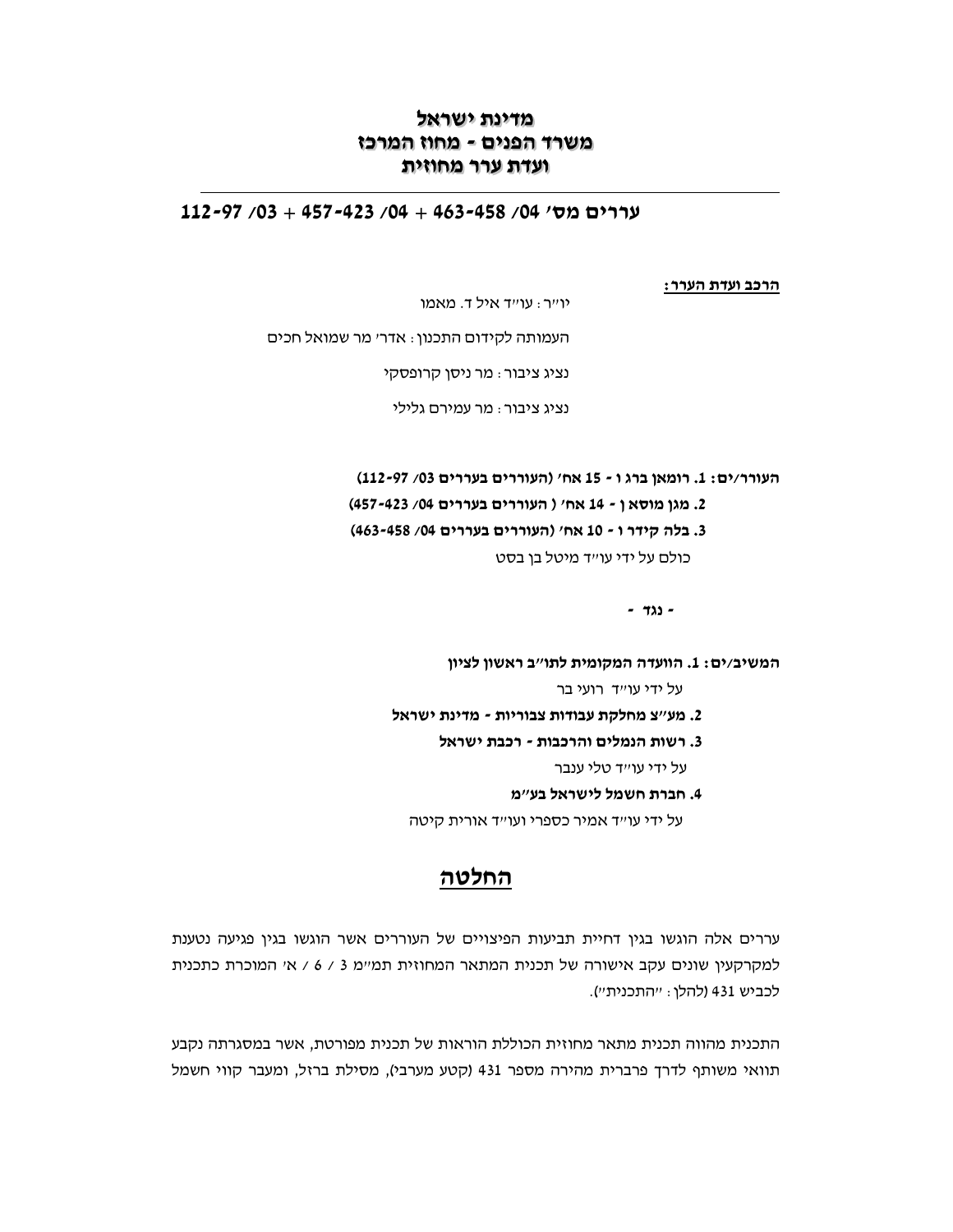ראשיים. התכנית פורסמה להפקדה ביום 21.11.1996 (י״פ 4458) דבר אישור התכנית פורסם ביום 14.12.2000 (להלן - ייהמועד הקובעיי) (ייפ 4943).

העוררים טוענים כי נפגעו המקרקעין שבבעלותם עקב אישורה של התכנית ועל כן יש לחייב את המשיבות לפצותם בהתאם לסי 197 לחוק התכנון והבניה התשכ״ה 1965 (להלן : ״החוק״).

לטענת המשיבות לא גרמה התכנית כל פגיעה במקרקעי העוררים ועל כן יש לדחות את תביעתם.

ועדת הערר שמעה באריכות את הצדדים, כמו גם עררים נוספים אשר הוגשו בהקשרן של תביעות עקב אישורה של התכנית. הועדה עיינה במסמכים הרבים שהוגשו, תכניות קודמות בכל הרמות אשר חלו על המקרקעין וסביבתם, נתוני עסקאות, חוות דעת ואסמכתאות, ולאחר ששקלה את כל אלה הגיעה לכלל מסקנה כי, בכפוף להנחיות ולקביעות המפורטות בהחלטה זו, מן הראוי למנות שמאי מכריע בעררים אלה.

נציג עתה בתמצית את הטענות השונות שנטענו כנגד תביעות הפיצויים ואת תשובות העוררים. ולאחר מכן נכריע בכל אלה.

### טענות ונימוקי המשיבות באשר לדחיית התביעות

#### כללי

עמדתן הבסיסית של המשיבות אוחזת בטענה כי ייעודם של המקרקעין נשוא העררים מבחינת מצב תכנוני - אשר היה ייעוד חקלאי עוד קודם לאישורה של התכנית - נותר כזה גם לאחר אישור התכנית. גם יכולת השימוש החקלאי במקרקעי העוררים - בהתאם לייעודם האמור - לא נפגעה בשל הוראות התכנית החדשה, כך לגישת המשיבות.

המשיבות כולן דוחות את טענת העוררים לירידת ערך עקב פגיעה בפוטנציאל הבניה העתידי שהיה למקרקעין אשר נפגעו, לטענתם של העוררים בשל אישור התכנית.

המשיבות טוענות כי העוררים לא הוכיחו כל פוטנציאל תכנוני ממשי - המגלם בתוכו פוטנציאל בניה עתידי - בו יש להתחשב, במסגרת בחינה קיומה של פגיעה במקרקעין, כמשמעה בהוראות סעיף 197 (א) לחוק התכנון והבניה. לטעמן של המשיבות, לא ניתן לבסס טענה לפגיעה עקב תכנית, אך ורק על ניסיון להוכיח ששווי השוק של המקרקעין ירד בתקופה שלאחר אישורה של התכנית האמורה.

המשיבות טוענות כי במסגרת חוות הדעת השמאית שצורפה לעררים - בה נטען לירידת ערך המקרקעין - לא נערך כל ניתוח אובייקטיבי למגמות מחירים בשוק המקרקעין בתקופות הרלוונטיות. מביצוע ניתוח מחירים כאמור, ניתן היה ללמוד על מגמת המחירים בשוק המקרקעין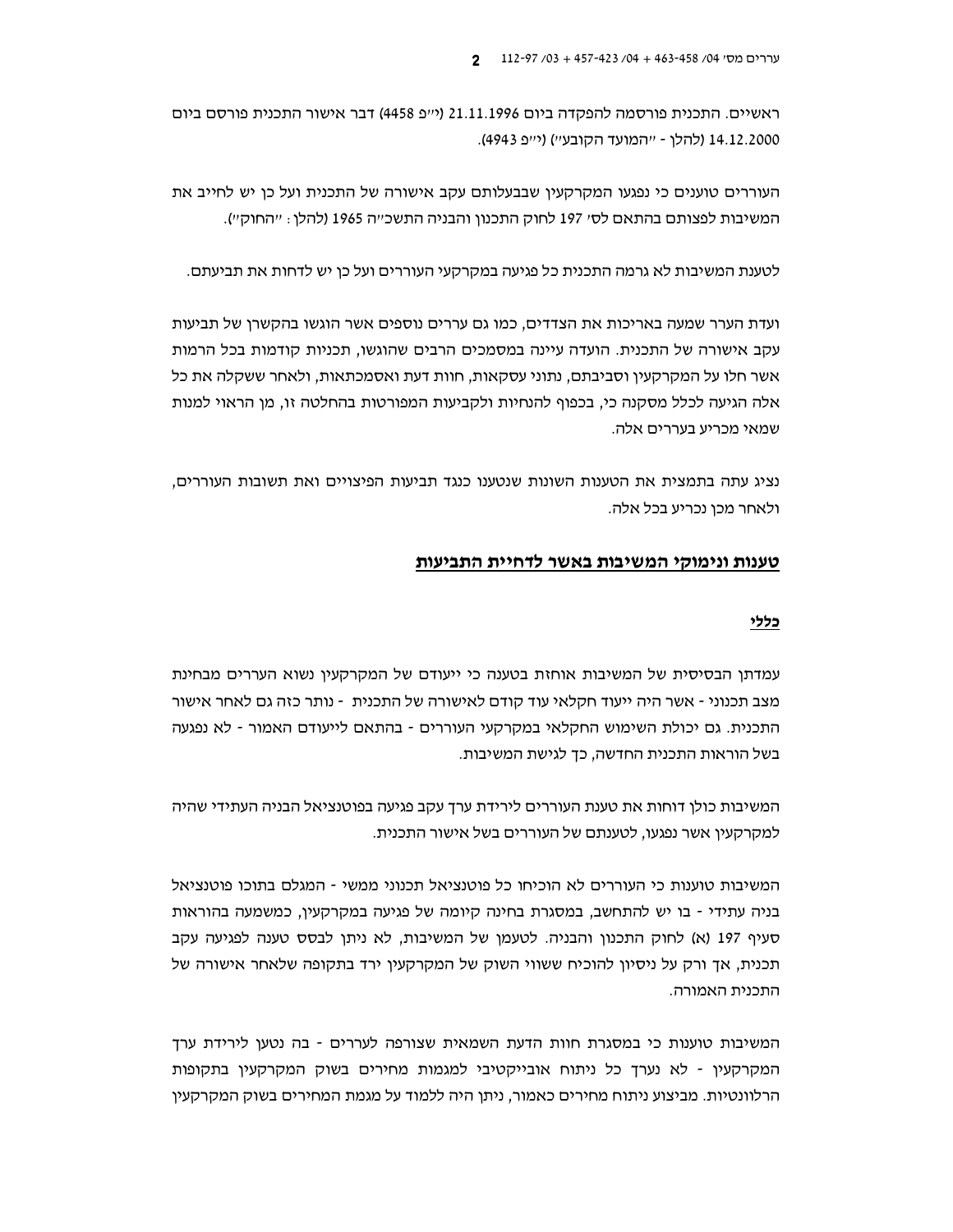בתקופה האמורה, בהשוואה למגמת המחירים במקרקעי העוררים עצמם. חוות הדעת מטעם העוררים אינה מלווה, כנדרש, בניתוח מגמות מחירים בשוק המקרקעין הכללי, וזאת לשם נטרול השפעות אלה על רמות המחירים בתחום המקרקעין עליהם ניתנת חוות הדעת. על כן אין כלל להסתמד על החוות הדעת.

המשיבות טוענות כי לפי חוות הדעת מטעמו לא חלה כל ירידת ערד במקרקעיו, בעקבות אישור התכנית, כך שערכי מ״ר במקרקעין, נותרו לאחר אישור התכנית, לפי ממצאי חוות הדעת, דומים לאלו שנמצאו קודם לאישורה, ואף גבוהים במקצת.

לטענת המשיבות אישור התכנית, מסיר, הלכה למעשה, הגבלות שונות אשר הוטלו על המקרקעין מכוח תכניות קודמות, בגדרן נקבעה וסומנה רצועה לתכנון ברוחב 300 מטר, במסגרתה נאסר כל תכנון שהוא, זאת לאור ייעוד שטח הרצועה למעבר תשתיות ארציות, במסגרת תכניות עתידיות.

#### העדר פגיעה המזכה בפיצוי - קרקע ספקולטיבית

לטענת המשיבות פרשנות תכליתית להוראות החוק, מחייבות הגדרה קונקרטית בדבר טיב הפגיעה עליה נסבה הוראת סעיף 197, והיא, פגיעה תכנונית ישירה בלבד, אין להטיל על שכם הציבור פגיעה בשווי ספקולטיבי של קרקע, אשר אינו מתבסס על שום רכיב תכנוני קיים או בעל ציפייה קרובה או סבירה להתקיים.

עמדת המשיבות היא כי השאלה בדבר קיומה או העדרה של פגיעה במקרקעין, לצורך הוראתו של סעיף 197, היא שאלה שעניינה במדיניות משפטית, והיא קודמת ומובחנת מהשאלה השמאית, בדבר שיעור ירידת ערך המקרקעין ואופן חישוב הפיצויים.לפי המשיבות העוררים לא הצביעו על כל תכנית צפויה, בה ניתן להתחשב בהתאם להלכה הפסוקה, ולא בכדי.

ב״כ חברת החשמל טוען, לעניין הפירוש הראוי לס 197 לחוק, כי בנוסח הצעת חוק התכנון והבניה תשכייג - 1962 (להלן - ייהצעת החוקיי), הוצע לקבוע את זכותו של בעל המקרקעין לפיצויים במקרה של אישור תכנית חדשה על מקרקעיו, מקום שתוכח קיומה של פגיעה בבעל המקרקעין עצמו, לנוכח אישורה של תכנית חדשה כאמור. ואולם במהלך הכנת החוק לקריאה שנייה ושלישית הוחלט לשנות את נוסח סעיף 201 להצעת החוק, ולהציע כי בחינת הזכות לפיצויים תיבחו על ידי בחינת שאלת הפגיעה במקרקעיו עצמם, כתוצאה מאישור התכנית החדשה, זאת להבדיל מן הניסיון לקבוע, כאמור, כי פגיעה בבעל המקרקעין (שהינה מטבע הדברים פגיעה כלכלית באופייה), תקים, היא כשלעצמה, זכות לקבלת פיצויים מכוח הסעיף האמור). בנוסח סעיף 197 לחוק התכנון והבניה, אומצה במלואה הגישה הדורשת הוכחת קיומה של פגיעה במקרקעין עצמם - להבדיל מפגיעה בבעלי המקרקעין.

חברת החשמל מפנה לעובדה כי הבעלות במקרקעין נחלקת בין העוררים כולם ועוד רבים אחרים בחלקים שונים, כך שחלקם של מרבית העוררים במקרקעין נע בין 500 מ״ר ל - 1,000 מ״ר, לכל היותר.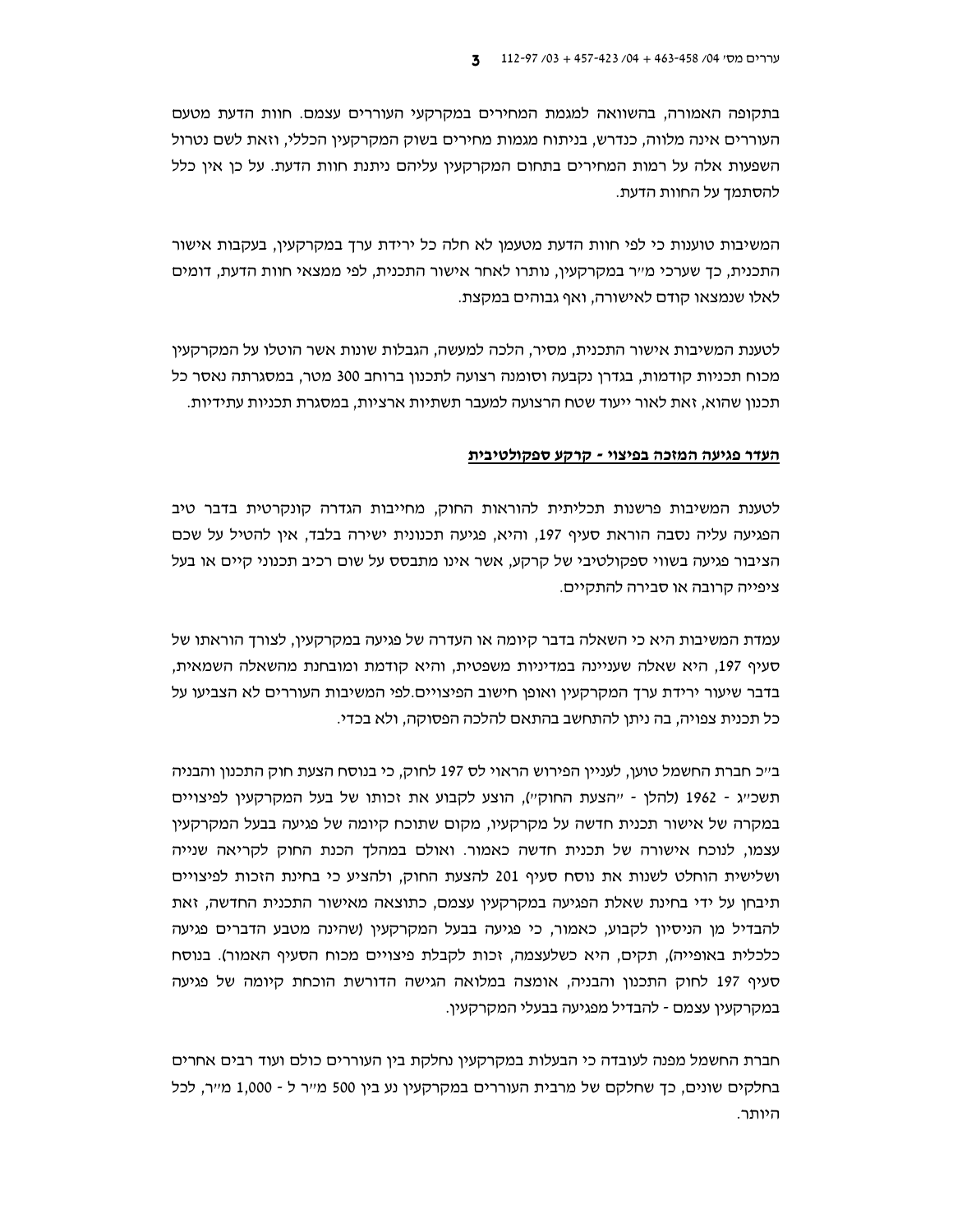לטענת חברת החשמל. בשים לב לעובדה שהמקרקעיו היו בייעוד חקלאי למו ימי קום המדינה. והינם בייעוד חקלאי גם היום, למעט חלקים שייעודם שונה, בשים לב לעובדה, כי האזור בו מצויים המקרקעין יועד מאז ומתמיד למעבר תשתיות ארציות, כי רכישת זכויות בעלות במקרקעין, בחלקים בלתי מסוימים, ובשטחים שנעים בין מחצית דונם לדונם, אינה מאפשרת, באופן מעשי, כל עיבוד חקלאי במקרקעין, בהתאם לייעודם, ומעל הכל - בשים לב לעובדה, כי כיום לא מבוצע כל עיבוד חקלאי במקרקעין - הרי שברי, כי רכישת הזכויות במקרקעין, על ידי העוררים, נעשתה על רקע תקוותם - הספקולטיבית באופייה - של העוררים, לשינוי ייעוד המקרקעין לבניה ביום מן הימים.

המשיבות טוענות כי אין מטרתו של סעיף 197 לחוק התכנון והבניה להוות לעוררים בבחינת "מצנח הצלה" מקום בו למגינת לב העוררים לא אושרה תכנית המשנה את ייעוד המקרקעין מייעוד חקלאי לייעוד לבניה, כפי תקוותם, אשר לעת הזו, נכזבה.

הועדה המקומית טוענת בנוסף כי מבחינת מדיניות משפטית ראויה אין לעודד ספסרות בקרקעות לקראת מועד אישורן של תכניות המייעדות קרקעות אלו לצרכי ציבור. עצם הידיעה כי בעלי המקרקעין יקבלו פיצוי בגין אישור של תכנית ציבורית כגון דא, מביאה להעלאת מחירן של הקרקעות, וכפועל יוצא להגדלת עלויות הקמתן של תשתיות אלו באופן משמעותי.

הועדה המקומית טוענת כי הגדלת עלויות ההקמה נופלת על שכמו של הציבור כולו, ובסופו של דבר יוצא הציבור כולו ניזוק, מהתעשרותם של ספסרי הקרקעות. אליבא דועדה מקומית בקבלת ערר זה שבפנינו, תתקבל תוצאה אשר אין רחוקה ממנה מעקרונות הצדק העומדים ביסוד סעיף 197, שכן העוררים רכשו את הקרקע במהלך הפקדה של תכנית תמיימ / 3 / 6 / א מתוך ציפייה לאישורן של התכניות המייעדות אותה לתשתיות השונות, וכעת מבקשים הם להתעשר על חשבון הקופה הציבורית.

#### היעדרו של פוטנציאל תכנוני למקרקעין

המשיבות סוקרות את התכניות השונות אשר חלו על המקרקעין במהלך השנים ובהן - R/6 משנת 1942, הכרזת המקרקעין כקרקע חקלאית בשנת 1968 בהתאם להוראות התוספת הראשונה לחוק התכנון והבניה, רצ / 1 / 1 משנת 1970, רצ / 1 /16 משנת 1976, תמייא / 3 משנת 1976 על תיקוניה משנת 1981 (תיקון מספר 1) ומשנת 1991 (תיקון 7). תמיימ / 3 משנת 1982, רצ / 2000 המופקדת, תמיימ / 3 / 3 המופקדת משנת 1989. תמייא / 31 משנת 1993. תמיימ / 3 / 21 המופקדת משנת 1998 ובמועד הקובע ובת תוקף היום, ותמ״א / 23 / 8 משנת 1999.

המשיבות טוענות כי המצב התכנוני לאורך השנים מוביל למסקנה כי המקרקעין היו נעדרים כל פוטנציאל תכנוני שהוא לשינוי ייעודם לבניה, עובר לאישור התכנית, וממילא לא פגעה התכנית בפוטנציאל כזה. התכניות השונות שאושרו או הופקדו לאורך השנים במוסדות התכנון תאמו את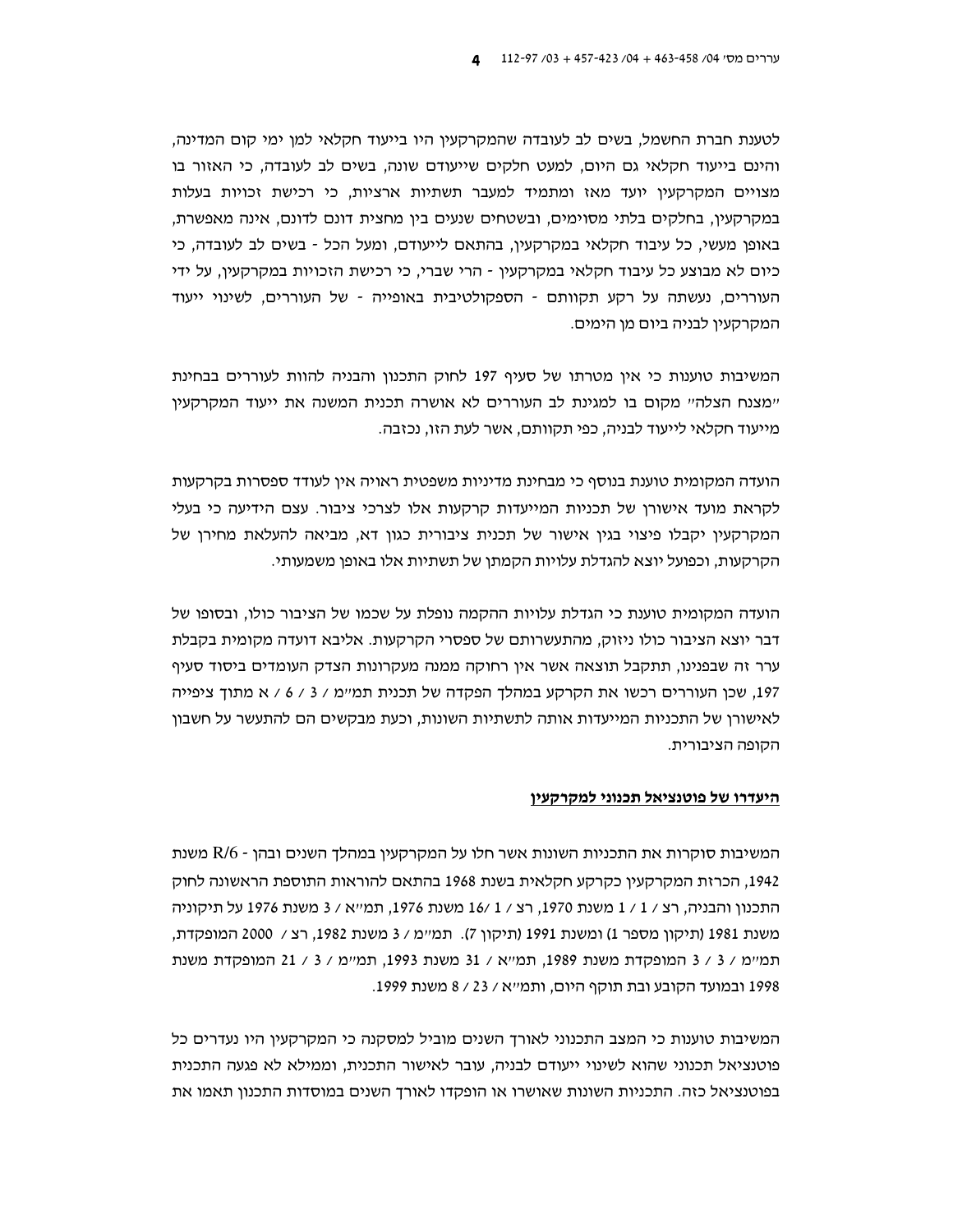הגדרת האזור בו מצויים המקרקעין כאזור למעבר תשתיות ארציות, הנעדר כל פוטנציאל תכנוני שהוא.

תכניות אלו עיגנו את התכנון בדבר התוואי המתוכנו של הדרד הפרברית המהירה, בשטח המקרקעין, זאת לצד התכנון בדבר מעבר מסילת הברזל ופרוזדור למעבר קווי חשמל ראשיים, בתחום המקרקעין. תכניות אלו גם הדגישו את חשיבות השמירה על חיץ ירוק כהפרדה בין הישובים העירוניים השונים.

לטענת המשיבות המשמעות המעשית של אימוץ עמדת העוררים לעניין זה - המבקשים להכיר בקיומו של פוטנציאל תכנוני בהיעדר כל תכנית צפויה ביחס למקרקעין, וזאת, רק על בסיס תכתובות וזכרון דברים שנעשו מטעם בעלי עניין במקרקעין, אחת היא - פריצת גבולות מוחלטת וביטול כל משמעות מעשית לדרישת המחוקק להוכחת קיומה של פגיעה תכנונית במקרקעין, במסגרת בירור תביעה לפיצויים מכוח סעיף 197 לחוק התכנון והבניה, וחריגה רבתי מהוראותיו המנחות והמחייבות של פס״ד בירנבך.

הועדה המקומית טוענת כי חתימת זיכרון הדברים הייתה בבחינת ניסיון עקר, אשר נדחה ע״י מוסדות התכנון המוסמכים – הועדה המחוזית והארצית, להביא למהלך תכנוני משותף במסגרתו יועדו חלק מהחלקות לבניה במסגרת הליך איחוד וחלוקה – ניסיון זה כאמור נדחה מכל וכל, הן ע״י הועדה המחוזית והן ע״י המועצה הארצית והיועמ״ש, ועל כן זיכרון הדברים האמור אין בו כל נפקות.

המשיבות טוענות כי לא ניתו ללמוד על קיומו של כל פוטנציאל תכנוני למקרקעין כתוצאה משינוי ייעודן של קרקעות אחרות, המצויות באזור המקרקעין – כי אם להיפך. בחירת רשויות התכנון להפשיר קרקעות לבניה הנמצאות בסמיכות למקרקעין – תוך שינוי ייעודן מחקלאות לבניה – והימנעותן מלעשות כן, ביחס למקרקעין עצמם, מעידה כי המקרקעין יועדו למעבר תשתיות ארציות מכוח כלל התכניות שאושרו ו/או הופקדו ביחס למקרקעין אלו.

כל התכניות במסגרתן שונה ייעודן של קרקעות מחקלאות לבניה – אליהן מפנים העוררים בסיכומיהם – מתייחסות לקרקעות המצויות צפונית לכביש 431 (שדרות מינסטר דהיום) ומזרחית לו.

#### <u>התכנית אינה פוגעת ביכולת העיבוד החקלאי והשימוש החקלאי במקרקעין</u>

המשיבות טוענות כי התכנית אינה גורמת לפגיעה ביכולת העיבוד החקלאי הגם שזו אינה מתקיימת בפועל.

חחייי טוענת כי שטחים בכל הארץ מתחת לקווי חשמל מקיימים עיבוד חקלאי גידולים אלו מטופלים בדיוק באותן השיטות בהם מטופלים הגידולים המתבצעים בקרקעות עליהן לא הוצבו עמודי חשמל כלל (לרבות ביצוע ריסוס מן האוויר בעת הצורך), כך שלמעשה אין כל הבחנה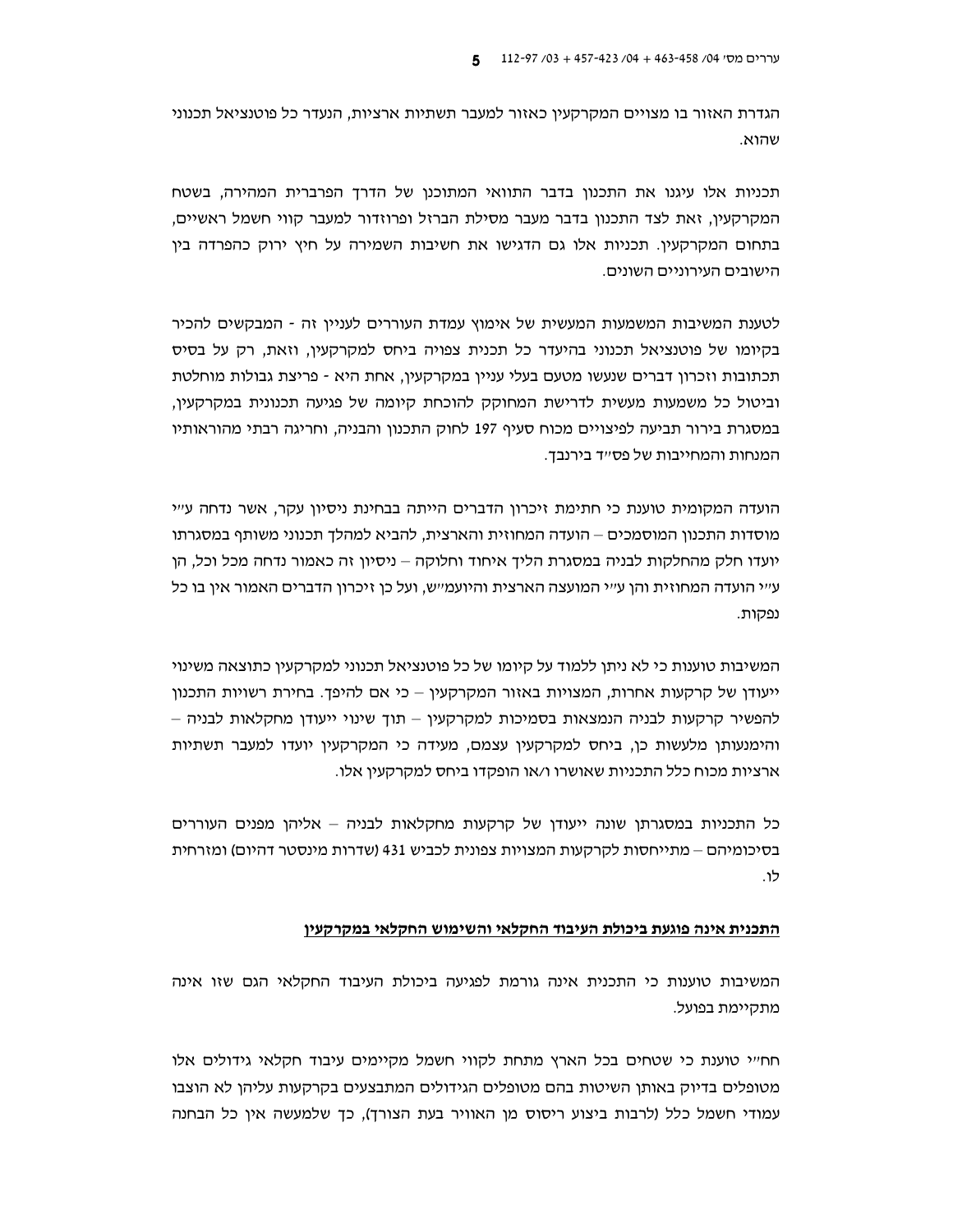מעשית בין הגידולים הנעשים בקרקעות עם עמודי חשמל לגידולים הנעשים על קרקעות נעדרי עמודים אלו.

"המעבר המיועד" של קווי החשמל בשטח המקרקעין, עתיד להתבצע בשטח חלקה 6 בלבד, כד שחלקות 3 ו – 29, עתידות להישאר פנויות וחופשיות מכל ״מעבר מיועד״ של קווי חשמל עתידיים.

אין כל דמיון בין הטענות בדבר חשש הציבור ממגורים בסמיכות רבה לקווי חשמל פעילים (ככל שחשש כזה אכן ישנו), לבין טיפול בגידולים חקלאיים המצויים בסמיכות לקווים אלו.הטיפול בגידולים חקלאיים המצויים בסמוך לקווי החשמל, אינו דומה בשום צורה שהיא למגורים בסמיכות רבה לקווים אלו.

#### <u>אזור המקרקעין יועד למעבר תשתיות ארציות</u>

המשיבות סבורות כי ניתן גם ניתן היה לאתר בקלות את מיקום תוואי התשתיות הארציות בשטח המקרקעין – זאת הודות לכביש אשר נסלל בשטח המקרקעין לפני שנים רבות, אשר עובר באותו התוואי שסומן במסגרת התוכניות שחלו על המקרקעין בעבר, ואשר שב וסומן במסגרת התכנית החדשה גם כן.

המשיבות סבורות כי שעה שקיימות תשתיות בשטח המקרקעין, ואלו תואמות את התכנון המאושר והקיים בפועל בשטח המקרקעין – לא יכולים העוררים לטעון, כי יילא ידעו היכן בדיוק קווי התשתיות יעברו". המשיבות מפנות לעניין זה ע"א 1968/00 חברת גוש 2842 חלקה 10 בע"מ נ. הועדה המקומית לתכנון ובניה, נתניה ועמיינ 124/03 סלמן נ. הועדה המקומית לתכנון ובניה, <u>פתח תקווה</u> .

אזור המקרקעין יועד כולו למעבר תשתיות ארציות מאז ומתמיד, ואישור התכנית החדשה נעשה בהתאם לייעודו של האזור כאמור, ובמסגרתו.

#### הפקעת חלק מהמקרקעין

המשיבות טוענות כי במועד הקובע לא היו העוררים כלל בעלי המקרקעין, באותם חלקים אשר הופקעו מכוח צו הדרכים אשר פורסם לפני כניסתה של התכנית לתוקף, ועל כו איו לאפשר לעוררים לתבוע פיצויי בגין ירידת ערך, ככל שנגרמה, בחלקים אלו, מבלי לפגוע בזכאותם של העוררים לקבלת פיצוי בגין הפקעת המקרקעין שבוצעה מכוח צו הדרכים.

#### לחלק מהעוררים אין כל זכות במקרקעין וחלקם רכשו את הזכויות לאחר המועד הקובע

חברת חשמל טוענת שזכותם של הייה סונק יעקב וסונק אסתר כבעלי הערת אזהרה במקרקעין, נרשמה לאחר מועד אישורה של התכנית החדשה, הוא המועד הקובע לענייננו.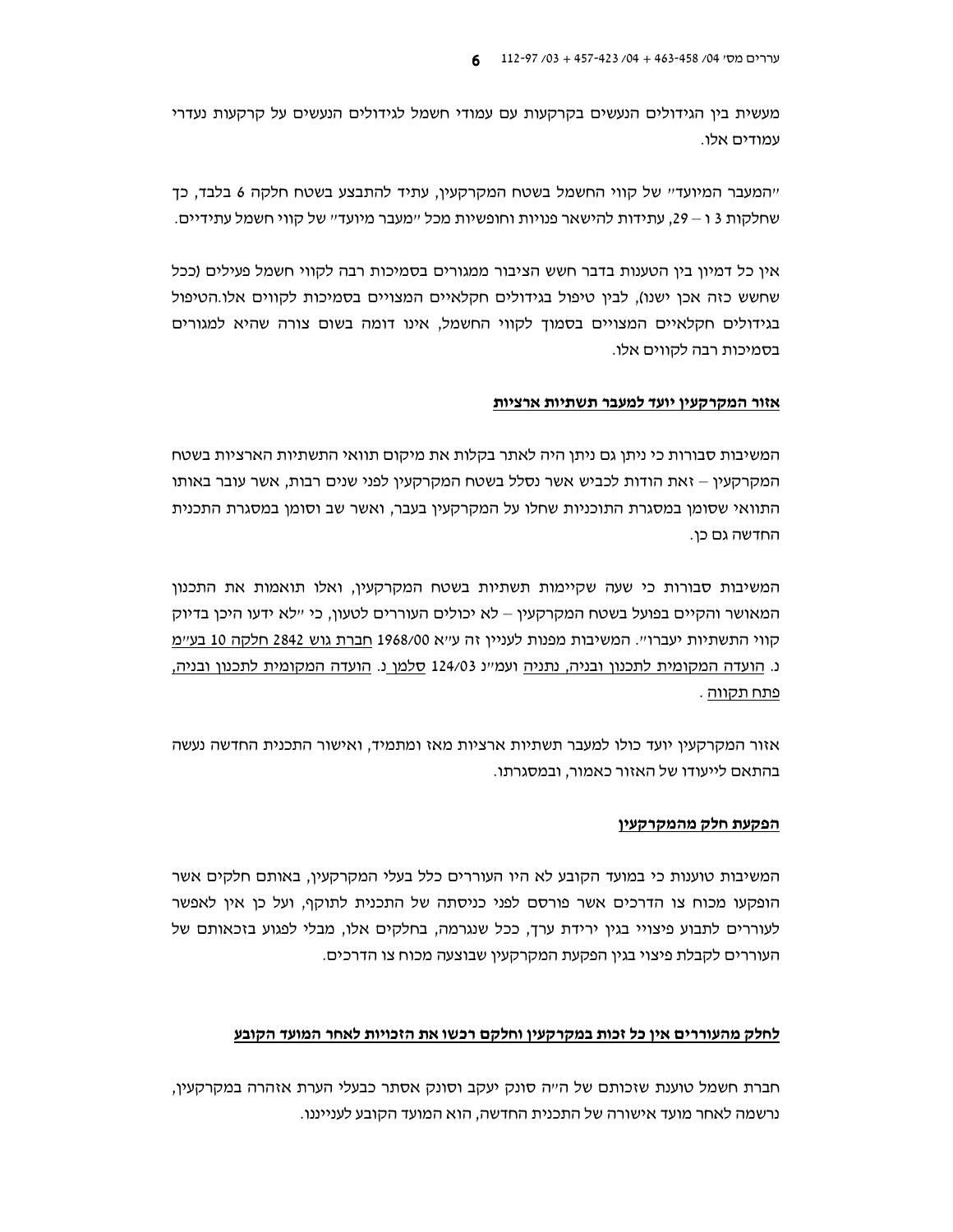חברת החשמל טוענת כי ביום פרסומה של התכנית החדשה היה מר שמואל. אהרוני בעל זכויות הבעלות בחלק המקרקעין, אשר בגין הפגיעה בו הוגשה תביעת הפיצויים על ידי סונק. ההסכם שנחתם למכירת הזכויות בחלק המקרקעין האמור, נערד אף הוא לאחר המועד הקובע, ומכתב ויתור זכויות התביעה מצד מר שמואל אהרוני נכתב כשנה ומחצה לאחר מועד חתימת החוזה לרכישת חלק המקרקעיו האמורים.

לפי נסחי המקרקעין שצורפו לערר מוסא, מתברר, כי על פי מרשם זה נעדרים העוררים מרגלית כהן, נוגה סיאציי, אוהל חוסרו, וצבי שלסקי כל זכויות במקרקעין, ואילו גד זר, הינו בעלים מכוח הערת אזהרה בלבד, שלא ברור המועד בו נרשמה הערה זו.

לטענת חחייי במצב דברים זה לא ניתן לדון כלל בערריהם של העוררים הרשומים מעלה, ויש להורות על דחיית ערריהם על הסף.

חובת הוכחת הזכויות במקרקעין, מוטלת במלואה על התובע פיצויים מכוח סעיף 197 לחוק התכנון והבניה מקום בו לא הוכיחו העוררים זכויותיהם כאמור, עובר לשלב הסיכומים בתיק, ברי, כי אין להיענות לתביעתם כלל, ויש להורות על דחייתה במלואה.

#### לא קיימת כל ראיה לקיומה של ירידת ערך

הועדה המקומית מנתחת את העסקאות שהוצגו עייי שמאי העוררים מול העסקאות שהובאו עייי שמאי הועדה. לטענתה בחינת העסקאות הרבות אשר הוצגו בפני ועדת הערר מלמדת, ללא כל צל של ספק, כי אף בפועל לא קיימת מגמה של ירידת ערך בשווי השוק של המקרקעין בהשוואת עסקאות לפני ואחרי אישורה של התכנית נשוא הדיון, דהיינו – לא הוכח בפני ועדת הערר כל נזק.

הועדה המקומית טוענת כי שמאי העוררים לא הביא בשומתו כל עסקה ואילו במהלך הדיון הגיש מעט עסקאות שאינן מלמדות ואינן מוכיחות כלל וכלל את האמור בתביעות ובשומה התומכת בהן. מניתוח העסקאות הן בחלקות נשוא העררים והן מחוץ להן במועדים הרלוונטיים, מתחייבת לדעת הועדה המקומית המסקנה כי התובעים לא הרימו את הנטל ולא הוכיחו קיומה של ירידת ערך. הועדה המקומית מפנה לעתיימ (תל אביב יפו) 200/03 בנימין חקק ואחי ני ועדת הערר לתכנון ולבניה מחוז ת״א ואח׳ – תק׳-מח 2004(3), 3285.

הועדה המקומית טוענת כי שמאי הבעלים קובע באופן מגמתי ומוטה לגבי יימצב קודםיי שווי גבוה, העולה בהרבה אף על השווי אשר הוצג בעסקאות הבודדות החריגות וללא כל ספק -הספקולטיביות, ואילו לגבי שווי "מצב חדש", קובע השמאי שווי נמוך בעשרות אחוזים מן השווי הריאלי, כפי שהוכח בעסקאות הרבות שלאחר מועד אישורה של התכנית, עסקאות אשר הוצגו עייי השמאי עצמו, ועל כן לא ברור מהו הבסיס לקביעותיו של שמאי הבעלים.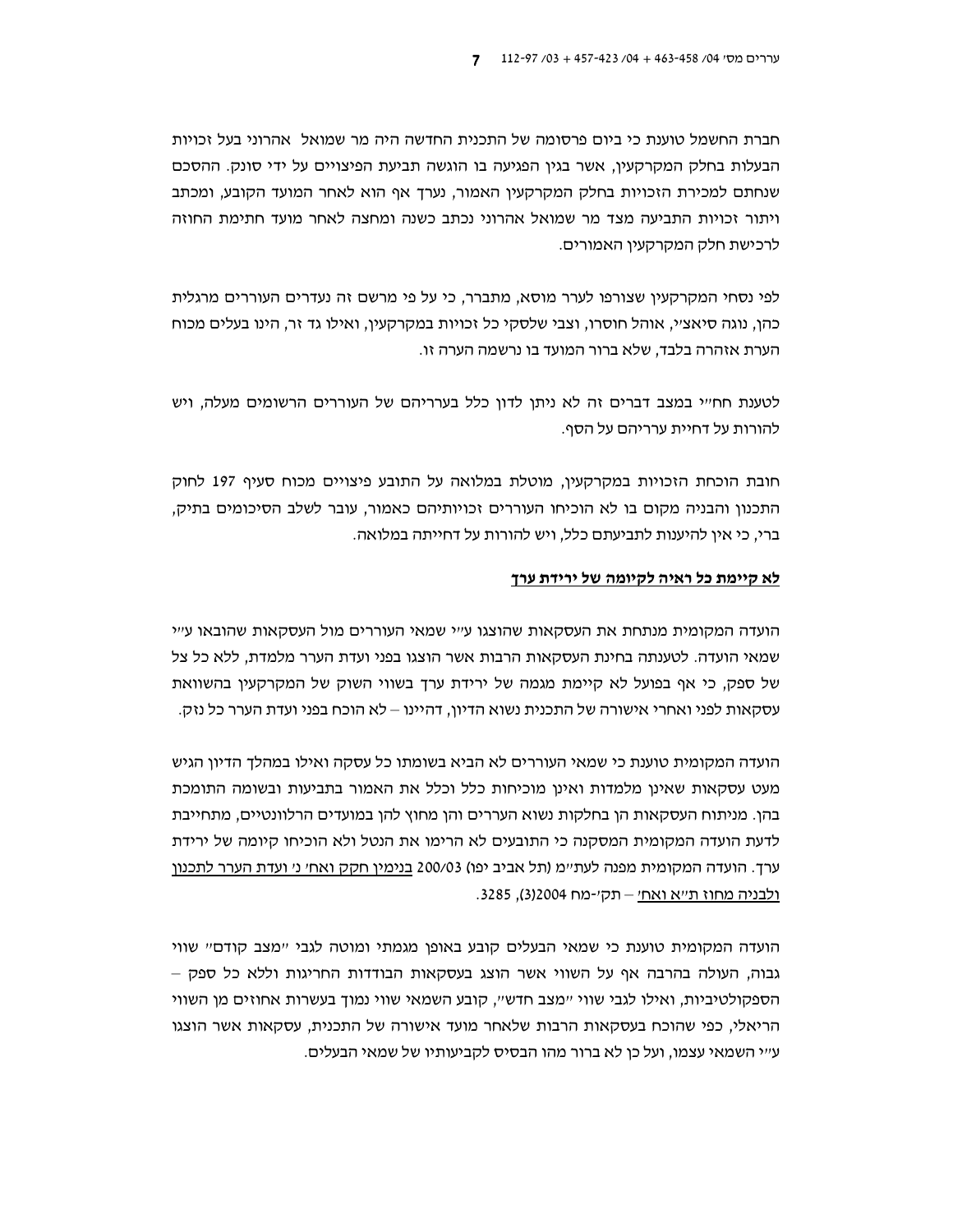לעומת זאת הציג שמאי הועדה המקומית נתונים לגבי למעלה מ – 80 עסקאות, ואף תרשים, מהם עולה בבירור כי לא קיים שינוי במגמה במחירי הקרקעות לפני ואחרי המועד הקובע, אישורה של התכנית, וכי מחירי השוק הינם קבועים.

#### רכישת זכויות בקרקע לאחר הפקדת התכנית מאיינת את הזכות לפיצוי

הועדה המקומית טוענת כי העוררים אשר רכשו את הזכויות במקרקעין לאחר הפקדתה של התכנית מנועים מקבלת פיצויים על יסוד הוראותיה, זאת בהסתמך על הוראת סעיף 201 לחוק.

לטענת הועדה המקומית ההיגיון העומד בבסיס הוראה זו הוא מניעת התעשרות על חשבון הקופה הציבורית. שלב הפקדתה של התכנית הוא שלב קריטי בהליכי אישורה, שהרי לאחר הפקדתה רואים בה כמי שזכתה בברכת מוסדות התכנון המוסמכים, ועל כן סיכוי רב לאישורה. שינוי מצב לאחר הפקדתה של התכנית ע״י בעלי הקרקעות הוא נטילת סיכון של הבעלים עצמם, ואין לחייב את הקופה הציבורית לשאת בתשלום בגין כך.

#### בטלות שומת העוררים בשל התעלמותה מתכניות רלוונטיות

המשיבות טוענות כי בחוות הדעת של שמאי העוררים, נפלו פגמים מהותיים שיש בהם כדי לשמוט את הקרקע תחת חוות הדעת כולה : במסגרת שומתו התעלם השמאי ממכלול תכניות מחוזיות וארציות אשר חלות על החלקות נשוא הדיון, ואשר להן חשיבות עליונה בקביעת היקף הזכויות במקרקעין, וכפועל יוצא שוויים.

השמאי התעלם מהשפעותיה של התכנית הארצית תמ"א / 3 משנת 1976 אשר היא התכנית שקבעה הוראות בדבר רוחבי רצועות התכנון בדרכים ארציות, וכן קבעה התניות והגבלות על השטחים הגובלים ברשת הדרכים הארציות בקווי בניין וברצועת הדרך.

 $\,$ טוענת הועדה המקומית כי בנסיבות דומות, בהן שמאי הבעלים התעלם מהוראותיה של תמייא / 3, נפסלת חוות דעתו מעיקרה, בהיותה חוות דעת אשר נפל בה פגם מהותי, ועל כן, ומבלי לבחון קיומה של ירידת ערך, באמצעות עסקאות השוואה, נדחתה התביעה מחוסר הוכחה. הועדה המקומית מפנה לדברי כב׳ הנשיא ברק בעי׳א 1968/00 חברת גוש 2842 חלקה 10 ני הוועדה המקומית לתכנון ובניה נתניה ואחי. תק-על 32003), 320, עמי 332.

כמו כן טוענת הועדה המקומית כי השמאי התעלם גם מהוראותיה של תמייא / 31 על שווי החלקות, ומפנה לעייא 8116/99 אדם טבע ודין אגודה ני הוועדה המקומית, תק-על 2)2001), 466.

השמאי התעלם גם מתכנית תמיימ / 3 מאושרת משנת 1982 – שבה נקבע ייעוד השטחים הנדונים הנמצאים בחיץ שבין ראשון לציון לנס ציונה, לאזורים חקלאיים לצד מעבר לתשתיות ציבוריות: דרכים, קווי חשמל ומסילות ברזל.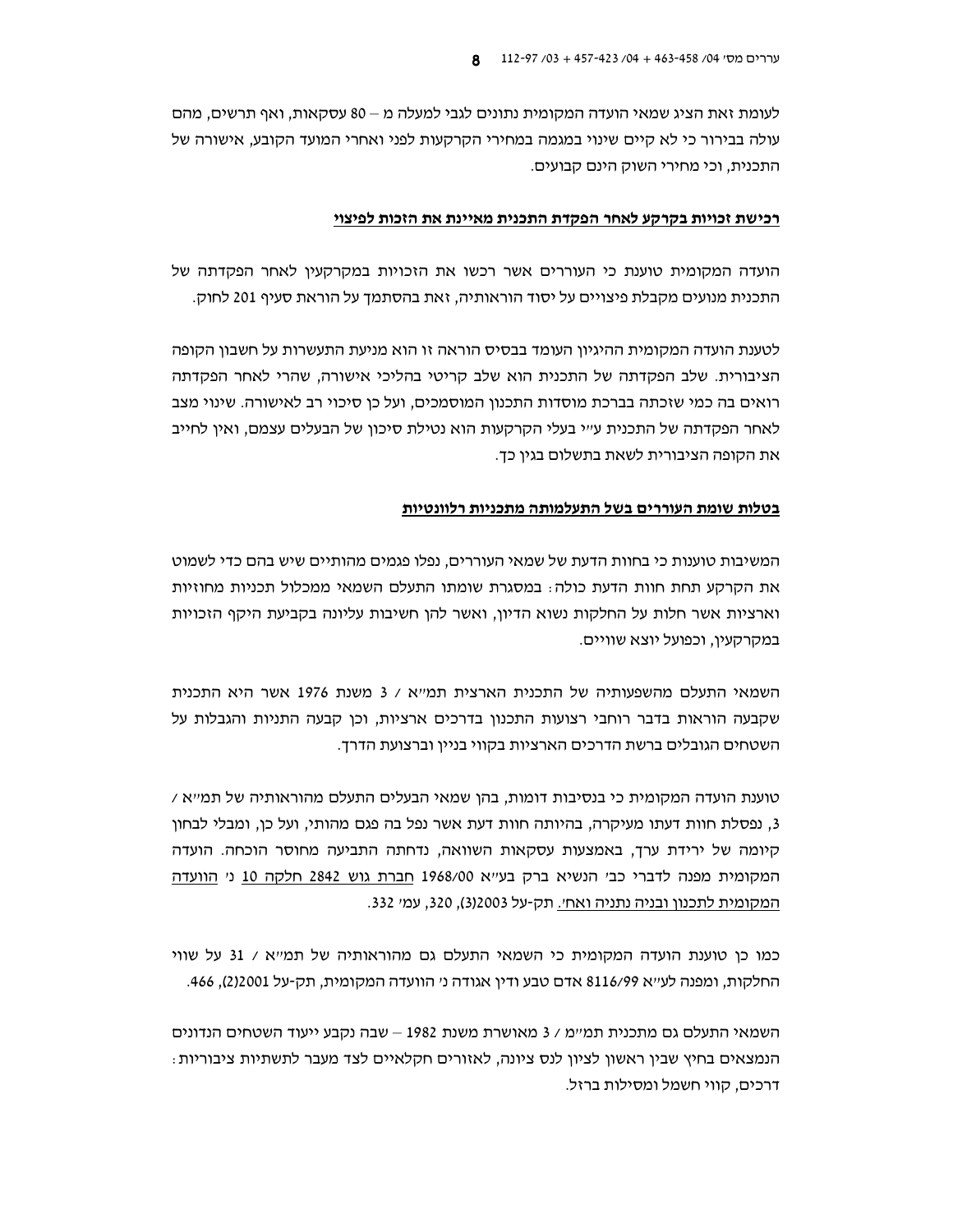השמאי התעלם מקיומן של תכניות מופקדות: תמיימ / 3 / 3, אשר סימנה תוואי דרך 431, תוואי מסילת ברזל ופרוזדור למעבר חשמל באותה רצועה של 150 מ׳.

#### השפעת אישורה של התכנית המשביחה תמ"מ / 3 / 21

לאחר אישורה של תכנית תמיימ / 3 / 6 / א נשוא התביעות אושרה למתו תוקף תכנית תמיימ / 3 / 21, התכנית משנה את ייעוד חלקות 3 ו – 6 מייחקלאייי ל יינופש מטרופולינייי, המאפשרת הרחבת השימושים בחלקות, וכן קובעת זכויות בניה מסוימות, ואילו חלק מחלקה 29 מיועד לאזור פיתוח עירוני, ובכך מאפשר הכללת השטח בתכניות איחוד וחלוקה לייעוד המקרקעין לבניה, תכנית זו, כך טוענת הועדה המקומית, מצויה בשלבי תכנון ע"י אדר' ליטרסדורף, הוצגה בפני גורמים שונים בוועדה המקומית להערותיהם וכו׳

לטענת הועדה המקומית הלכה היא כי בחישוב פיצויים עפ״י תכנית, הנטענת להיות פוגעת, יש לקחת בחשבון הטבת המקרקעין בתכנית מיטיבה מאוחרת, ראה לעניין זה ע״א 6826 ועדה מקומית כייס ני דב חייט ואחי פייד נייא (2) 286.

#### דחיית התביעה לפיצויים מכוח סעיף 200 לחוק התכנון והבניה.

המשיבות טוענות כי יש להחיל את הוראות סי 200 לחוק הקובע פטור מתשלום פיצויים. המשיבות מפנות לדברי כב׳ השופט אור לעניין עיקריהן של שתי גישות שונות הדנות בהתנגשות שבין אינטרס הפרט לאינטרס הציבור: האחת, המוגדרת כגישה המסורתית, לפיה נסוגה, בכל מקרה זכות הציבור מפני זכות הקניין של הפרט, ועל כן מחויב הציבור לפצות את הפרט בשל כל פגיעה אשר נגרמה למקרקעין לטובת הציבור: מאידך מפנה בית המשפט לגישה אחרת, לפיה רואים את הפרט כחלק מהקהילה, וכנושא בעלויות מסוימות, של פגיעה בקניינו, לטובת הקהילה, וזאת מעצם עובדת היותו בעל קרקעות, ונהנה במסגרת היותו חלק מהציבור, גם מטובת ההנאה הצומחת לקהילה מן הפגיעה התכנונית אשר נגרמה בהם (דנייא 1333/02 הוועדה המקומית לתכנון ובניה רעננה ני יהודית הורביץ ואחי.

בסופו של דבר, כד רואות המשיבות את האמור בפסה״ד, מרחיב בית המשפט את מידת הפטור המוענקת לרשויות מתשלום פיצויים בגין ירידת ערך, ודוחה את המבחן המצמצם לפיו ביטול תשלום הפיצויים מתייחס רק לייזוטי דברים.יי

#### אם יוחלט על מינוי שמאי מכריע ראוי לציין בפניו מהות הפגיעה

לטענת חברת חשמל ככל שועדת הערר תקבל את אחת מטענות העוררים בדבר קיומה של פגיעה במקרקעין, ותורה בהתאם, על העברת ההכרעה בעררים אלו לשמאי מכריע, לשם קביעת שווייה הכלכלי של פגיעה זו - מן הראוי כי ועדת הערר תציין במסגרת החלטתה על העברת העררים לשמאי המכריע, אלו מטענות העוררים בדבר הפגיעה במקרקעין נתקבלו על ידה, ועל פי קביעה זו בלבד יתבקש השמאי המכריע לאמוד את שווייה של הפגיעה האמורה.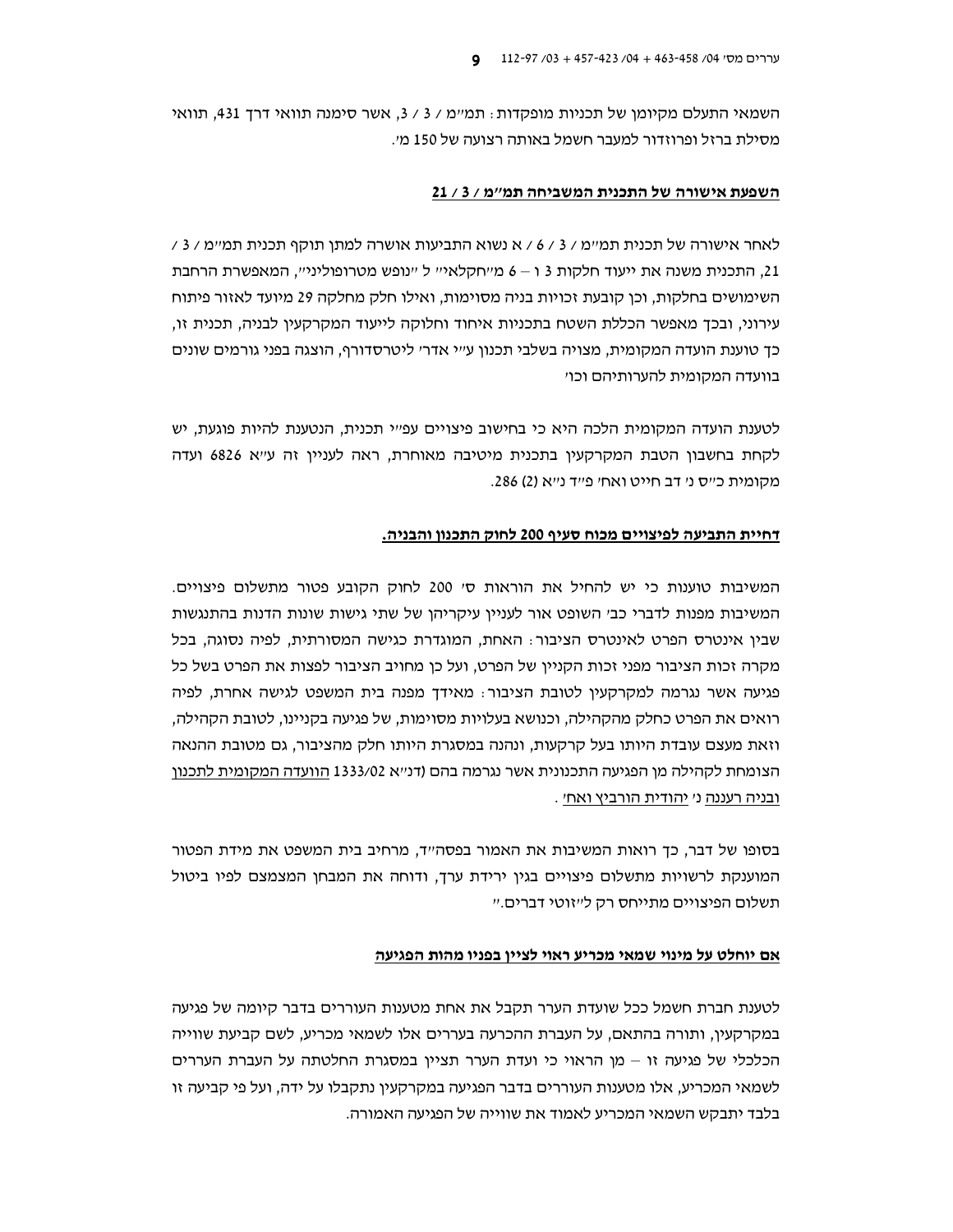שאלת הפגיעה במקרקעין הינה שאלה תכנונית, כאשר רק לאחר שהעותר לפיצוי מצליח להוכיח את הפגיעה, יש לבחון את גובה הפיצוי המגיע בגינה. העובדה, כי אנשים משקיעים כספים בפיסת קרקע, הגם שתכניות רבות מאושרות ומופקדות כאחת - חלקו בנות עשרות שנים - קובעות, כי הקרקע המוכרזת כקרקע חקלאית, תיועד למתקני תשתית, וכל זאת, שעה שאין כל הוראות לשינוי ייעודה של הקרקע לבניה, אין בה, בכדי לחייב את הרשויות לפצות את אותם אנשים שעה שמתקני התשתית אכן מוקמים ותקוותם הספקולטיבית נכזבה.

#### טענות ותשובות העוררים

#### הפגיעה במקרקעיו נובעת מהתכנית

העוררים טוענים כי תכניות המתאר הארציות והמחוזיות אליהן מפנות המשיבות, על מנת להעיד לשיטתן על מצב תכנוני פוגעני שהיה קיים עובר למועד אישור התכנית הפוגעת, אין בהן לסייע לטענת המשיבות.

לטענת העוררים מקנה המידה של התכניות הארציות והמחוזיות אשר אושרו קודם לתכנית, אותן מביאות המשיבות, לא ניתן לזהות את חלקותיהם, ועל כן לא ניתן היה לזהות את הפגיעה, ככל שהייתה במקרקעין.

תמיימ / 3, בקובעה כי על פי התכנית בעת שינוי ייעוד קרקע חקלאית לצד קווי שחמל, תועבר התכנית להערות חברת החשמל, הנה בקנה מידה של 1:50,000 בתשריט בקנה מידה שכזה, וודאי שלא ניתן לזהות את חלקות העוררים.

לטענת העוררים תמ״מ / 3 / 3, הנה תכנית מופקדת בלבד, ואף בתשריטה לא ניתן לזהות את חלקות העוררים.

לגרסת העוררים גם טענת המשיבות כי המתכנן הארצי והמחוזי קלט לתכניותיו את הדרכים והתשתיות שנקבעו בתכנון המפורט של תכנית רצ / 1 / 1 ותכנית רצ / 1 / 16. דינה להדחות.

העוררים טוענים כי תמייא / 3 / 1 אינה מדויקת כלל ולא ניתן היה להסיק ממנה על פגיעה בחלקות דנא. התוואי של תמ"א / 3 / 1 עובר על בתים, שכונות, ועל באר יעקב כולה. אף השמאי מטעם הועדה המקומית נאלץ לאשר עובדה זו בחקירתו הנגדית.

בתשובה לטענות המשיבות לעניין פסייד נשר טוענים העוררים כי יש לעמוד על נסיבותיו המסויימות של עניין נשר, אשר אך בגינן נאמרו דבריו אלה של בית המשפט הנכבד. בעניין נשר, נדונה תביעה על פגיעת תוואי דרך במקרקעין (תכנית חדשה), כאשר ההוראה על הפגיעה הופיעה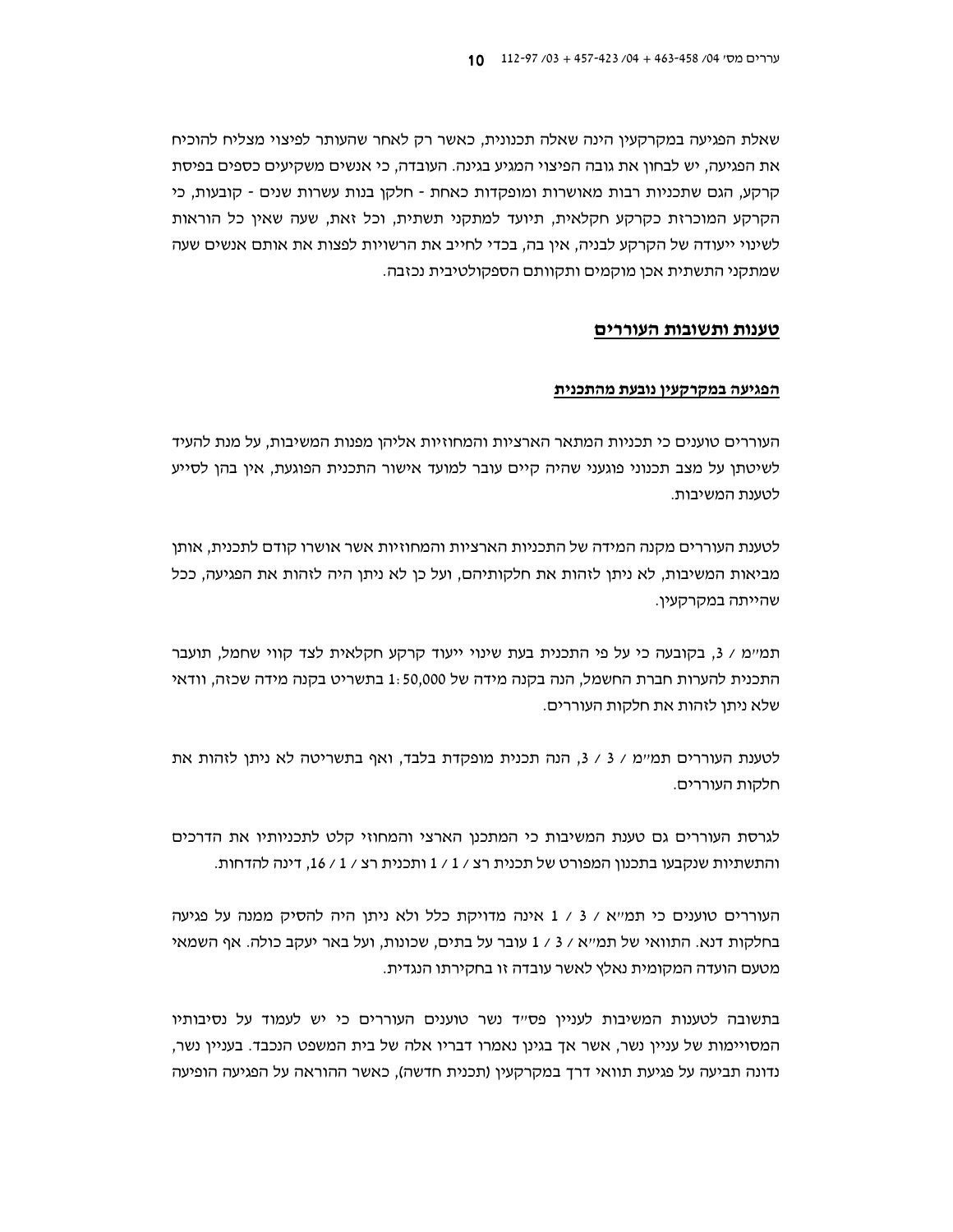בשלוש תכניות קודמות. בית המשפט קבע כי התכנית החדשה לא חידשה דבר, מקום בו תכנית ותיקה היתה מפורטת ומקיפה. כללה את תוואי הדרכים ונערכה בקנה מידה של 5000 :1.

על כן סבורים העוררים כי לא ניתו ליישם את עניין נשר לעניין דנא, היות ובעניין נשר הפגיעות פורסמו בתכניות קודמות שהיו מפורטות ונערכו בקנה מידה של 1:5,000 בעוד שבענייננו, התכניות הקודמות נערכו בקנה מידה של 1: 250,000 12. 1: 100,000 1 ו – 50,000.

הוסיפו העוררים וטענו כי תכניות המתאר הארציות והמחוזיות שקדמו לתכנית הפוגעת הנן תכניות כלליות אשר ניתן לסטות מהן, ובפרט בתקנון תכנית תמ״א 31 אליה מתייחסות המשיבות . נקבע בסעיף 12.2:

# ״אין בתכנית זו, כשלעצמה משום מתן אישור לתכנון הכלול בתשריטים הנזכרים, כל עוד התכנון טרם אושר בתכנית אחרת כנדרש לפי החוק, ועל מנת לתת תוקף לתכנון זה יהיה צורך לנקוט, לגבי כל תכנית בהליכים הנדרשים על פי כל דין."

לטענת העוררים, תמ״א 31 קובעת קווים כלליים בלבד המחייבים תכניות מפורטות.משכך, תוואי, ככל שניתן לטעון כי קיים היה תוואי, אינו סופי ותתכן סטייה ממנו.

### <u>אין תחולה לסעיף 200 לחוק התכנון והבניה</u>

העוררים טוענים כי המשיבות לא הרימו את נטל ההוכחה הנדרש לצורך שימוש בחריג הפטור ממתן פיצויים ולמעלה מן הצורך, הוכיחו העוררים כי החריג הקבוע בסעיף 200 לחוק התכנון והבניה, אינו חל בעניינינו, שכן הפגיעה במקרקעין העוררים חורגת בצורה משמעותית מתחום הסביר, וכן כי אין זה מן הצדק שלא לשלם פיצויים לעוררים.

העוררים חולקים על הפרוש שניתן לדברי כב׳ השופט אור בעניין הורוויץ. לטענתם השופט אור כלל אינו מתיימר בדבריו לטעון כי אכן אינטרס הציבור גובר על אינטרס הפרט, אלא דבריו נועדו להוות אך משקל נגד לקביעתו של השופט טירקל בפסק הדין בעניין ערעור הוורוויץ, לפיה יש לפרש את סעיף 200 לחוק כמעניק פטור מפיצוי רק במקרים הנכנסים בגדר ״זוטי דברים״.

לטעמם של העוררים יש ללמוד מדברי כב׳ השופט אור דווקא כי פרשנות סעיף 200 לחוק אינה סותרת את מעמדה של זכות הקניין כזכות יסוד חוקתית, וכי כיום יותר מאשר בעבר לדעתו צריך לפעול ולצמצם את הפגיעה בזכות הקניין. נוכח עמדת השופטים האחרים ואמירותיהם בדבר ההגנה על זכות הקניין הרי שלעניין סוגיית איזון האינטרסים לא ניתן לגזור הלכה מגישתו של כבוד השופט אור. דנ״א הוורוויץ לא הפך סדרי עולם בהקשר לפרשנותם של חוקי התכנון והבניה, הפסיקה המאוחרת ממשיכה בעקבותיו להעניק משקל משמעותי לאינטרס הפרט.

לטענה לפיה מבחינת מדיניות משפטית לא יהיה זה נכון לפגוע ביכולת הציבור לשפר תשתיות ציבוריות וזאת מחשש מפני התביעות לפיצויים, משיבים העוררים כי אינם חולקים על הצורך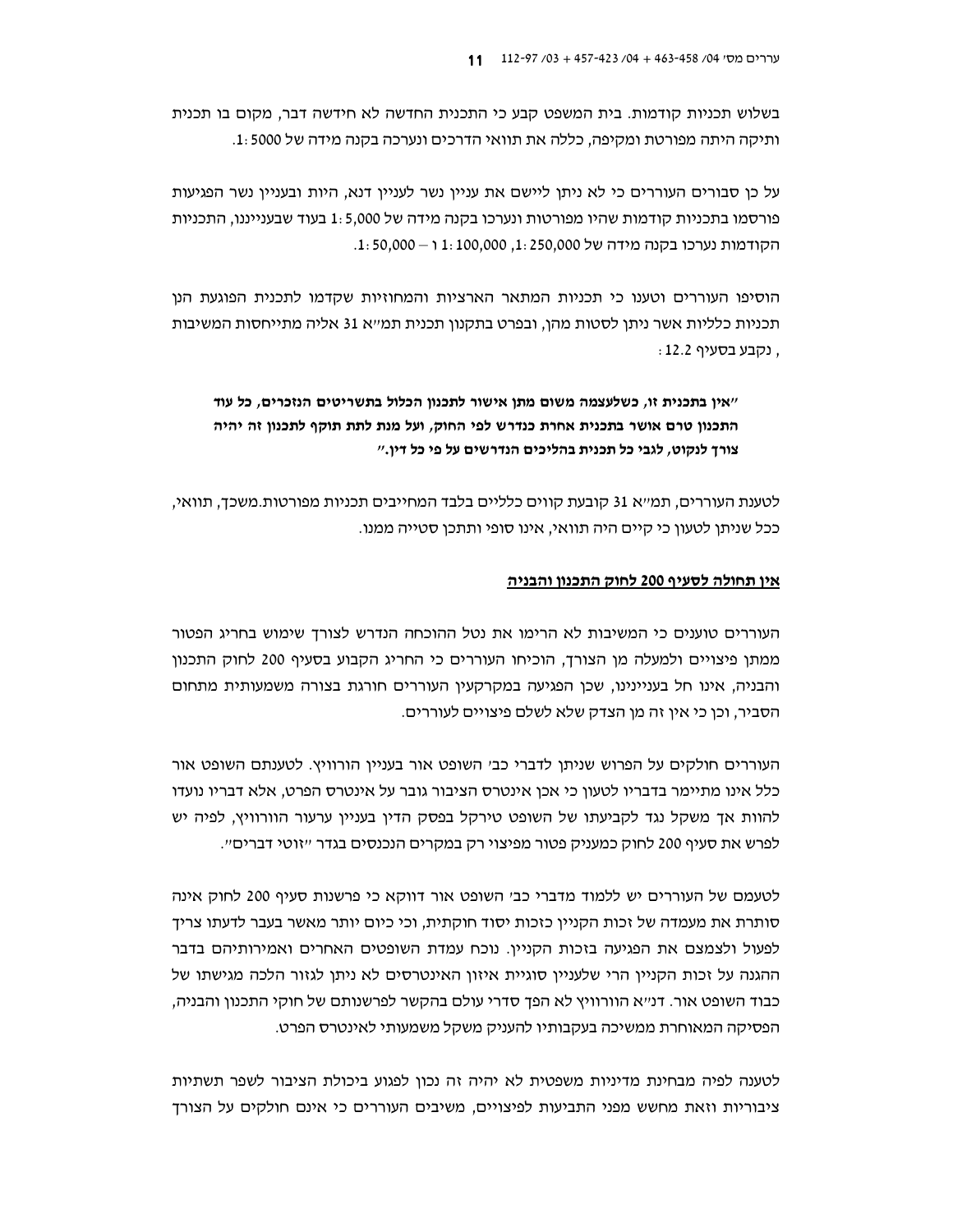לפתח תשתיות ציבוריות, אך הרציונל שצריך להתקיים הוא כי הנאת כלל הציבור מתשתיות ציבוריות לא תבוא על חשבון הפרט ועל חשבון זכותו לקבל פיצוי בגין הפגיעה שנגרמה לו – פגיעה שכלל הציבור נהנה ממנה. אין להמעיט אף בצורך לרסן את הגופים הציבוריים אשר פעילותם עומדת בבסיס תכנון התשתיות הציבוריות, ולספק להם תמריץ לתכנון פוגעני במידה המינימאלית.

העוררים טוענים כי הם | רחוקים מלהיות ספסרי מקרקעין כטענת הועדה המקומית. העוררים רכשו את המקרקעין, לטענתם, עת סברו כי לאור זיכרון הדברים תבנה על המקרקעין שכונת מגורים, כפי שאכן קרה במקרקעין סמוכים למקרקעין דנא. אותה המשיבה 1 אשר השלתה את העוררים כי כך יהיה, טוענת כיום כי מדובר בספסרים.

#### סעיף 201 לחוק התכנון והבניה כלל אינו רלוונטי לענייננו

העוררים משיבים לטענות הועדה המקומית וטוענים כי לשונו של הסעיף היא חד משמעית וממנה עולה באופו ברור כי לא ישולמו פיצויים בקשר לכל פעולה פיזית- אקטיבית שנעשתה במקרקעין לאחר הפקדתה של תכנית. המחוקק הדגים אף את כוונתו זו וציין פעולות כגון בניית בניינים וסלילת כבישים – וחזקה על המחוקק כי לא השחית מילותיו לריק. העוררים מפנים לדברי המלומדת לוינסון זמיר העומדת על כך ומסבירה כי מטרת הסעיף למנוע מתן פיצוי לבעל קרקע אשר ינסה ״לקבוע עובדות בשטח״, לאחר שהופקדה תכנית :

"... יש מקרים שבהם פיצוי מלא עשוי להיות לא כדאי בשל התמריץ השלילי שיינתן לפרטים. לדוגמה, לאחר שפורסם בציבור על הפקדת תכנית המשנה את שימושי הקרקע באזור, מחליט פלוני לבנות באופן הנוגד את התכנית הנמצאת בשלבי הכנה, כדי ליצור "עובדות בשטח" ואולי בכך לסכל את שינוי הייעוד. במקרה כזה, פיצוי מלא על ההשקעה שבוצעה יעודד התנהגות בלתי רצויה מצד בעלי קרקעות... חוק התכנון הישראלי מטפל במקרים אלה בדרך הבאה... נקבע במפורש שלא יינתן פיצוי בגין פגיעתה של תכנית על בניה או מעשים אחרים שנעשו בקרקע לאחר שפורסמה הודעה על הפקדת התכנית. ראו סעיפים 201 לחוק התכנון והבניה, התשכ"ה – 1965".

המלומדת זמיר מציינת כאמור, כי תכליתו של סעיף זה היא למנוע פיצויי בעקבות בניה או מעשים אחרים שנעשו בקרקע (פיזית). משמעות הדבר, כי מעשים אחרים אשר לא נעשו בקרקע ולא נועדו יילקבוע עובדות בשטחיי אינם נכנסים לגדר הסעיף ואינם מזכים את הרשות בפטור מפיצוי בגינם.

העוררים שהיו בעלי החלקות ביום אישור התכנית הפוגעת זכאים לפיצוי, על פי לשונו הפשוטה והחד משמעית של סעיף 197 לחוק התכנון והבניה.

העוררים טוענים כי השווי ששולם בעבור קרקעות שנרכשו לאחר מועד הפקדת התכנית הפוגעת, גילם בחובו את הצפי שעלה מזכרון הדברים (והתכתובות שלאחריו), אשר נועד למנוע התנגדויות לתכנית ויצר צפי ברמת סבירות גבוהה להשתתפות באיחוד וחלוקה של החלקות דנא.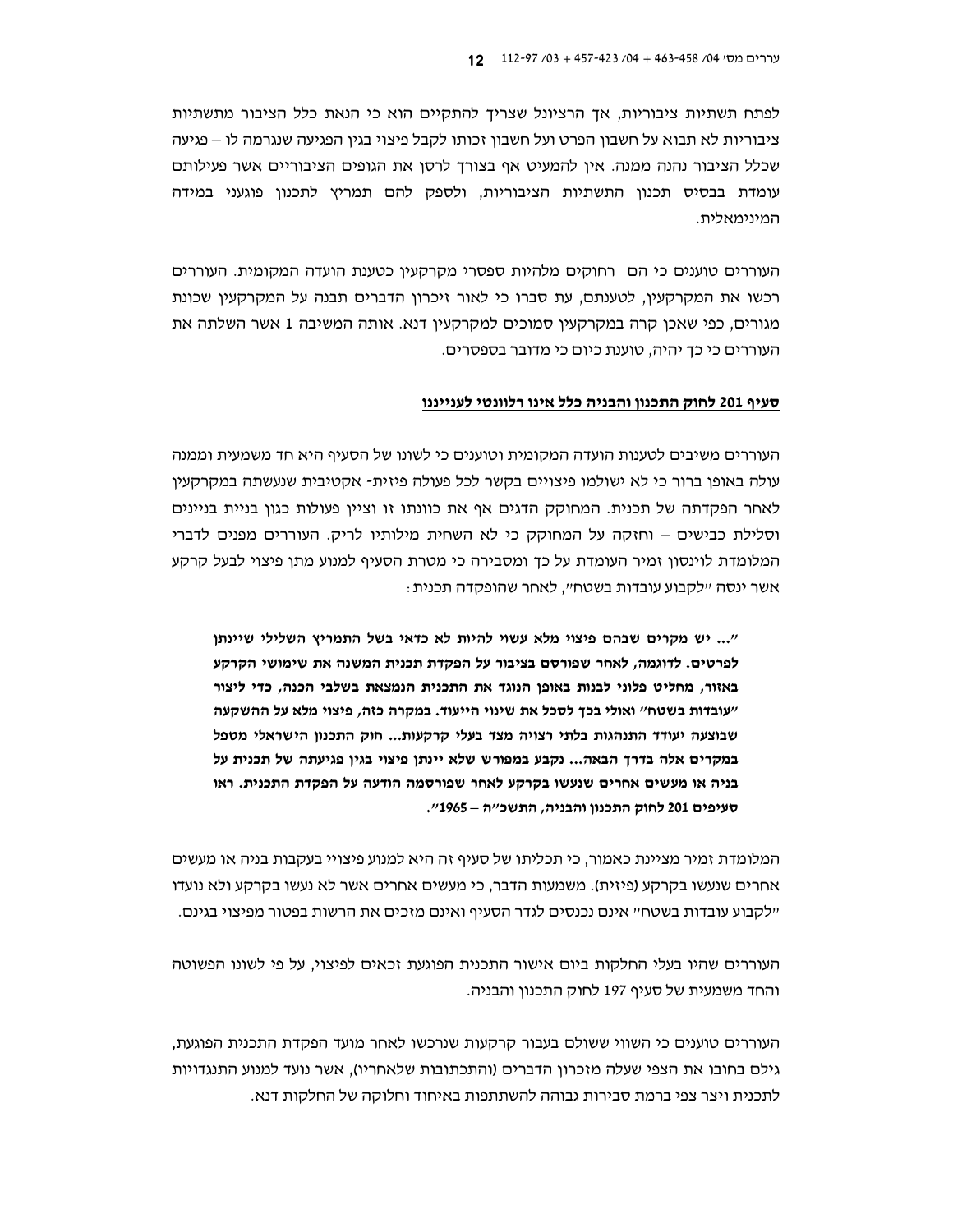#### לעוררים הייתה ציפייה סבירה לשינוי ייעוד

העוררים טוענים כי הוכיחו, שהייתה להם אף ציפייה סבירה – ואף למעלה מכך, לשינוי ייעוד באזורים עליהם חלה התכנית הפוגעת והגובלים בה, בין היתר, עקב מגמה לשינוי ייעוד במקרקעין הסמוכים לאלו שעליהן חלה התכנית הפוגעת, וכן עקב זיכרון הדברים ומכתבי ראש העיר. ערכם של מקרקעי העוררים, נגזר, אפוא, מהיותם ערב התכנית הפוגעת מקרקעין המיועדים לבניה בעתיד.

העוררים טוענים כי הציגו זיכרון דברים מפורט ובהיר אשר קבע כי תוכן תכנית לאיחוד וחלוקה בשינוי ייעוד של המקרקעין מקרקע חקלאית לקרקע המיועדת לבניה למגורים ולתעסוקה על פי צרכי העיר. כמו כן, הוצגו מכתביו של ראש עירית ראשון לציון אשר מאשררים גם בחלוף שנה ויותר את תוכנו של זיכרון דברים זה.

העוררים מפנים לפסיקת בית המשפט הנכבד בעניין לוסטרניק, ומבקשים ללמוד ממנו אחרת מהמשיבות, כי אין ספק שקרקע חקלאית סמוכה לאזור בנוי תיצור אצל הציבור ציפיות ביחס לעתידה וכי מובן שגם שווייה יושפע מכך. בית המשפט הנכבד בעניין לוסטרניק קבע כי יש לקחת בחשבון גם השפעה גורמים שאינם תכנוניים.

לטענת העוררים, בעניין בירנבך קבע בית המשפט כי שאלת הציפיות התכנונית אינה רלוונטית, מקום בו המקרקעין של המערער הוצאו מפורשות מתחולת התכנית המשביחה ולכן המערער אינו יכול לטעון למעשה לפוטנציאל הנובע מתנופת בנייה בקרקעות הסמוכות לחלקותיו. על כו סבורים העוררים כי לא ניתן להחיל את קביעת בית המשפט בעניין בירנבך על ענייננו באשר לא מדובר באותו נסיבות.

#### התכנית גורמת לפגיעה ישירה לקרקעות העוררים אף בייעודן החקלאי

העוררים טוענים כי אין קשר לעיבוד בפועל או לבעלות המשותפת במקרקעין. עסקינן בשווי שוק, הנגזר מן היכולת לעבד את הקרקע.

העוררים טוענים כי חח״י לא הראתה מתי נפסק העיבוד החקלאי והאם היה זה כתוצאה מהתכנית הפוגעת אם לאו, יתר על כן, אין לטענה רלוונטיות באשר מדובר בפגיעה בערך המקרקעין, שכן אם העוררים היו חפצים למכור את המקרקעין למי שמעוניין לעבדם היה ערך למקרקעין, וכעת אין הוא קיים.

העוררים דוחים את טענת חח״י לפיה קיימות קרקעות עליהן מועברים קווי חשמל, כדוגמת אלו אשר עתידים לעבור במקרקעין דנא, אשר משמשות בפועל לגידולים חקלאיים. לטענת העוררים חחייי סתמה ולא פרשה, ואף לא התיימרה להביא כל אסמכתא לטענתה זו או להפנות למיקום מקרקעין כאלו לשם הדוגמא.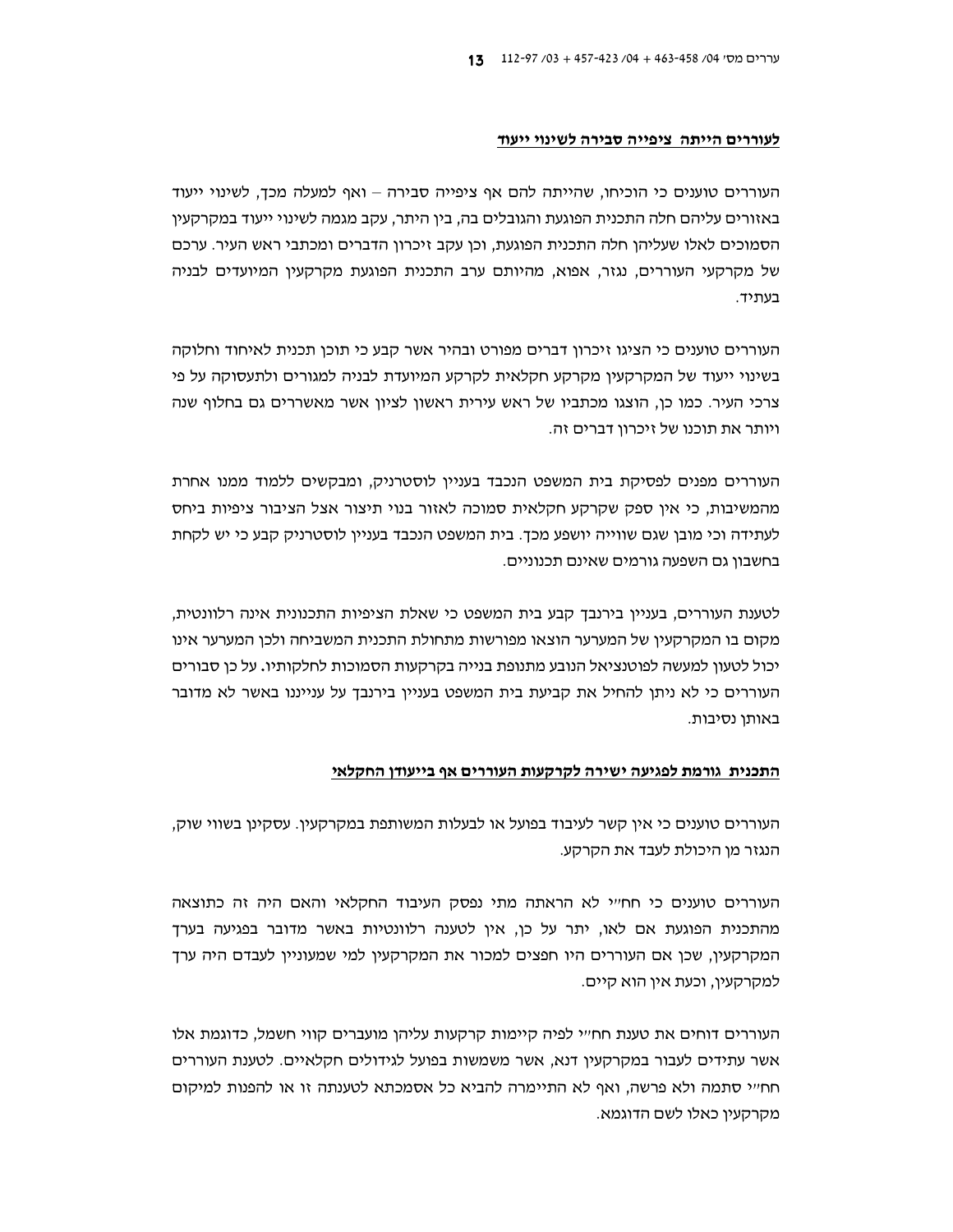העוררים מפנים לכך כי בהתאם לתכנית ניתן להעביר קווים תת קרקעיים והוראה זו לטענתם יוצרת פגיעה נוספת שכן היא יוצרת חשש לעיבוד אשר יכול להיקטע בכל רגע נתון עקב הוראה להנחת קווים תת קרקעיים.

#### העוררים היו בעלי זכויות במקרקעין במועד הקובע

העוררים טוענים כי היו בעלי זכויות במקרקעין במועד הקובע ולפיכך זכאים הם לתבוע פיצויים בגין ירידת ערד על פי סעיף 197 לחוק התכנון והבניה.

אין כל יסוד לטענת המשיבות לפיה יש למנוע מהעוררים את הפיצוי המגיע להם בשל פקודת הדרכים שפורסמה ביום 26 בספטמבר 2000, באשר פרסום צו ההפקעה על פי סעיף 3 לפקודת הדרכים – אין בו כדי להקנות לרשויות כל זכות במקרקעין. על מנת לרכוש זכות במקרקעין, על הרשות לתפוס חזקה בפועל במקרקעין – חזקה שנתפסה בעניינינו רק לאחר מועד אישור התכנית הפוגעת

אין כל משמעות לטענה כי נכון להיום נתפסה זה מכבר חזקה בחלקות, באשר המועד הקובע לענייננו הוא מועד אישור התכנית הפוגעת.

#### אין כל פגם בחוות דעת השמאי מטעם העוררים

לעמדת העוררים ניסיונן של המשיבות להביא את עניין גוש חלקה 2842 כשולל את תוקפה של חוות הדעת מטעם העוררים, דינו כישלון, באשר בנוסף לאמור לעיל בדבר תמייא / 3, הרי שהיות ותמייא / 3 / 7 באה במקומה של תמייא 3, לא היה צורך להתייחס לתמייא 3 בחוות הדעת.

השמאי מטעמה של הועדה המקומית אף הוא עצמו הודה בפה מלא בחוות דעתו, כי התכנית הפוגעת אכן משנה את תמייא 3.

אשר לטענה בדבר התעלמותו של שמאי העוררים מתמייא / 31 - אכן, בית המשפט בעניין אדם טבע ודין עומד על חשיבותה של תמ״א / 31, אך פסק דין זה אינו רלוונטי לענייננו ועל כן אין בו כדי להוות חיזוק לטענותיהו של המשיבות, מה גם שתמ״א 31 הינה תכנית מאקרו עקרונית אשר ערוכה בקנה מידה של 1:100,000 ואינה בעלת משמעות לענייננו.

# העוררים צלחו להביא נתונים <u>עובדתיים לביסוס טענת הנזק שנגרם להם</u>

העוררים דוחים את טענת המשיבות לפיה חלק מן העסקאות שהביאו העוררים התבררו כשגויות. העסקאות שהוצגו על ידי שמאי העוררים הוצגו ממאגרים רשמיים. אין אפשרות להציג מסמכים אשר מצויים דווקא בידי הרשויות.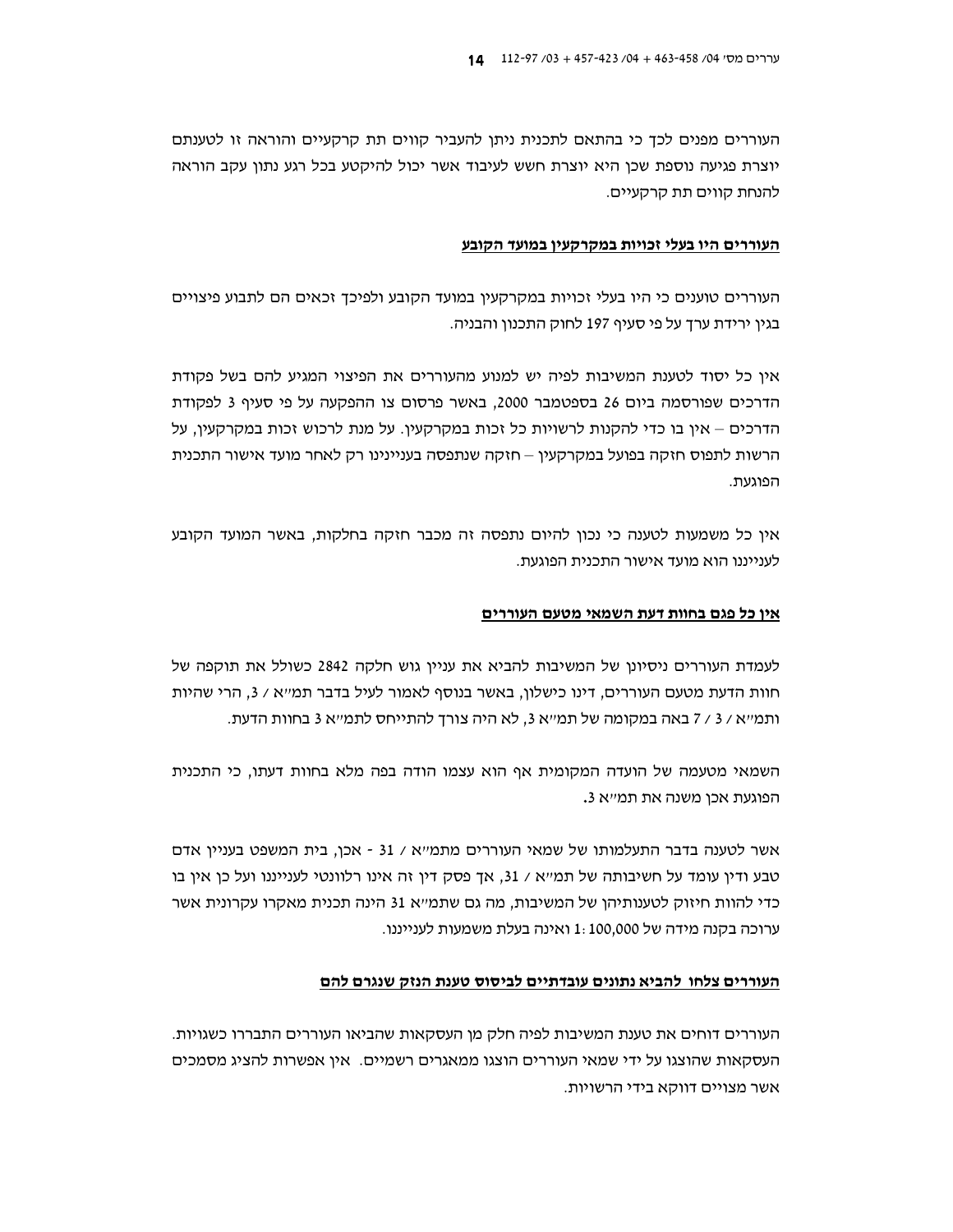העוררים מוסיפים כי המשיבות עצמן, בהציגן עסקאות התומכות לשיטתן בטענותיהן, לא הציגו מסמכים העומדים בבסיסו.

#### אין להתחשב בטענה להשבחה בתכנית מאוחרת לתכנית הפוגעת

לטענת העוררים יש לבחון כל תכנית כשלעצמה לעניין פגיעה או השבחה בגינה.

<u>העוררים מפנים לעת״מ 1407/03 עזבון דוד זמיר ז״ל</u> ואח׳ נ׳ הועדה <u>המקומית לתכנון ולבניה</u> זבולון ואח׳ , שם נקבע כי בגין תכנית פוגעת יש לשלם את הפיצוי על הנזק הנגרם ממנה, וכי ככל שתבוטל (או תבוטל השפעתה – לענייננו), תוכל הועדה המקומית לגבות בגין כך היטל השבחה :

"... העותרים זכאים לכך שהמשיבה תשלם להם את הפיצוי כפי שזה נקבע ע"י השמאי המכריע וכאשר תבוטל התכנית תוכל המשיבה לתבוע מהם היטל השבחה בגין כך ש"הגיבנת" אותה נשאו המקרקעין שלהם, הוסרה והמקרקעין שלהם שווים יותר ממה שהיו שווים כאשר התכנית היתה בתוקף."

בהקשר לייהשבחהיי הנטענת שבתכנית תמיימ / 3 / 21 מפנות המשיבות 2 ו – 3 לעניין בית הכרם – אשר ככל שיש לו נגיעה לענייננו, הרי שהוא מחזק את טענת העוררים לעניין העדר הרלוונטיות של תמיימ / 3 / 21 לענייננו.

העוררים טוענים עוד כי הטענה בדבר ההשבחה שבתמיימ / 3 / 21 איננה נכונה כלל – שינוי הייעוד של "אזור ההפרדה", כפי שמכנות אותו המשיבות, לייעוד של "נופש מטרופוליני" אינו מהווה השבחה כלל ועיקר. שהרי, ממקרקעין שחלה לגביהם ציפייה לשינוי ייעוד למגורים (בהתעלם לעניין זה מהשפעות התכנית הפוגעת), הפכו המקרקעין לכאלה המוגבלים ל $\sim 15$  (אם בכלל), בייעודם לנופש מטרופוליני.

#### אין בתכנית כל השבחה

המשיבות טוענות כי כאשר בוחנים את השפעותיה של תכנית יש להתייחס למלוא האלמנטים המנויים בה ולא ניתו להפריד את האלמנטים הפוגעים מאילו המשביחים.

העוררים טוענים כי בניגוד לעניין גדעון וכרמלה, אליו מפנות המשיבות, התכנית הפוגעת אינה מיטיבה עם בעלי המקרקעין כלל, אלא פוגעת באופן מוחלט בתקוותיהם ובציפיותיהם לשינוי ייעוד הקרקע.

המשיבות טוענות לדבר והיפוכו, לדבריהן הקמת תחנות רכבת ואוטובוסים תורמת לפיתוח האורבני אך טענה זו איה יכול להישמע. פיתוח אורבני כנטען, אינו יכול להיווצר מקום בו הוראות התכנית שוללות את שינוי הייעוד של המקרקעין של העוררים ולמעשה מונעות כל פיתוח מלבד פיתוח תשתיות.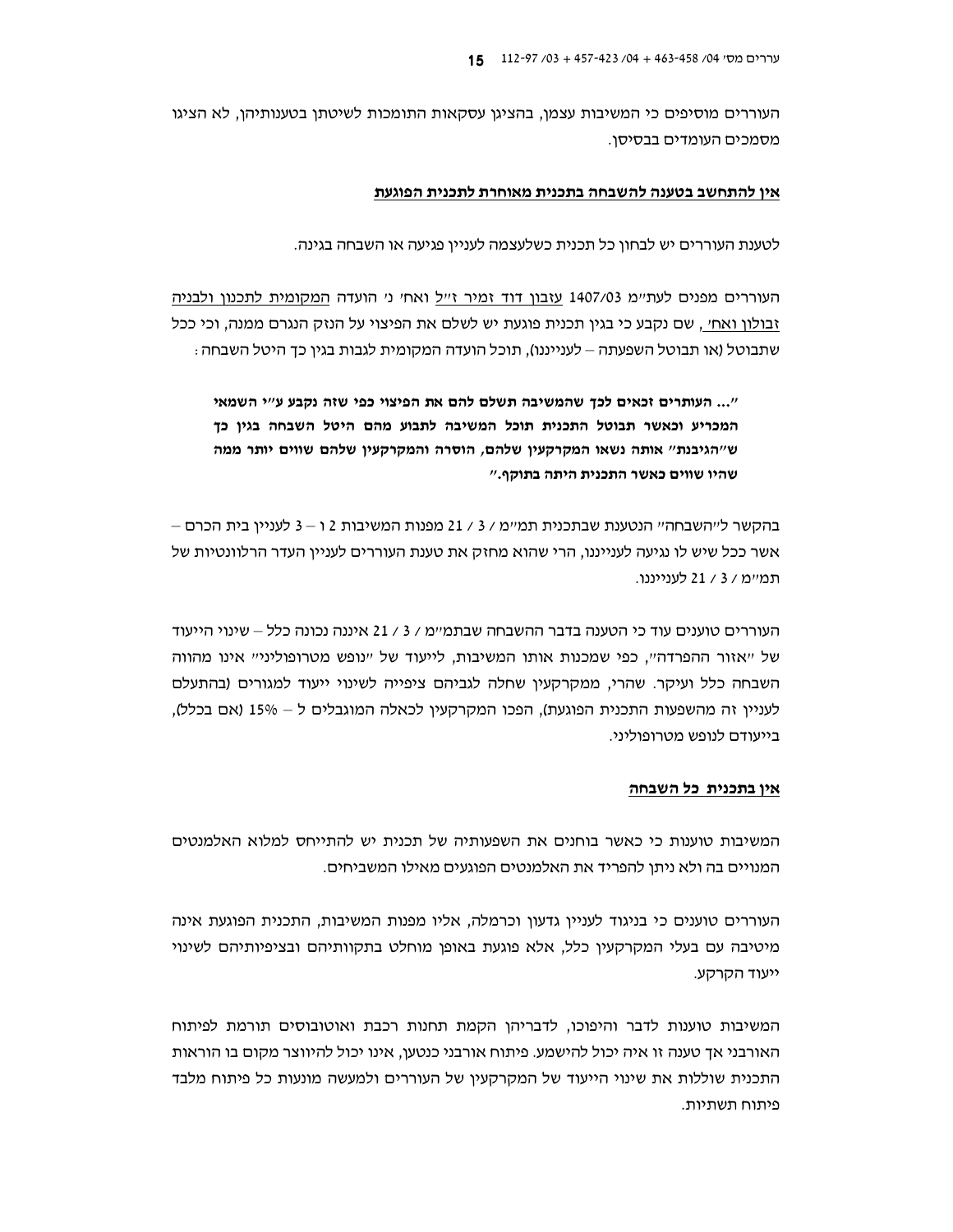#### ירידת ערך מצביעה על פגיעה

העוררים מפנים לדברי המשיבות 2-3 המצדדות בבחינת הפרשי ערכי השווי של המקרקעין ואף לכך כי המשיבה 1 טוענת בסיכומיה, כי דרך המלך בקביעת שווי השוק של מקרקעין היא באמצעות עסקאות השוואה, ומביאה לתמיכה בעמדתה זו את עניין זילברשטיין ואת עניין ברגר.

העוררים טוענים כי השמאי מטעמם הביא בפני ועדת הערר רשימת עסקאות ענפה אשר יש בה כדי להעיד על ירידת ערך משמעותית של המקרקעין נשוא הערר. דווקא השמאי מטעם המשיבה 1 (השמאי היחידי מבין שמאי המשיבות אשר טרח להשוות בין מחירי עסקאות שנערכו במקרקעין), הוא שהתיימר להביא מחירי עסקאות אשר כלל אינם משקפים את המחירים האמיתיים שהיו קיימים בשוק המקרקעין עובר לאישור התכנית הפוגעת.

כמו כן טוענים העוררים כי, ניסיונה של המשיבה 1, בצטטה את עניין חקק, המדגיש את נטל ההוכחה החל על העוררים, אף הוא אינו במקומו – באשר העוררים, באמצעות השמאי מטעמם, הרימו את נטל ההוכחה החל עליהם, ובפי השמאי מטעם המשיבה 1 לא הייתה כל תשובה פרט לדגימה מגמתית של עסקאות והתאמתן לשווי המגמתי שהיה מעוניין להציג.

# דיון והכרעה

### מבוא

התכנית המונחת על שולחנה של ועדת הערר, היא אמנם תכנית מתאר מחוזית אך מהווה תכנון מפורט, לפיו למעשה ייסלל הקטע המערבי של כביש 431. תונח מסילת הרכבת ויעברו קווי החשמל, המפורטים בתכנית. לכאורה סלילת הכביש באה בחלקות מקרקעין אלה ואחרות, על קרקע חקלאית בתולה ובחלק מן המקרים בקרקע חקלאית שחלקים ממנה יועדו לדרד קיימת.

יחד עם זאת, התכנון המפורט לכביש ולתשתיות האחרות לא בא לעולם בחלל הריק לחלוטין, אלא הוא המשך של תכנון כללי, אשר עבר עם השנים מטמורפוזות כאלה ואחרות, ועבר תהליך של קונקרטיזציה עד להגיענו לתכנון המפורט הסופי, שאחריו אין עוד אלא ביצוע ויישום במציאות הפיסית, כמידת הסופיות של התכנון בכלל.

יאמר כבר עתה כי התכנית אינה ולא הייתה בגדר הפתעה כלל ועיקר, גם בתקופה בה טרם החלו בהכנתה ובטרם הופקדה. במסגרת ניתוח ציפיותיהם של בעלי זכויות במקרקעין בסביבה, בחלק ממתחמי המקרקעין, יש לקחת בחשבון ציפייה ברורה ברמה גבוהה של ודאות לאישורה של התכנית ומעבר הכביש, אם כי רמה גבוהה זו של ודאות לא הלכה בהכרח יד ביד עם רמה גבוהה של מסוימות. כפי שועדת הערר סבורה, הרי גיבוש המסוימות של פרטי התכנית נעשה ומגולם ברובו מתוד תוכה של התכנית שבפנינו.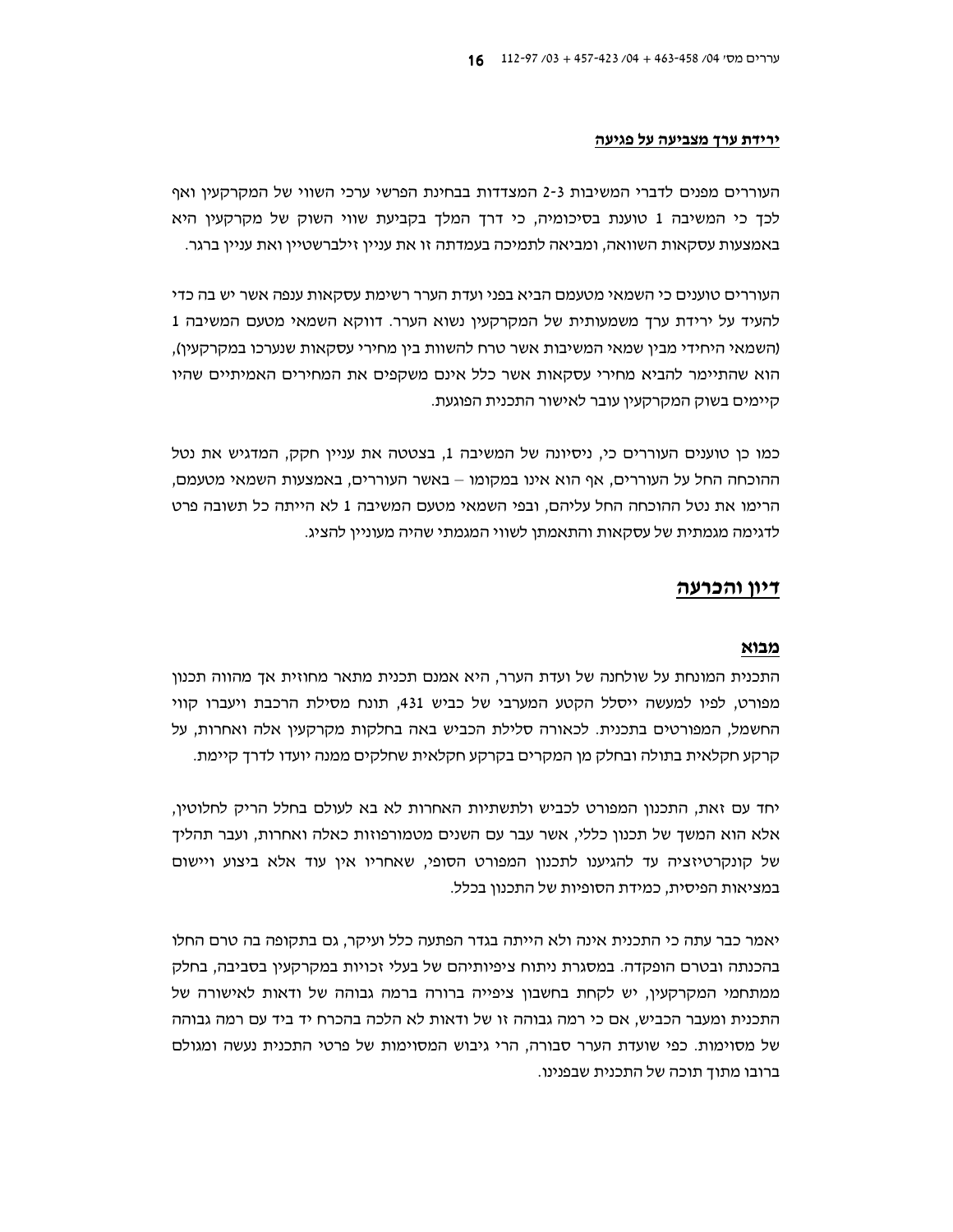ראוי לומר כבר בפתח הדברים כי לטעמנו, כל מי שרכש קרקע בסביבה זו בחלק מן האזורים, גם בטרם הופקדה התכנית, חזקה עליו שידע מקדמת דנא, ואם לא ידע הרי צריך היה לדעת, ללא קשר להליכי התכנון של התכנית ולפני הכנתה והפקדתה, כי המקרקעין כפופים לייסיכוןיי כי תוואי הכביש המתוכנו, יעבור דווקא בתוך תחום המקרקעין או בסמיכות אליהם, ככל שמדובר בקטעי התוואי שאינם חדשים ביחס לתמייא 3. אמירה אחרת מייתרת לחלוטין את התכנון הארצי והמחוזי של מערכת הכבישים והתשתיות הלאומיות בישראל.

דברים יפים הנוגעים לפתיח זה נאמרו ע"י הפרופ' דפנה לוינסון זמיר בספרה "פגיעות במקרקעין : ע״י רשויות תכנון״ (בעמ׳ 115)

ייש הסוברים כי רשות התכנון אינה משנה את הביקוש וההיצע בשוק המקרקעין אלא רק קובעת באיזו קרקע יתממש פוטנציאל ניצול כלשהו. קיים ביקוש מסויים לבניה מסוגים שונים. מחירה של קרקע לא מפותחת משקף את הפוטנציאל שבעתיד היא תנוצל לייעוד רווחי. ניתן לכנות ערך זה כ״ערך צף״ (floating value). הערך הצף יתגבש בחלק מן החלקות בלבד. דיני התכנון אינם משנים או ״הורסים״ את הביקוש או ההיצע לייעוד כלשהו, אלא רק מגבשים את הערך הצף בחלקה מסויימת דווקא, ע״י הענקת זכויות בניה. פעולה זו מעבירה ערך ממקום למקום (shifting value). אילו לא היו קיימים דיני תכנון, אין ספק שהפרט לא היה מקבל פיצוי על-כך שההיצע והביקוש בשוק אינם מאפשרים את הפיתוח שהוא מעוניין בו. האם יש להגיע לאותה תוצאה כאשר דיני התכנון פועלים לגיבוש הביקוש לשימושי קרקע שונים בחלקות השונות?״

ובהמשך הדברים משיבה הפרופ׳ לוינסון זמיר על שאלתה :

פעולת הרשות מהווה פגיעה בבעל המקרקעין משום שכתוצאה מגיבוש שימוש בלתי-רווחי דווקא בחלקתו, אבד הסיכוי שהיה קיים למימוש שימוש רווחי יותר.גובה הנזק תלוי בסיכוי שהיה קיים בשוק לפיתוח רווחי יותר, ובדרך כלל אין סיכוי זה שווה לוודאות שייעוד כלשהו יתממש. על-כן הפיצוי המגיע לבעל קרקע שטוען לפגיעה בערך הפוטנציאלי שלה יהיה נמוך (ולעיתים נמוך במידה ניכרת) מהפיצוי המגיע לאדם היכול להצביע על אפשרות וודאית למימוש של הפיתוח שנשלל. נוסף לכך, יש חשיבות לשאלה מה גרם למניעת אפשרות הפיתוח. פגיעה הנגרמת בעקיפין על ידי כוחות השוק והתחרות בין בעלי הקרקעות השונים אינה דומה לפגיעה הנגרמת במכוון על-ידי רשות התכנון, המחליטה שבקרקע פלונית יתגבש יעוד רווחי ובקרקע אלמונית שימוש פחות  $1, . . . . . . . . . . . . . . . . . . . . . . . . . . . . . . . .$ 

חשוב להבהיר ולהדגיש כי דברים אלה נאמרו בחלק התיאורטי והכללי של ספרה של פרופ׳ לוינסון זמיר ולא באותו חלק המתייחס לפגיעה לפי ס׳ 197, להבדיל מפגיעה שיש עימה נטילה של החזקה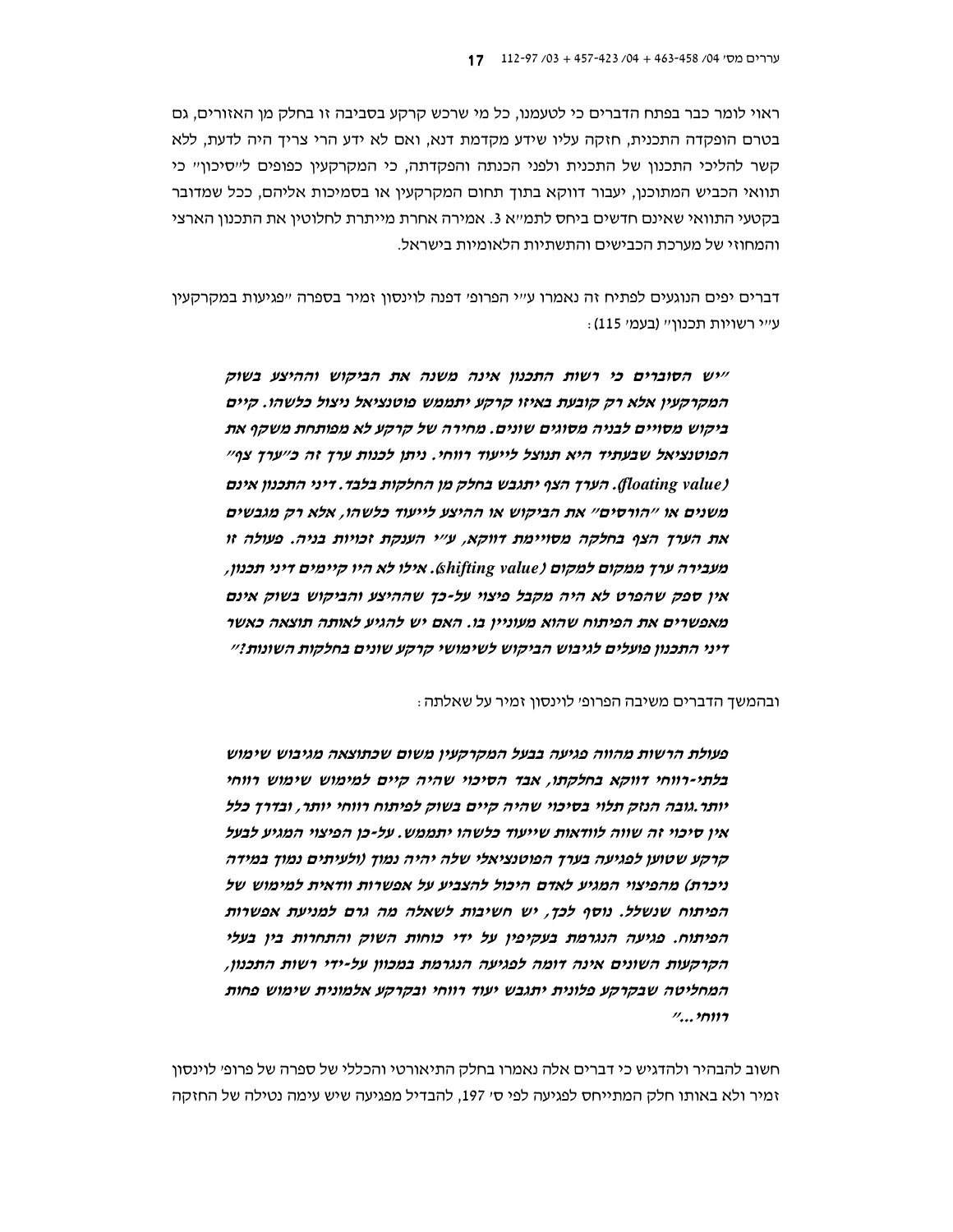במקרקעין - הפקעה. מאוחר יותר נבחנת האבחנה בין פגיעה שיש עימה נטילה של החזקה, פגיעות ישירות על ידי תכניות ופגיעות עקיפות, בדרך של הענקת זכויות לפרטיים במקרקעין סמוכים או בדרך של קביעת שימוש ציבורי מזיק, שהצידוק לפיצוי בגינן של כל אחת מסוגי הפגיעות הנייל שעוצמתו משתנה, נתון לחילוקי דעות, הן באשר לדין הרצוי והן באשר לאופן הפרשנות של הדין המצוי.

התביעות הרבות שפני ועדת הערר בהקשרה של התכנית הנדונה, עוסקות במקרקעין הנופלים בגדרן של הפגיעות מכל הסיווגים, הן מקרקעין שהופקעו או יועדו להפקעה לטובת הכביש, הן מקרקעין שאינם מיועדים להפקעה אך נכללים בתחום התכנית ומגבלותיה, כגון קווי בניין, והן מקרקעין שאינם בתחום התכנית אלא גובלים עמו או שאינם גובלים עמו בהתאם לפסיקה המפרשת מונח זה.

דיני ההפקעה והפגיעה לפי סי 197 מחילים כללים שונים על כל סיווג וסיווג. לא הרי קרקע שנלקחה מבעליה, על כל מה שהיה טמון בחובה כולל שימושים לפי תכנון בתוקף, פוטנציאל תכנוני, ציפיות וכיו׳יב אלמנטים המרכיבים את ערכה, כהרי קרקע שהייתה ונותרה בבעלותו וחזקתו, ואין כל גריעה מן השימושים האפשריים בה ועדיין טמון בה פוטנציאל, או קרקע שנגרעו ממנה גריעות תכנון כאלה ואחרות אך נותרה בידי בעליה.

שאלת קיומה של פגיעה במקרקעין עקב תכנית, הקשורה בראש ובראשונה בהוראותיה של התכנית, ובלתי תלויה בתנודות ערכה בשוק עובר לאישור התכנית ולאחריה, כמו גם שאלת הקשר הסיבתי בין התכנית והפגיעה שנגרמה על ידה לבין ירידת הערך ככל שקיימת, אף הן שאלות נכבדות שיש לתת עליהן את הדעת בבחינתן של התביעות שבפנינו.

גלגוליו של התכנון פנים רבות לו והוא. ביחד עם גורמים נוספים, קובעים למעשה את ייעודי המקרקעין, הבניה והשימושים המותרים בהם, הפוטנציאל הגלום בהם וערכם של המקרקעין בשוק החופשי.

בעררים אלה התחדדה במלוא עוצמתה שאלת היחס בין המרכיבים השונים היוצרים את ערכי השוק של המקרקעין ואופן קביעת ערכם, שהיא שאלה עובדתית מעיקרה, אל מול מהותו ומטרתו של סעיף 197 לחוק ביחס לכל אלה, שהיא שאלה משפטית וערכית.

במיוחד התחדדה השאלה סביב האבחנה בין רכיב **מיקומם** של המקרקעין **ומידע** הקיים בשוק באשר ליזמות כאלה ואחרות לגבי המקרקעין היוצרים *ציפיות* בקרב הציבור הרחב או הקונים הפוטנציאליים, לבין המצב התכנוני / סטטוטורי שבתוקף או שבשלב הפקדה או הכנה כלומר הסטטוס התכנוני של המקרקעין, המביא בחשבון גם תכניות שאינן בתוקף, המצויות בשלב כזה או אחר בפני מוסדות התכנון ואשר יוצר *ציפיות* אף הוא בקרב הציבור. בעיקר גם התחדדה השאלה מהי צ*יפייה סבירה בנסיבות העניין* בהקשרה של קרקע חקלאית בנסיבות שבפנינו, לצורך ס׳ 197 לחוק, על רקע הפסיקה הקיימת בעניין זה עד כה.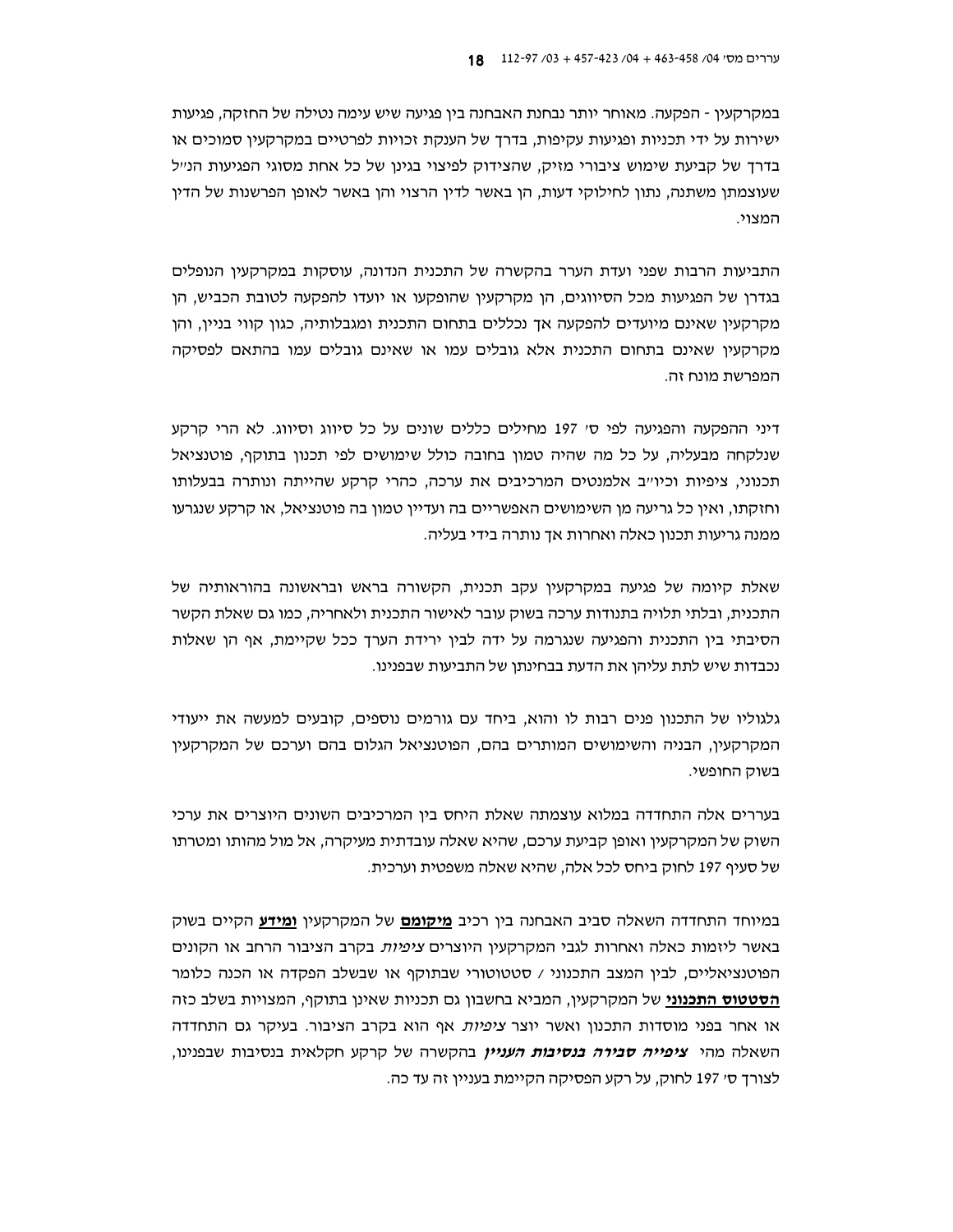עלינו לבחון האם חלה פגיעה במקרקעין ובתכונותיהם ככאלה בהתאם למצב התכנוני , האם היה למקרקעין פוטנציאל כלשהו לשינוי ייעוד, או פוטנציאל כהגדרתו בפסיקה, והאם נפגע הפוטנציאל. כפי שיובהר, לטעמנו הוכחת פגיעה במקרקעין צריך שתעשה קודם לבדיקת שיעור ירידת ערד המקרקעין, ובנפרד מבדיקה זו. מקום בו לא נמצאה ולא הוכחה כל פגיעה במקרקעין אין כל מקום להמשיך ולבחון את קיומה של ירידת הערך במקרקעין, ואת שיעורה.

ננסה בהמשך לטפל בכל אלה ולהכריע בהן כמיטב הבנתנו את הדין, את העובדות הקונקרטיות שבפנינו ואת יישומו של הדין באשר לאלה.

## <u>צרכי הקהילה מול שמירה על קניינו של הפרט</u>

במהלך הדיונים ובסיכומים בכתב נטענה על ידי הועדה המקומית הטענה, כי לאחרונה הולכת ומתחזקת גישת הפרשנות לפיה יש ליתן להוראות אלו של החוק פרשנות תכליתית, וכי פרשנות כאמור מחייבת שמירה על איזון בין הזכויות המתנגשות של הפרט והקהילה. מחד – זכותו של הציבור לתנאים ואיכות חיים התואמים את מציאות החיים המודרנית, וכפועל יוצא מכד קיומו של תשתיות לאומיות רחבות היקף, כגון רשת דרכים ומסילות ברזל, וכן תשתיות חשמל ואח׳, ומאידד – זכותו של הפרט לשמירה על קניינו.

התזה שבבסיס טיעונה של הועדה מקומית היא כי הרחבת נטל הפיצויים לפגיעות עקיפות תשתק את פיתוח המקרקעין אשר נועד לטובת הכלל, ועל כן שיקולי מדיניות מחייבים שהפיצוי בגין סעיף 197 יהא לפגיעה ישירה בזכויות מוקנות בלבד. הרחבת נטל הפיצויים לפגיעות עקיפות כגון נשוא ערר זה תשתק את יכול רשויות השלטון לפעול, והציבור כולו יצא נפסד. הועדה המקומית סבורה כי הרחבת זכות התביעה לפגיעות אשר אינן פגיעות בזכויות מוקנות תגרום לסטגנציה חריפה בתכנון ופיתוח תשתיות, מבני ציבור וכיו״ב. לכן טוענת הועדה המקומית כי כמדיניות משפטית ראויה – אין זה נכון וראוי לפגוע ביכולת הציבור לשפר תשתיות ציבוריות וזאת מחשש מפני התביעות לפיצויים.

אליבא דועדה מקומית, פרשנות ראויה ומאוזנת של הוראות החוק, מחייבת קביעה כי חובת הפיצוי קמה רק מקום שבו נפגע רכיב שווי המקרקעין אשר הוגדר לעיל כרכיב תכנוני, היינו כאשר הוא קשור בקשר נסיבתי ישיר לפעולותיהם של מוסדות התכנון.

לטענת הועדה המקומית, על יסוד עקרון זה של ראיית חוקי התכנון והבניה כמאזנים בין זכותה פרט זכות הקהילה פירש בת המשפט העליון את הוראתו של סעיף 200 לחוק, כמקנה פטור מתשלום פיצויים בגין ירידת ערך לא רק בנסיבות של פגיעות מסוג של "זוטי דברים". הועדה המקומית מפנה לדברי כב׳ השופט אור :

"מהם השיקולים של האינטרס הציבורי המונחים ביסוד הפיצוי לנפגע בשל פגיעתה של תכנית, כאמור בסעיף 200 לחוק? ביסוד תפישה זו מונחת המציאות כי המקרקעין – ואני מתרכז עתה בהיבט זה של הקניין – הוא משאב לאומי. כמות המקרקעין אינה ניתנת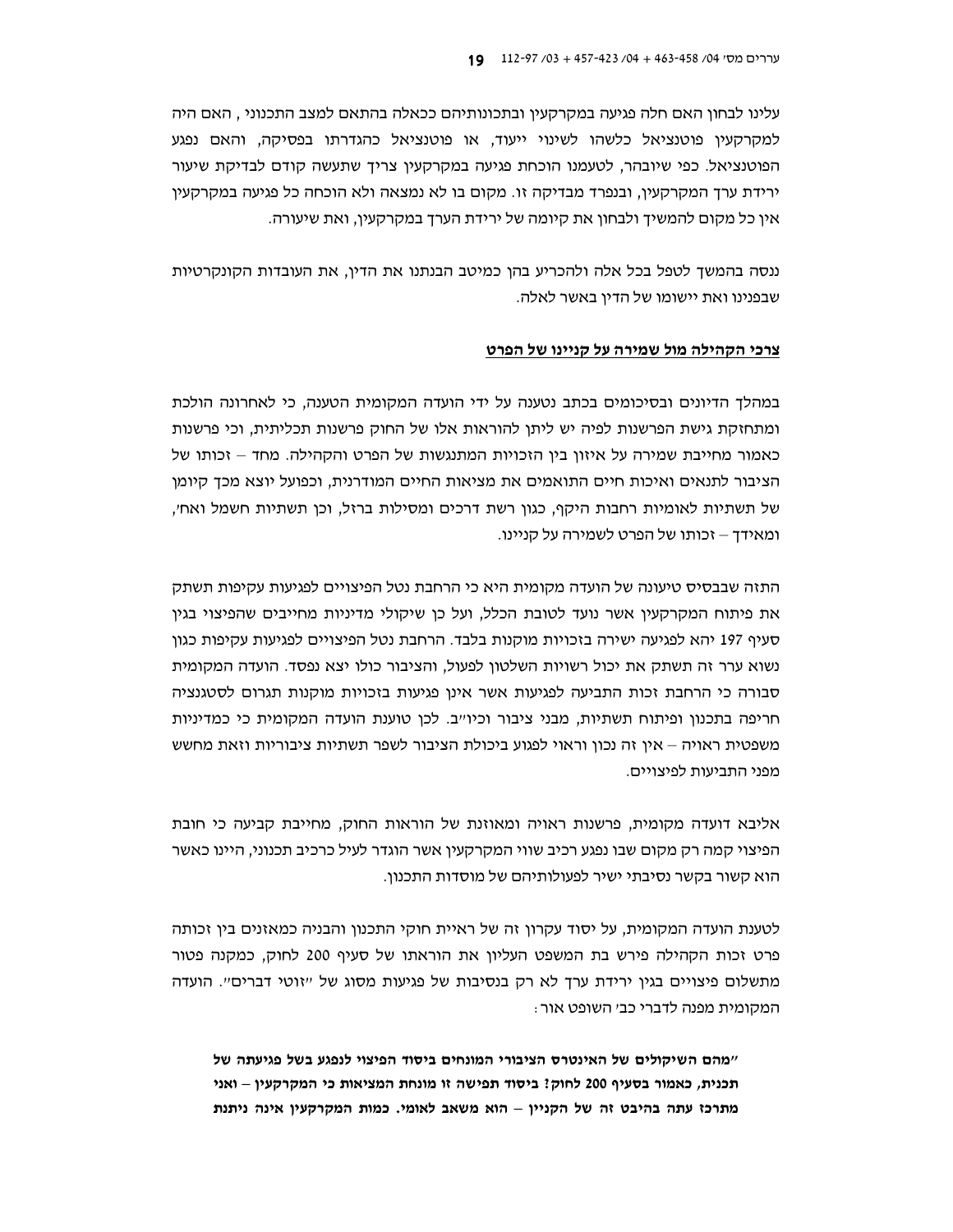להגדלה. חיי החברה מותנים ביכולת הציבור לעשות שימוש במקרקעין, כגון לבנות כבישים, לסלול מסילות, להסדיר אמצעי תקשורת, להבטיח בנייתם של מסודות ציבור, לשמר עתיקות ונכסים תרבותיים, לשמר שטחים פתוחים, ולקיים שמירה על בטחון הציבור ושלומו... כל אלה הופכים את קניין המקרקעין לקניין שמימד האחראיות החברתית בו הוא חשוב. שיקולים אלה ואחרים מחייבים מתן כוח למדינה לפגוע בקניין הפרטי כדי לקיים את אינטרס הציבור. בכך מתבטאת האחריות החברתית המיוחדת של הקניין הפרטי.

דיני התכנון והבניה הם אחד המכשירים החשובים, דרכם מוגשמת האחריות החברתית של הקניין... עיקר תפקידם של דינים אלה הוא להסדיר ייעוד קרקעות לצרכים שונים.... דיני התכנון והבניה משמשים כיום כלי להשגת יעדים חברתיים ראשוניים במעלה כטיפול בצרכי נכים וקבוצות חלשות.... בכל אלה, גישתם של דיני התכנון והבניה היא מאזנת. הם מאזנים בין פרט לכלל, בין הקנין של היחיד לבין צרכיו של הציבור.

שיקול זה, אשר אינו מוזכר בפרשת פרי הארץ, נובע מראייה רחבה יותר של תוכן הזכות לקניין. על פי הגישה המסורתית כלפי הזכות לקניין, הגנה על קניין נובעת מהתפיסה לפיה כל אדם אדון לעצמו בתחום הכפוף לשליטתו, ובכלל זה הוא אדון למשאבים שבבעלותו... על פי גישה זו, יש להגן על החופש של הפרט מפני התערבות של אחרים בענייניו. כפועל יוצא, יש להגן על קניינו של הפרט מפני כל פגיעה שלטונית או אחרת, ואם קיים צורך ממשי בביצוע פעולה הפוגעת בזכות, הרי שיש לפעול להקטנת הנזק במידתה אפשר. במסגרת זו נכללה החובה לפיצוי כספי של הנפגע בין הפגיעה שנגרמה לו. בצד גישה זו התפתחה גישה כלפיה קניין הפרטי, המתאימה את זכותה קניין לצרכי החיים בחברה מודרנית ורואה בה לא רק זכות הבאה להגן על חירותו השלישית של הפרט אלא גם כזכות הנותנת משקל להיות הפרט חלק מהחברה והציבור בכללותם. גישה זו מספקת תמיכה להסגת הזכות הקניינית לפיצוי מפני האינטרס הציבורי בנסיבות המתאימות המצדיקות זאת.

לעיתים קרובות עולה ערכם של המקרקעיו בעקבות פיתוח הנעשה על ידי הציבור. מפיתוח זה מפיק בעל המקרקעין רווח ניכר, ממנו הוא נדרש לשלם אך חלק בתשלום היטל השבחה. לעיתים פיתוחם של מקרקעין כרוך גם בנטילת חלק מן המקרקעין לצרכים ציבוריים שונים, כגון סלילת כבישים, הקמת מבני ציבור ולעיתים כרוך הפיתוח בשינויים תכנוניים שאין עימם נטילת המקרקעין ואשר מפחיתים מערכם. לא ניתן לכמת באופן מתמטי את היתרונות שמפיק בעל מקרקעין עקב היותו חבר בקהילה אל מול העלויות הכרוכות בכך. מתוך רעיון זה, שאין לאדם זכות, כי ערך מקרקעיו אך יעלה כתוצאה מפתוח בידי הציבור, אלא כרוכה בהחזקת מקרקעין גם חובה כלפי הציבור, קובע המחוקק כי אין אדם זכאי לפיצוי בגין כל נסיגה שנסוג ערך מקרקעיו, וכל פגיעה שהוסבה להם. כל עוד פגיעה זו אינה בלתי פרופורציונית ואינה בלתי צודקת, על בעל המקרקעין לספוג עלות זאת כחלק מהמחיר שהוא משלם על היותו חבר בקהילה." (דנ"א 1333/02 הועדה המקומית לתכנון ובניה רעננה ני יהודית הורוויץ ואחי תק-על 2004 (2) 1210, עמי 1214).

לטעמנו התזה הכוללנית של הועדה המקומית אינה נקייה מספיקות כלל וכלל. נוכח הוראת סי 197 לחוק והאמור בו אין זה מובן מאליו כיצד ליישם עמדה זו באשר למימוש של הסעיף. גישה זו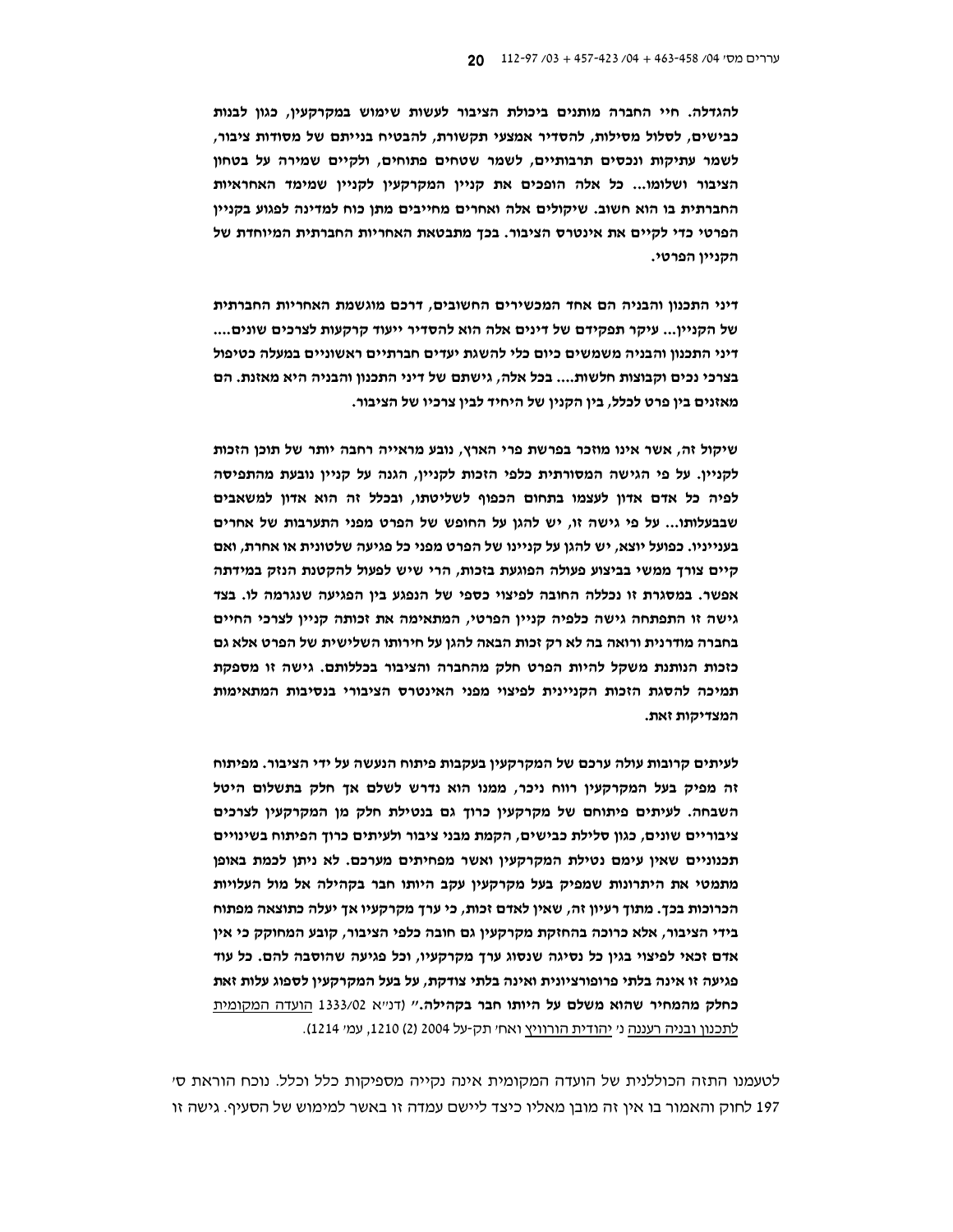שצוטטה מדברי כב' השופט אור בעניין הורוויץ אינה משקפת דווקא את עמדת רוב שופטי בית המשפט העליון וניכר כי בקרב שופטי בית המשפט העליון כלל וכלל לא קיימת אחדות דעים או תפיסה באשר למהותה של זכות הקניין, ועד כמה היא אוחזת בקרבה אחריות ציבורית כלפי הקהילה. איננו אמורים לנסות ולהכריע בשאלות אלה, המערבות תפיסה ערכית ומשפט, אד יש לומר כי התמונה בעניין זה כלל אינה בהירה, ואין בידינו הלכה ברורה ומחייבת שיצאה מלפני בית המשפט העליון (לעניין זה ר׳ הניתוח של הפרופ׳ חנוד דגן בספר רו החדש ״**קניין על פרשת דרכים**״ מעמי 159 ואילד).

זאת ועוד דברים אלה שהובאו מפסה״ד בעניין *הורוויץ* הנ״ל, נאמרו בהקשרו של ס׳ 200 לחוק אשר כידוע כולל בתוכו ביטויי ישסתום" של צדק וסבירות, בהפעלת שיקול הדעת לגבי יישומם של ביטויים אלה, ניתן להביא את התפיסות השונות לידי ביטוי. לא כן באשר לפירוש רוחב החיוב הנובע מסי 197 עצמו. זאת ועוד, שאלה זו מוקדמת ויכול שתעלה אם נעבור את כל המשוכות האחרות, ולאחר שנדע מהו גובה הנזק ככל שקיים כזה.

נדמה שאין חולק כי דווקא באשר לפירוש סי 197 לחוק כשלעצמו, ואף באשר לדין הרצוי, יש תמימות דעים בקרב המלומדים כמו גם ביהמייש, כי קביעתו של שימוש ציבורי הגורם נזק, המשרת ציבור כה רחב של נהנים, מחייב בפיצוי הנפגע כתוצאה מכך, ופיזורו של הנזק על הציבור הרחב ביותר. גם מי שגורס כי יש לבטל את החיוב בפיצוי בגין נזק למקרקעין גובלים (פרופ׳ אלתרמן, פרופי די לוינסון זמיר ואחרים) מסכים כי ראוי להחריג מן הכלל נזקים אשר נגרמים משימוש ציבורי מזיק דוגמת כביש משמעותי.

קבלת עמדת הועדה המקומית, לפיה יש לפצות רק על פגיעה או גריעה של זכויות המוקנות בתכנית סטטוטורית בת תוקף, במלואה ובאופן טוטלי, תביא ליד כך כי גם מי שיש לו בית מגורים אשר בצמוד אליו תתוכנן אוטוסטרדה לא יהיה זכאי לפיצוי, שכן תביעתו היא לנזק ״עקיף״, אין שינוי בזכויות הניצול והשימושים המותרים בחלקתו או כל גריעה מהם, ואין נטילה של הבעלות והחזקה. לטעמנו, מובן כי זו תוצאה אינה עולה בקנה אחד עם הדין ואף אינה רצויה.

עם זאת אל לנו לשכוח כי במקרה שבפנינו הנזק הנטען למקרקעין שמחוץ לתחום התכנית, אינו מעיקרו נזק לזכויות מוקנות וגם לא נזק מהטיב של נזק מטרדי כגון טענה לרעש. זיהום אויר. פגיעה נופית וכיו״ב מטרדים היכולים להיגרם מכביש (למעט טענה לחשש מקרינה מקווי מתח גבוה), אלא טענה לנזק שונה לחלוטין, והוא נזק של פגיעה בפוטנציאל או ציפייה לשינוי ייעודה של הקרקע החקלאית לבניה. טענה מעין זו תוקפה המוסרי והערכי, ולטעמנו גם המשפטי, נוכח פרשנות הדין המצוי, אינו שקול כנגד טענה לפגיעה בזכויות מוקנות ממש או פגיעה במי שנהנה מזכויות מוקנות במקרקעין סמוכים.

#### בין "פגיעה" ל"ירידת ערך"

המשיבות טוענות כי בהתאם לגלגולי ניסוח ס׳ 197 ברור כי המחוקק ביקש למקדו סביב פגיעה במקרקעין ולא על פגיעה כלכלית בבעליו, עמד על כך בעיקר ב״כ חברת החשמל בסיכומים בכתב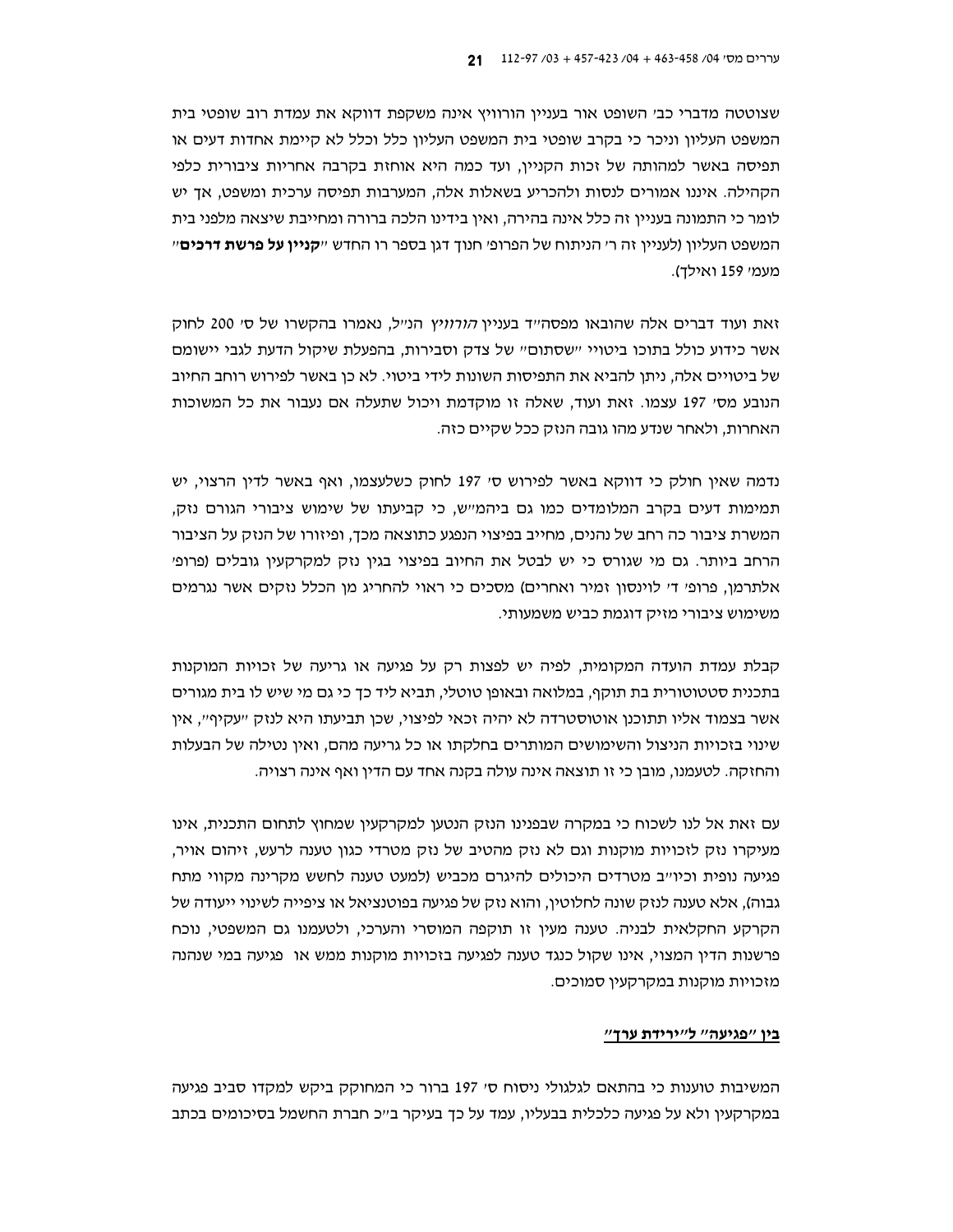מטעמה. עמדה זו מקובלת עלינו. על התובע פיצויים לפי ס׳ 197 להוכיח כי התכנית גורמת פגיעה במקרקעין.

לדעת ועדת הערר תנאי ראשון להוכחת תביעה לפיצויים לפי ס׳ 197 לחוק הוא קיומה של פגיעה במקרקעין עצמם, אותה ניתן אחר כך לשום ולהעריך לפי השינוי בערכם של המקרקעין, ככל שהוא נובע מאותה פגיעה (להבדיל משינוי ערך שאינו קשור בפגיעה כגון תנודות בערכי המקרקעין בשוק עקב מצב כללי במשק וכיוייב). הפגיעה שצריך להוכיח היא פגיעה בתכונות המקרקעין ככאלה וברכיבים אלה ואחרים בתכונותיהם המרכיבים את ערכם.

לפי שיטת העוררים הטוענים, כי ירידת ערך המקרקעין כשלעצמה, היא המקימה זכותם לקבלת פיצויים מכוח סעיף 197(א) לחוק התכנון והבניה - לכאורה מיותר הדיון בפני ועדת הערר, בעניין עררים על דחיית תביעת פיצויים, ותפקידם של היושבים בוועדה הכוללת מומחים לענייני תכנון ונציגי ציבור, מיותר אף הוא,שכן השאלות הנשאלות הן שמאיות בלבד. די בכך שהעוררים יציגו חוות דעת שמאית הטוענת לירידת ערך מקרקעיהם כתוצאה מאישור תכניות כדי שועדת הערר תורה על העברת הדיון וההכרעה בעררים אלו לשמאי מכריע מטעם ועדת הערר. על מנת שידון ויכריע בין הערכות השמאים של הצדדים.

לדעת ועדת הערר, עמדה זו אינה ראויה ואינה עולה בקנה אחד עם הוראות הדין. הדיון בתביעת פיצויים אינו שמאי בלבד אלא טומן בחובו דיון בעניינים תכנוניים, משפטיים ועובדתיים. נכון כי הערכת ירידת הערך עקב התכנית וכימות הנזק בערכים כספיים היא מלאכה שמאית אך היא בודאי לא ממצה את כל שטעון דיון והכרעה במסגרת בירורה של תביעת פיצויים. הוראת סעיף 197(א) לחוק התכנון והבניה דורשת הוכחת פגיעה במקרקעין (להבדיל משוויים של המקרקעין) כתנאי לקבלת פיצוי כספי בגין הפגיעה כאמור. מקום שהתובע אינו מוכיח קיומה של פגיעה במקרקעין, אין כל מקום להעברת ההכרעה בערר להכרעה של השמאי המכריע.

ועדת הערר מסכימה לגישה לפיה שאלת הפגיעה במקרקעין הינה בראש וראשונה שאלה תכנונית, וצריכה להיבחן לאור תכונות המקרקעין, הזכויות להשתמש, לבנות בהם ולנצלם, כמו גם הפוטנציאל הממשי לשיפור מצבם התכנוני, והשפעת התכנית על כל אלה.

מדברי מבוא אלה, הקובעים את המסגרת, נעבור לבחינת הרקע העובדתי תכנוני, כולל התכנית עצמה, ונראה כיצד יש ליישם את הדברים לענייננו.

## רקע עובדתי - תכנוני

נסקור בקצרה את התפתחות התכניות השונות באשר למקרקעין נשוא הערר.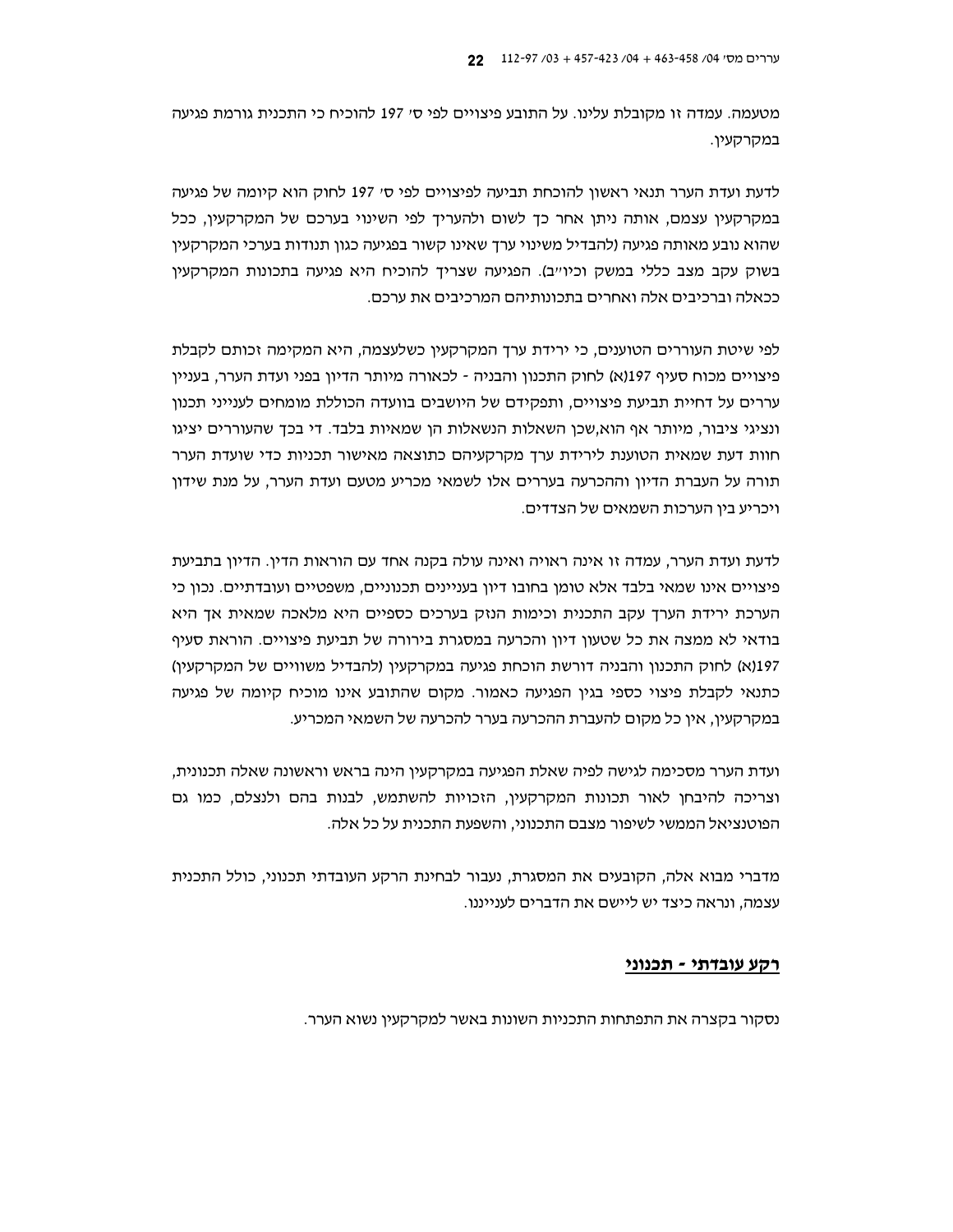בשנת 1942 סווגו המקרקעין כקרקע חקלאית במסגרת תכנית 6  $\cdot$  R / 6, קביעתם כקרקע חקלאית באה לידי ביטוי גם **בהכרזה** עליהם כקרקע חקלאית בשנת 1968, בהתאם להוראות התוספת הראשונה לחוק התכנון והבניה.

בשנת 1970 אושרה תכנית רצ / 1 / 1 (פורסמה למתן תוקף ביום 30.7.70) המהווה תכנית מתאר לעיר ראשון לציון, אשר במסגרתה מסווגים המקרקעין כאזור בייעוד חקלאי בלבד. במסגרת תשריט התכנית מסומנים, בין היתר, תוואי למעבר דרכים חדשות, דרך מסי 3 ו- 42 העוברות בחלקו על חלקים מו המקרקעיו (חלקה 6 וחלקה 3 - בהתאמה), ותוואי למעבר מסילת ברזל (מזרחית לחלקה 6).

בשנת 1976 אושרה תכנית **רצ** / 1 /16. בתשריט התכנית מסומנת דרך קיימת על חלקה 6, לצד סימון דרך לביטול והעתקתה מחוץ לתחום החלקה. גם במסגרת תכנית זו, סומן שטח חלקה 6 -לבד משטח הדרך הקיימת כאמור - כשטח בייעוד חקלאי. רצ / 1 / 16 מאושרת מיום 14.4.76. מטרת התכנית היא הסטת כביש מסי 3 כ $-$  20 מי צפונה וקביעת ציר הכביש בגבול הגוש.

1 בהמשך שנת 1976 אושרה תכנית **תמ"א 3**, כאשר בשנת 1981 פורסם דבר אישור **תיקון מספר** לתכנית זו. תשריט התכנית בקניימ 100,000.1. במסגרת התכנית נקבע תוואי כביש 431 ברמה של יידרך אזורית". רוחב רצועת הדרך המתוכננת, וקווי הבניין מן הדרך, נקבעו במסגרת הוראות התכנית.

תמייא 3 בנוסחה המקורי מ־1976 קבעה בסעיף 5 כי המרחק הנדרש בין קו בניין לבין ציר הדרך הוא לפחות 150 מטר בדרך מהירה, וזאת "אם לא נקבע אחרת... בתכנית מיתאר מקומית". בתיקון מס׳ 1 לתכנית הארצית מ־22.11.1981 הוחלף סעיף 5, ובו נאמר :

#### ״מרחק בין קו הבנין ובין ציר הדרך

(א) לא נקבעו מלכתחילה מרחקים אחרים... בתכנית מיתאר מקומית, יהיה המרחק בין קו הבניו לביו ציר הדרד –

- (1) בדרך מהירה 150 מטר
- (2) בדרך, פרברית מהירה 100 מטר
	- (3) בדרך ראשית 100 מטר
	- (4) בדרך איזורית 80 מטר

(ב) בתכנית מיתאר מקומית ניתן יהיה לקבוע מרחקים שונים מאלה שנקבעו בסעיף קטן (א), בהתחשב בתנאים המקומיים ובתנאים הדרושים למניעת מפגעים סביבתיים, ולאחר אישורה של המועצה הארצית לתכנון ובנייה או של ועדה שמונתה לכך".

בשנת 1991 אושר **תיקון מספר 7 לתמ׳׳א 3** האמורה, במסגרתו נקבע רוחב רצועה לתכנון דרד של 300 מטר, כל עוד לא אושרה רצועת הדרך בתכנית מפורטת, המאפשרת את סלילתה. התכנית קובעת כי כל עוד לא תאושר תכנית מתאר מקומית או מפורטת ובה תוואי הדרך הארצית, וקווי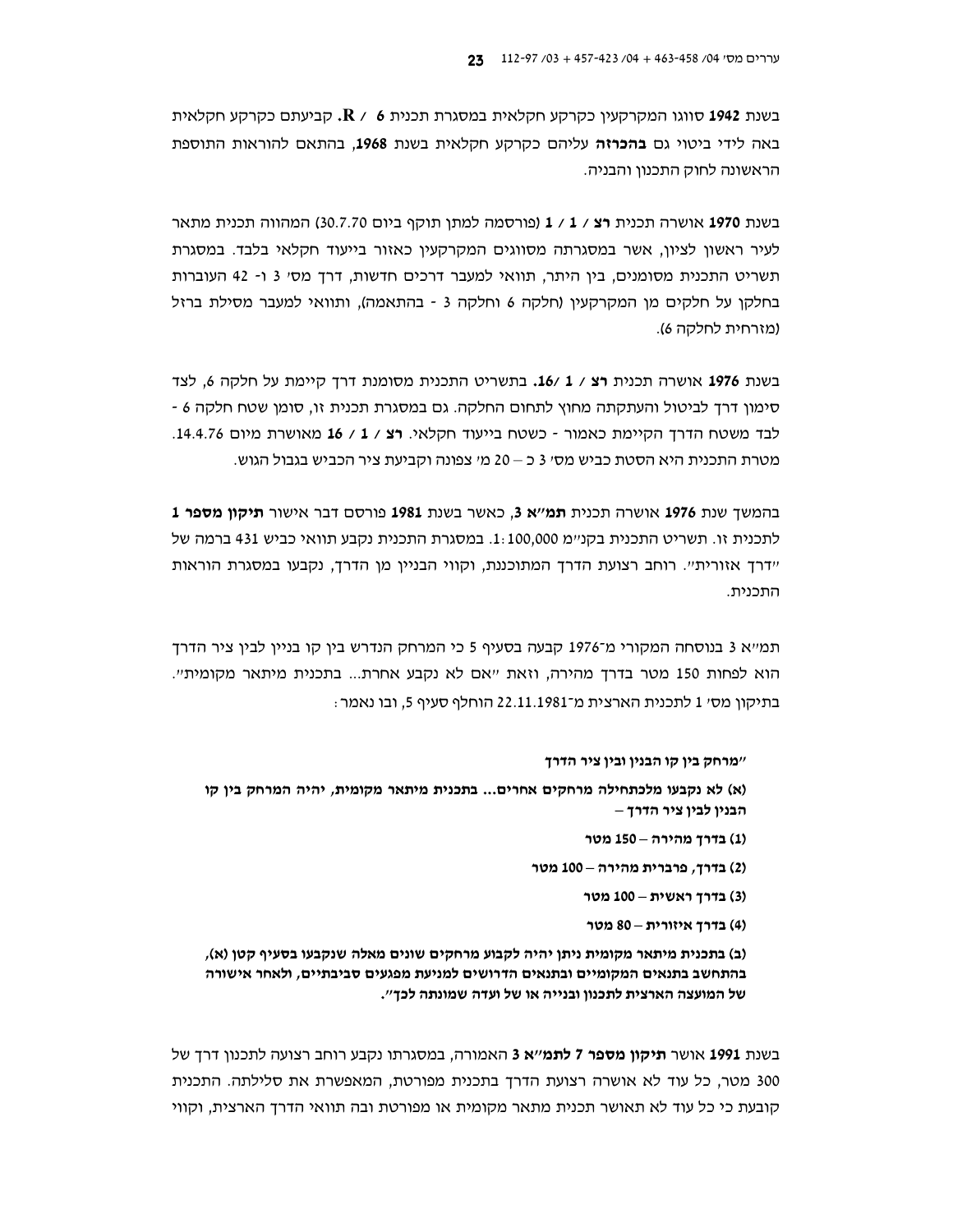הבניין שלה – לא ניתן לאשר כל תכנית לבניה, סלילה, מבני שירות ומערכות תשתית. התכנית קבעה קווי בניין מציר רצועת הדרך, בדרך מהירה, פרברית, ראשית ואזורית.

מן הראוי להוסיף עוד כי לפי סי 14 לתמייא 3 / 7 הנייל ניתו לאשר סטיות או חריגות מן התכנית. שינוי בסיווג הדרך, תוספת דרך או מחלף ואף חריגה של רצועת הדרך מן הרצועה לתכנון שלא תעלה על 750 מי מציר רצועת התכנון.

בשנת **1982** אושרה תכנית **תמ׳׳מ 3,** בה מסומנים תוואי כביש 431 ותוואי דרך 42, קו חשמל מתח עליון ומסילת ברזל. התכנית ערוכה בקנה מידה 1: 50,000 .

סעיף 5.7.1 (א) לתכנית קובע כי אחת ממטרותיה של התכנית היא ״**לייעד שטחים לעיבוד חקלאי** וכן לשימוש כחגורת ירק מסביב לישובים".

סעיף 5.7.2 קובע את השימושים המותרים בקרקע חקלאית. בהתאם להוראות הסעיף האמור הבינוי היחיד המותר בקרקע חקלאית הינו בינוי הדרוש במישרין לצורד העיבוד החקלאי של המקרקעין.

סעיף 6.1 לתכנית קובע מגבלות בניה מתחת ולצידי קווי חשמל עיליים, קו מתח עליון מסומן בין ראשל׳יצ, נ׳יצ, ובאר יעקב. כמו כן קובע הסעיף דרישה לקבלת הנחיות מחברת החשמל,על בניה או שינוי ייעוד לבניה במרחקים הקטנים מ–50 מי מציר קו החשמל.

סי 7.1.1 לתכנית קובע כדלקמן:

- בציונים שבתשריט יש לראות מגמה כללית לאיתורו הרצוי של אזור ליעוד ושימוש .× קרקע מסויימת. מיקומו המדוייק, גודלו וגבולותיו ייקבעו בתכנית מתאר מקומית או בתכנית מפורטת.
- סטיות הנובעות מקנה המידה של תכנית זו (ק.מ. 1:50,000), שאינו מאפשר د. דיוק( מבחינת האיתור, מבחינת גודל השטח, ומחמת התנאים הטופוגרפיים של השטח) תהיינה מותרות ואין לראות בהן שינויים לתכנית זו..."

בשנת 1984 הופקדה תכנית רצ / 2000. תכנית זו אינה מאושרת, במסגרתה מסווגים המקרקעין כאזור חקלאי וחלק לדרך. התכנית מתוותה את תוואי שדרות נים ושד׳ מינסטר והרחיבה אותם ל - 40 מי.

ביום 31.7.86 אושרה **תמ'׳א 23** שמטרתה להתוות רשת מסילות הברזל ואבטחת עתודות קרקע לפיתוח רשת מסילות הברזל בעתיד. התכנית מסמנת, מצפון ובסמוך לכביש 431, מסילת ברזל מתוכננת. כן נקבע כי רוחב הרצועה המתוכננת למסילות ברזל – במסילת ברזל יחידה – 80 מי. במסילת ברזל כפולה – 100 מ׳. המרחק בין קו הבניין וציר המסילה – במסילה יחידה – 80 מ׳. במסילה כפולה – 100 מ׳.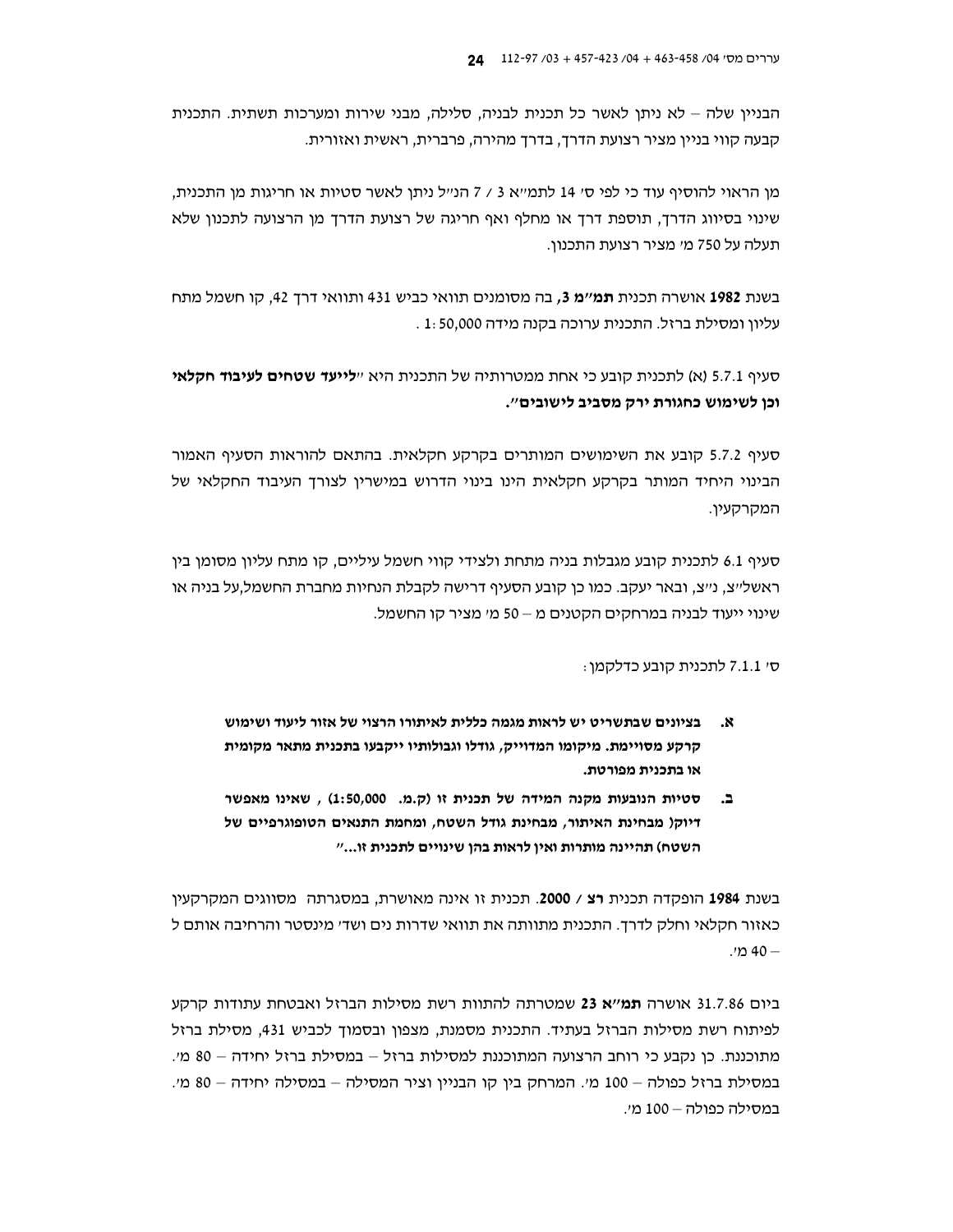בשנת 1989 הופקדה תכנית **תמ'׳מ 3 / 3.** תכנית חלקית למושבות דרום יהודה, במסגרתה סומנה רצועה ברוחב 150 מטר למעבר כביש 431, מסילת ברזל ופרוזדור חשמל. התכנית האמורה לא אושרה למתו תוקף, אד מקובל עלינו כי ניתו ללמוד ממנה על כוונת מוסדות התכנון לעשות לאיחוד התשתיות העוברות בשטח המקרקעין, למסדרון משותף אחד, אשר יעבור בשטחים החקלאיים ולמעבר תשתיות ארציות בהתאם לתכניות מאושרות ומופקדות - זאת, כפי שאכו נעשה בהוראות התכנית החדשה. התכנית ערוכה בקנה מידה 1:20,000

בין מטרות התכנית נכללו בין השאר (סי 2.1(א)), מניעת האצה בתהליכי העיור, מניעת היווצרותו של רצף אורבני בין ערי גוש דן ואשדוד, וקביעת שטחים לרווחה ציבורית ברמה הכלל אזורית. ס׳ 2.12 עוסק בשמירה על קרקע חקלאית, שמירה "קפדנית" על פרדסים ומטעים ומניעת הסבת משקים חקלאיים למטרות שאינן חקלאיות. פרק 4 לתכנית עוסק בפרוזדור למעבר קווי חשמל הממוקם בשטח החקלאי שבין ראשל״צ באר יעקב ונס ציונה.

בשנת 1993 אושרה תמ״א 31, במסגרתה סומנו תוואי כבשי 431, תוואי כביש 42, מסילת ברזל ופרוזדור החשמל המוצע. גם במסגרת תכנית זו, סומן האזור שבין הערים נס ציונה וראשון לציון והישוב באר יעקב, כאזור ״נוף כפרי / פתוח״.

בשנת 1998 הופקדה **תמ"מ 3** / 21, אשר גם בה סומנו תוואי כביש 431 ותוואי כביש 42, מסילת הברזל ופרוזדור החשמל, ונקבעו מגבלות בניה ושימוש בתחום פרוזדור החשמל ובקרבתו. עוד נקבע במסגרת התכנית האמורה, האזור שבין הערים נס ציונה וראשון לציון והישוב באר יעקב, שינה ייעודו לאזור בייעוד "נופש מטרופולני". תמ"מ / 3 / 21 אושרה ביום 12.11.2003, לאחר המועד הקובע.

בשנת 1999 אושר תיקון מס׳ 8 לתמ״א 23, במסגרתה נקבעו והוספו תוואים נוספים למסילות ברזל בשטח שבין ראשון לציון, נס ציונה ובאר יעקב.

**קו חשמל מתח עליון 161 ק**״ו – ביום 21.8.98 אושרה תכנית תא / 45205 (שאינה תכנית לפי חוק התכנון והבניה) להקמת קו מתח עליון בתחום המקרקעין וזאת לפי חוק משק החשמל תשנ״ו – 1996. קו זה בא להחליף ולשדרג קו מתח עליון שהיה קיים במקרקעין עוד משנת 1953.

ביום 26.9.2000, שלושה חודשים קודם לאישור התכנית - פורסם צ**ו הדרכים ומסילות הברזל** (**הגנה ופיתוח) - 1943** (להלן - ״צו הדרכים״).

במסגרת צו הדרכים נקבעו הוראות ביחס להפקעת שטחים מבעליהם, והעברתם לבעלות המדינה, וזאת לצורך הרחבת כביש 431 והקמת מסילת ברזל. בין השטחים שהופקעו במסגרת צו הדרכים האמור, נכללו גם חלקים מן המקרקעין.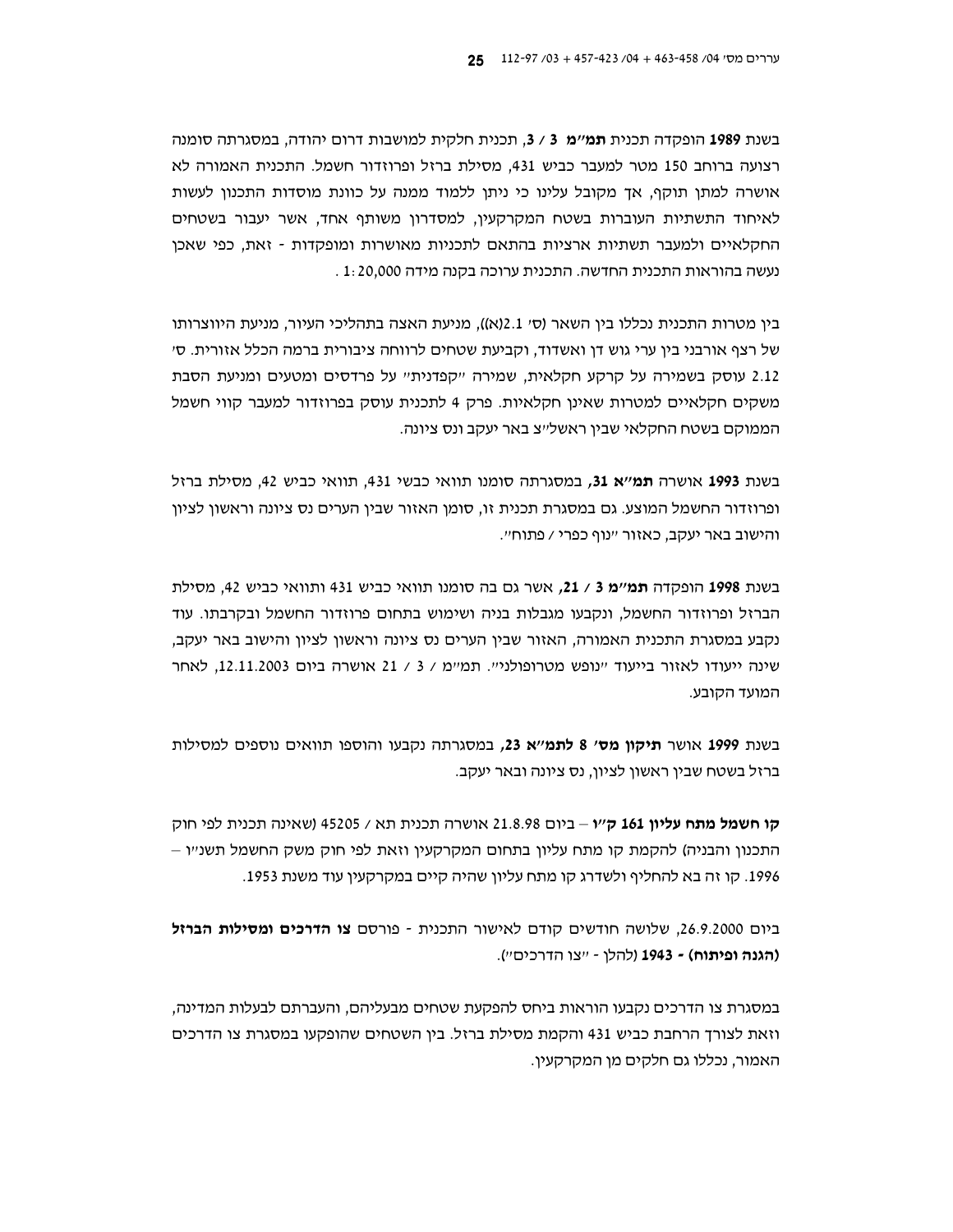למעשה אין מחלוקת כי במועד הקובע טרם נתפסה החזקה באותם חלקים של המקרקעין ע״י מדינת ישראל באמצעות מע״צ ו/או הרכבת.

#### תמ״מ / 3 / 6 / א - התכנית הנטענת כפוגעת

תמיימ 3 / 6 / א הופקדה בשנת 1996 ופורסמה למתן תוקף ביום 14.12.00.

מטרת התכנית כאמור, לקבוע תוואי משותף לכביש 431, למסילת ברזל ולמעבר קווי חשמל ראשיים. התכנית מייעדת חלק מהמקרקעין לדרך, לשטח משותף לדרך ולמעבר קווי חשמל ראשיים, ולשטח למעבר קווי חשמל ראשיים (סי 9 לתכנית).

שטח התכנית כ- 2500 דונם המשתרעים החל מנתיבי איילון במערב ועד לנס ציונה - במזרח. בסי 9.2 קובעת התכנית כי בין מטרותיה "**לשנות את יעודי הקרקע".** 

סי 9.3, אשר לטעמנו יש לו חשיבות מרובה בדבר ראיית המתכננים הועדה המחוזית והמועצה הארצית את משמעויותיה של התכנית, בהקשרים שבפנינו, קובע בזו הלשון :

- " 9.3 לקבוע תוואי של דרך פרברית מהירה (מנ.צ. 127.5-152.7 במערב ועד נ.צ. -: (ה132.5-149.3)
- הוספת תוואי חדש של דרך פרברית מהירה ממיחלף 2/431 במערב ועד  $9.3.1$ מיחלף 42/431 במזרח.
- העלאת רמת דרך מדרך אזורית לדרך פרברית מהירה ממיחלף 42/431  $9.3.2$ במערב ועד מיחלף 412/431 במזרח.
- <u>הוספת תוואי חדש</u> של דרך פרברית מהירה ממיחלף 412/431 במערב - $9.3.3$ עד מיחלף 4313/413 בדרום - מזרח." (הדגשות שלנו ו.ע.מ.)

כלומר התכנית עצמה קובעת כי מתוך מלוא תוואי הדרך אותו היא קובעת ומפרטת, המחולק לשלושה קטעים, הקטע המרכזי שבו מהווה **העלאת רמת דרד** של כביש שהיה מתוכנו כבר קודם בתכנון המחוזי והארצי, ואילו שני הקטעים האחרים, המערבי והמזרחי, הם בבחינת **הוספת** תוואי חדש ובבחינת קביעתו של כביש שלא היה מתוכנו, גם לא בתכנון הארצי.

בהקשר הנייל יש לציין כאן כי החלקות נשוא ערר זה מצויות בקטעים שונים, האחת (חלקה 3 בגוש 3630) - בקטע האמצעי הנזכר בס׳ 9.3.2 לתכנית, ואילו השנייה והשלישית (חלקה 6 בגוש 3632 וחלקה 29 בגוש 3633) - בחלקים שונים של הקטע המצוין בסי 9.3.3 לתכנית. לחלוקה זו יש משמעות באשר למצב המקרקעין במועד הקודם ולמידת הציפיות באשר לכל מגרש ומגרש.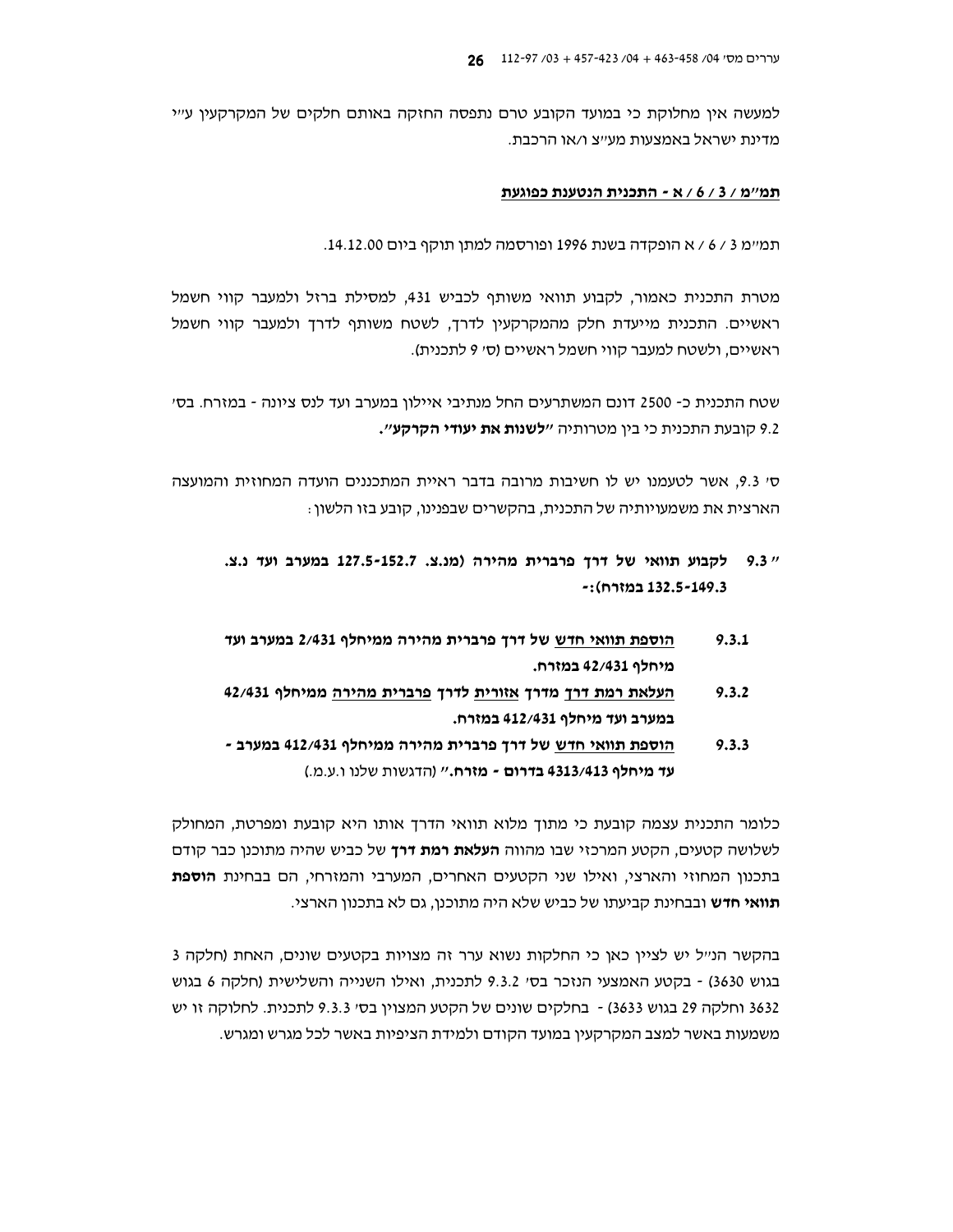בהמשכו של סי 9 מצוין כי התכנית קובעת מחלפים חדשים (סי 9.4) ומייעדת את הסיווגים השונים של השטחים שבתוכה (שטח לדרך, השטח המשותף, שטח המעבר, והמרווח בין קו הבניין של הדרך לרצועת הדרך) לשימושים ותכליות שונים.

התכנית מהווה שינוי לתמיימ 3 והיא גוברת על כל תכנית מתאר מחוזית או נמוכה יותר, במקרה של סתירה (סי 10).

ס׳ 13 לתכנית קובע את התכליות והשימושים בשטחים השונים שבתכנית, 13.1 באשר לשטחי הדרך, שטחי מעבר קווי החשמל והשטח המשותף למעבר קווי חשמל ודרך בו משולבים השימושים והתכליות של השטחים הנייל. העבודות לגבי מסילת הרכבת נותרו מותנות בעריכת תכנון מפורט לרכבת אם כי תוואי הרכבת מסומן כחלק מתוואי הדרך (ר׳ ס׳ 14.1 לתכנית).

התכנית אף כוללת מגבלות על תכנון והיתרים בתחומיה האחרים של התכנית, מחוץ לשטח המעבר והדרך ועד לקו הבניין שהוא גם גבול התכנית (14.2 ו - 14.3). לכאורה חלק מהוראות אלה מתיימרות לחול גם מחוץ לתחומי הקו הכחול של התכנית - כד לעניין חובת ההתייעצות עם חח״י כאמור בסי 14.2.3 - אם כי נוכח הפסיקה העדכנית (פסייד ויטנר) מוטל ספק בדבר תוקפן של הוראות אלה ותחולתן, ככל שמדובר על שטחים המצויים מחוץ לקו הכחול.

לפי סי 15 לתכנית רק השטחים המיועדים לדרך או שטח משותף לדרך ומעבר קווי חשמל, מיועדים להפקעה. יתר השטחים שבתחום התכנית, כולל שטחי המעבר או שטחים המצויים בינם לבין קו הבניין לא נועדו להפקעה וגם לא חל שינוי בייעודם (ר׳ ס׳ 19.4 לתכנית).

#### הטענה בדבר זכות התביעה בגין החלקים במקרקעין שהופקעו

טענתן של המשיבות כאמור היא כי למרות צו ההפקעה לפי פקודת הדרכים, אשר פורסם עוד קודם לתכנית, החליטו העוררים להגיש תביעה לפיצויים ולטעון לפגיעה במקרקעין בגין הוראות התכנית החדשה גם לגבי אותם חלקים במקרקעין עליהם חל צו הדרכים האמור - זאת בשל שינוי ייעודו התכנוני של חלק המקרקעיו שהופקע כאמור, לייעוד ״דרד״.

לטענות המשיבות בנסיבות אלו, בהן במועד הקובע לא היו העוררים כלל בעלי המקרקעין, באותם חלקים אשר הופקעו מכוח צו הדרכים האמור, ברי, כי אין לאפשר לעוררים לתבוע פיצויי בגין ירידת ערך, ככל שנגרמה, בחלקים אלו.

לטעמן של המשיבות יש באמור כדי לשלול את זכאותם של העוררים לקבלת כפל פיצוי בגין הפקעת חלקים מו המקרקעין, זאת שעה שמחד, עתידים הם לקבל פיצוי בגין הפקעת חלקים מו המקרקעין כאמור ומאידך, עותרים הם במסגרת העררים דנן, לקבלת פיצוי מלא בגין ירידת הערך שנגרמה למקרקעיו בגיו הפקעתם.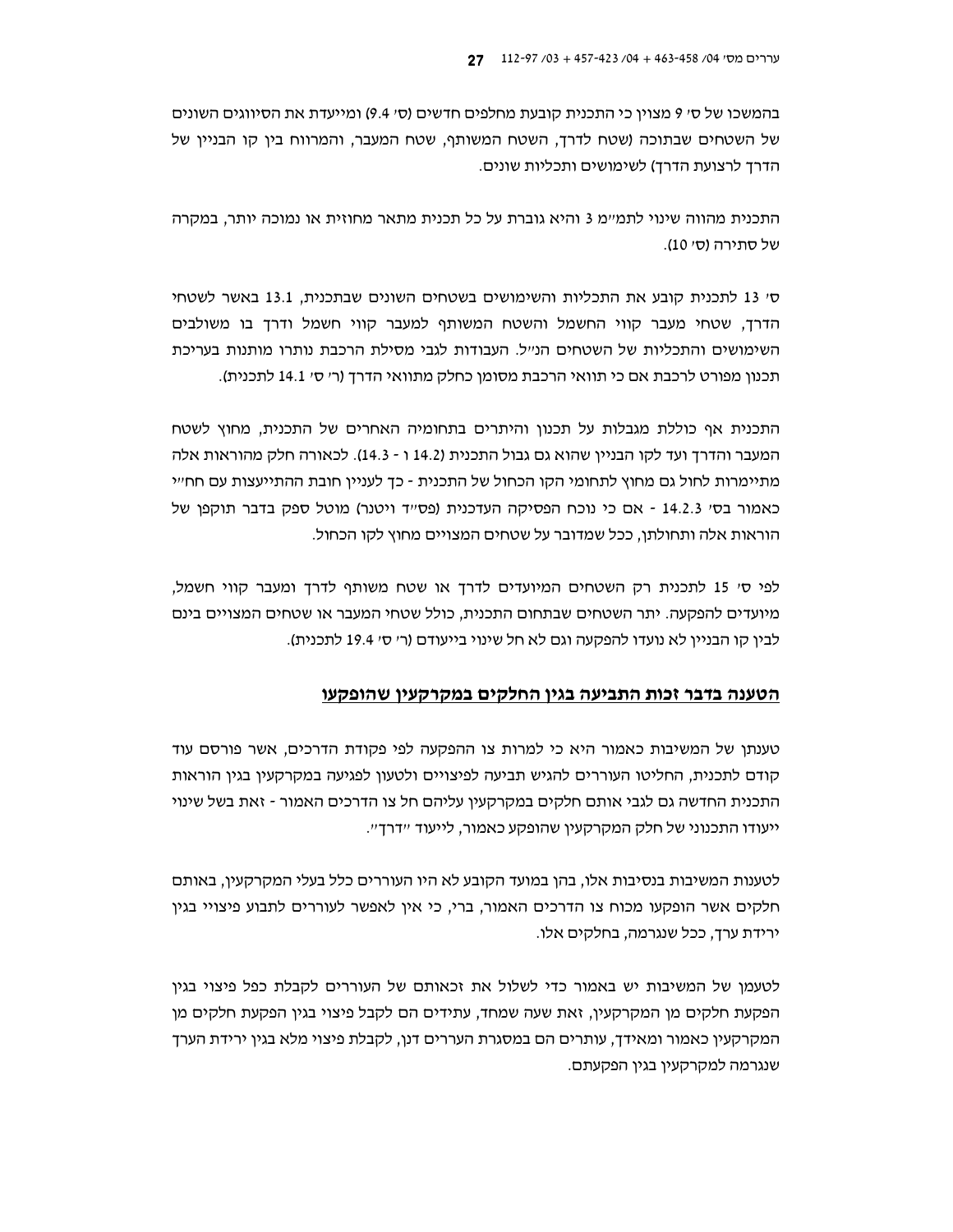המשיבות טוענות אמנם כי בחלק מהמקרקעין נתפסה החזקה כדין עובר לאישור התכנית החדשה, ואילו ביתרת שטח ההפקעה נתפסה החזקה כדין - לאחר המועד הקובע, אך הדבר לא הוכח בפנינו. לכאורה אין חולק כי תפיסת החזקה מכח צו ההכרזה נעשתה לאחר המועד הקובע.

ועדת הערר החליטה לא אחת כי לטעמה הבעלות במקרקעין, המופקעים לפי פקודת הדרכים, עוברת למדינה בעת תפיסת החזקה לפי צו ההכרזה ולא קודם לכו. מכאן שיש לעוררים זכות תביעה בגין המקרקעין שהוכרזו להפקעה, כל עוד לא תפסה המדינה את החזקה בהם. הואיל ולא הוכח כי נתפסה החזקה במועד הקובע הרי שבמועד זה היו העוררים בעלי הזכויות.

במסגרת דיון לפי סי 197 לחוק התו"ב, עניין לנו בירידת ערך למועד הקובע - כניסת התכנית לתוקף. ככל שהליכי ההפקעה וקניית החזקה והבעלות הסתיימו לפני המועד הקובע הרי שהשטחים שהופקעו, בגינם יש לבחון סוגיית הפיצוי בערכאות המוסמכות, אינם חלק מן המקרקעין שבבעלות העוררים, אותם יש לבחון לעניין שווי במצב לפני ואחרי אישור התכנית.(ר׳ ערר 355/01 סלמן וקרקוקלי נ. ועדה מקומית פיית ואחי אשר לימים אושר גם עייי ביהמייש המחוזי).

עמדה זו אושרה גם לאחרונה בעמיינ (נצ) 1025/04 +1006 ועדה מקומית לתוייב עפולה ומעייצ נ. מרדכי זיו ואחי מלפני כבי השופט אברהם אברהם, באלה הדברים :

"אלו הם, איפוא, פני הדברים, ועמם ביקשו המערערות להתמודד בנסיון לשכנע, כי ההכרזה על החלתה של פקודת הדרכים על המקרקעין הנדונים היא בבחינת 'הפקעה' לעניין האמור בסעיף 197 לחוק, ולכן שוללת את זכות התביעה מכוחו של סעיף זה. והן אמנם נזקקו לכוח שכנוע רב על מנת להבחין את העניין שלפנינו ממצב העניינים האופייני שבא למבחן בפסקי הדין שנזכרו אך זה עתה. לטעמי - נסיון נאה זה של המערערות אינו עשוי שיצלח. ההלכה הפסוקה דנה במקרה, בו תכנית פלונית כללה בקירבה הרשאה בידי הרשות להפקיע בעתיד מקרקעין. כלומר, הפסיקה דיברה על מצב, המאופיין בשתי נקודות זמן, כשבאחת אנו מוצאים את לידתה של תכנית, ובשניה את מימושה של הזכות להפקיע, קרי את הנטילה בפועל של המקרקעין. מצב העניינים במקרה שלפנינו איננו שונה במהותו: כאן אנו מדברים על שלושה מהלכים (בשלוש נקודות זמן), כשבנקודת הזמן הראשונה אנו מוצאים את ההכרזה, וזו נתנה בידי הרשות את הכוח להפקיע בעתיד את המקרקעין; בנקודת הזמן השניה מצאנו את התכנית הפוגעת; ובשלב הבא ראינו את ההפקעה בפועל, משמע את מימוש הכוח שניתן בידי הרשות ליטול את המקרקעין מידי בעליהם על מנת לסלול בה דרך. את שני המהלכים הראשונים מבין השלושה הללו ניתן לראות, לשם ההשוואה למצב הדו-שלבי שנזכר בפסיקה, כמהלך אחד, כדוגמת תכנית, שכללה בתוכה זכות שניתנה לרשות להפקיע בעתיד. אין כל הבדל מהותי בין שני המצבים שתיארנו זה עתה. מיקומה של ההרשאה להפקיע, משמע בתוך התכנית (כמצב שתואר בפסיקה) או מחוצה לה (כגון בהכרזה שבענייננו), איננו מעלה ואיננו מוריד, ככל שהדברים צריכים לזכות התביעה לפי סעיף 197 לחוק.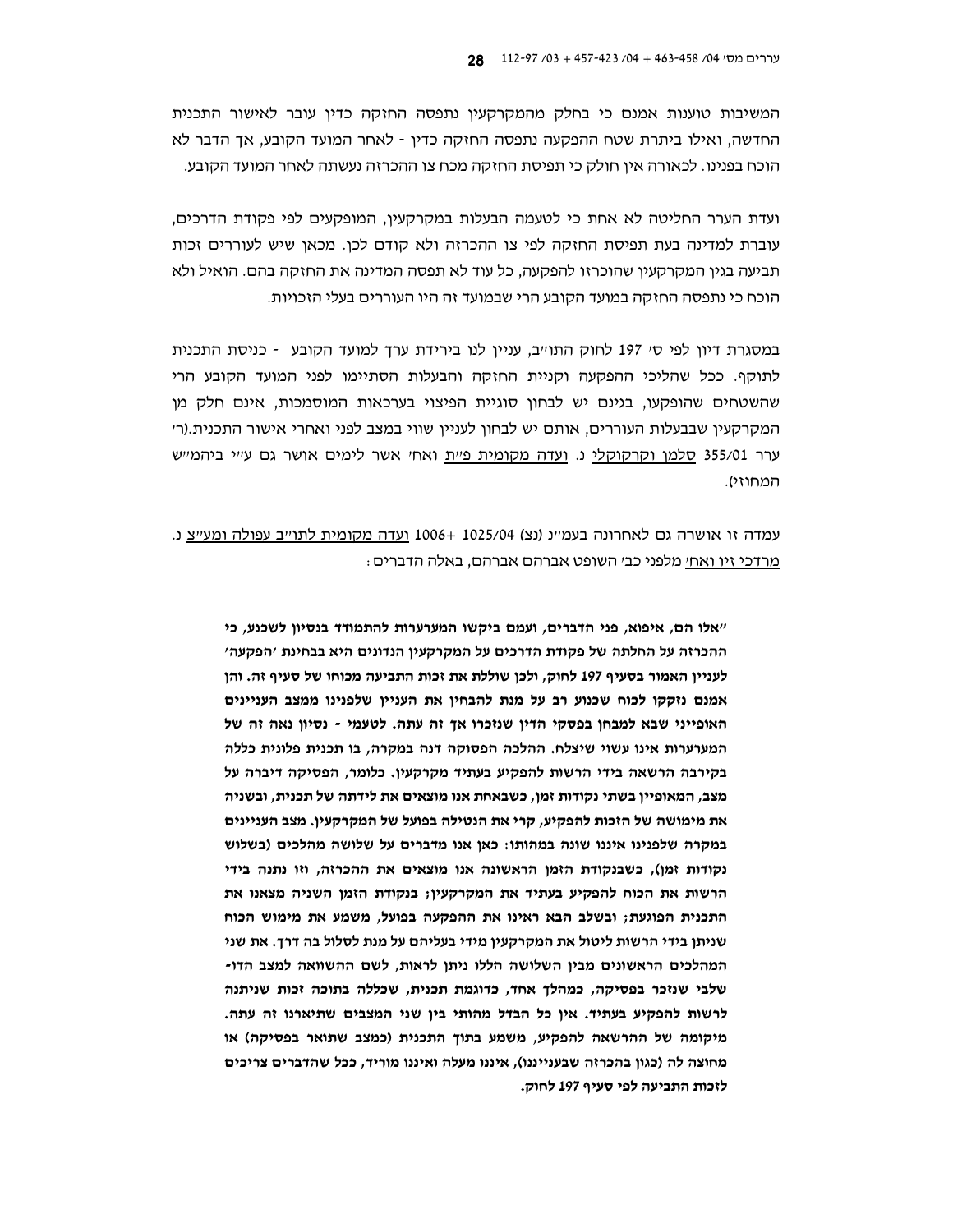סיכומה של סוגיה, העובדה, כי לאישורה של התכנית הפוגעת קדמה הכרזה לפי פקודת הדרכים, אינה שוללת זכות תביעה בידי המשיבים על פי סעיף 197. אמנם יכול, ומקרקעי המשיבים נפגעו כבר בעת שאושרה תמ"א 3; ויכול, והם נפגעו כתוצאה מן ההכרזה לפי פקודת הדרכים שבאה אחריה. אך הם גם נפגעו כתוצאה מהתכנית הפוגעת, ואולי גם מן הלקיחה עצמה של המקרקעין, משמע בעת ההפקעה בפועל. כל אחד מן המאורעות הללו עשוי היה לתרום לירידת ערך המקרקעין, אלא שבקיומם של המאורעות הפוגעים, בקיומה של הפקעה, ודאי בקיומה של הכרזה על הזכות להפקיע, לא היה כדי לשלול זכות תביעה על נזק שנגרם כתוצאה מן התכנית. שאלת מידתו של הנזק שגרמה התכנית דווקא, להבדיל משאר מאורעות שמנינו זה עתה, היא שאלה עובדתית-שמאית, שאינה נוגעת לקיומה של זכות תביעה לפי סעיף 197."

#### קיומן של זכויות במקרקעין, ורכישת זכויות במקרקעין לאחר המועד הקובע

המשיבות טוענות כי זכותם של הייה סונק יעקב וסונק אסתר כבעלי הערת אזהרה במקרקעין, נרשמה לאחר מועד אישורה של התכנית החדשה, הוא המועד הקובע לענייננו.

מן הנתונים שהוצגו בפני ועדת הערר בהמשך לבקשתה עולה, כי אכן, ביום פרסומה של התכנית החדשה היה מר שמואל אהרוני בעל זכויות הבעלות בחלק המקרקעין, אשר בגין הפגיעה בו הוגשה תביעת הפיצויים על ידי סונק. עוד עולה מהשלמת הפרטים האמורה, כי ההסכם שנחתם למכירת הזכויות בחלק המקרקעין האמור, נערך אף הוא לאחר המועד הקובע, וכי מכתב ויתור זכויות התביעה מצד מר שמואל אהרוני נכתב כשנה ומחצה לאחר מועד חתימת החוזה לרכישת חלק המקרקעין האמורים.

בנסיבות אלו, טוענות המשיבות, סונק לא היו בעלי כל זכויות במקרקעין במועד הקובע, ומשכך, נעדרים הם כל זכות להגשת תביעה לפיצוים בגין פגיעה, כביכול, בחלק המקרקעין האמור.

נטען עוד, כי עת נבדקים נסחי המקרקעין שצורפו לערר מוסא, מתברר, כי על פי מרשם זה נעדרים העוררים מרגלית כהן, נוגה סיאציי, אוהל חוסרו, וצבי שלסקי כל זכויות במקרקעין, ואילו גד זר, הינו בעלים מכוח הערת אזהרה בלבד, שלא ברור המועד בו נרשמה הערה זו.

לטענת חחייי במצב דברים זה לא ניתו לדוו כלל בערריהם של העוררים הרשומים מעלה, ויש להורות על דחיית ערריהם על הסף.

על כן מבקשות המשיבות מעדת הערר להורות על דחיית ערריהם של סונק, מרגלית כהן, נוגה סיאציי, אוהל חסורו, צבי שלסקי, וגד זר במלואם.

אין חולק כי לפי הוראת סי 197 העוררים שהיו בעלי זכויות בחלקות ביום אישור התכנית זכאים להגיש תביעה לפיצויים. לגבי אלו מהם (סונק) אשר רכשו את הקרקע לאחר מועד אישור התכנית, הסבירו העוררים, כי מעת שלא קיים חשש מפני כפל פיצוי אותו יידרשו לשלם המשיבות, וכן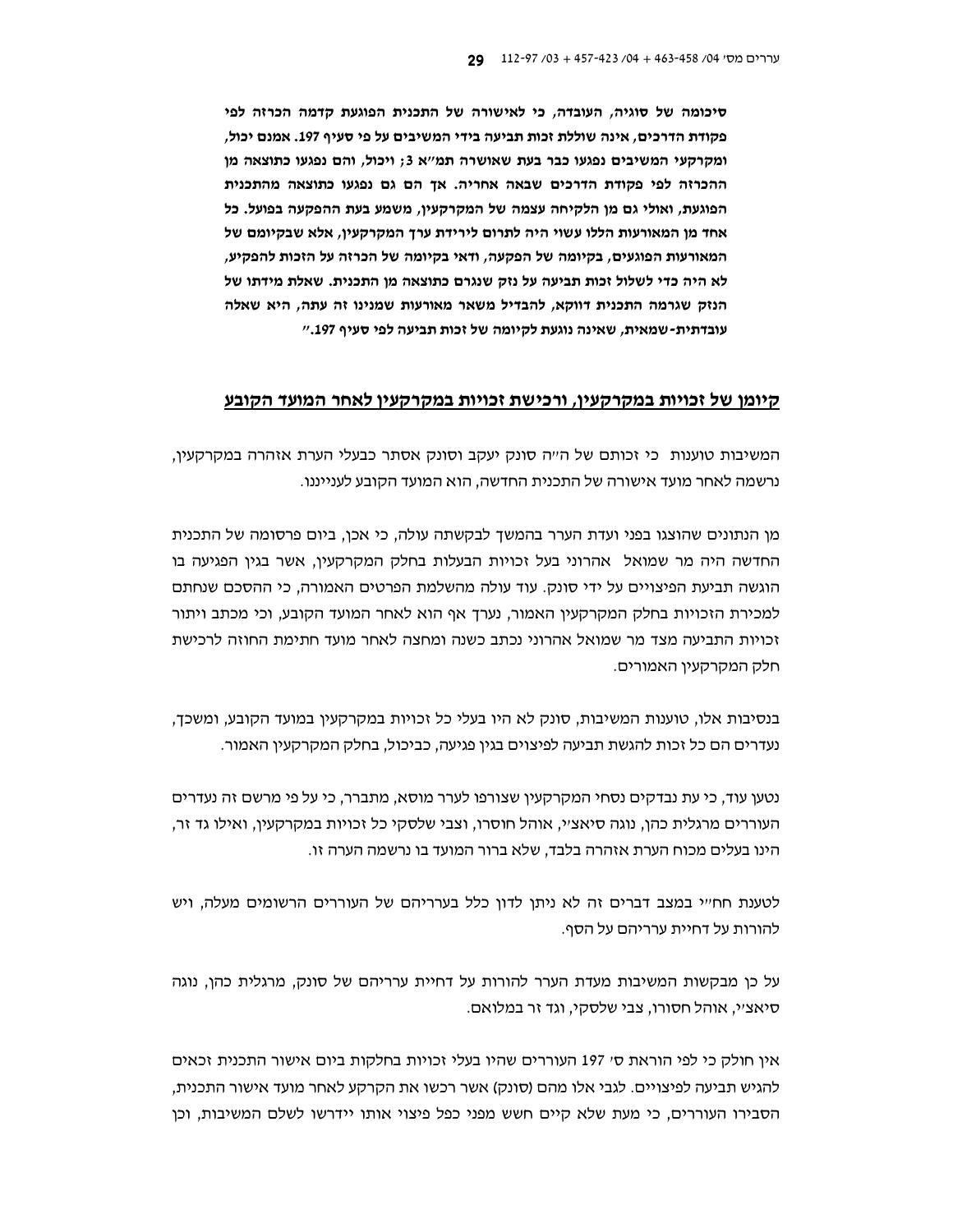כאשר הומחתה זכות התביעה להייה סונק כדין, וכיום הם בעלי המקרקעין, הרי שהטענה לאי זכאותם לפיצוי – משוללת בסיס.

ועדת הערר סבורה כי אכן אין מניעה בדין להמחות ולהעביר את זכות התביעה כל עוד הדבר נעשה במפורש ואינו מאפשר חלילה הגשת תביעה בגין אותה זכות במקרקעין פעמיים (ר׳ ע״א 261/84 רפאלי נ. חנניה פייד מי (4) 569, ורי גם הוראת סי 1(א) לחוק המחאת חיובים התשכייט - 1969).

בפסק דינו של כב׳ השופט ריבלין בע׳׳א 1968/00 חברת גוש 2842 חלקה 19 נ. הועדה המקומית לתכנון ובניה נתניה, אם כי לא בבחינת רציו של הפסק ואף בגדר חילוקי דעות עם כב׳ השופטת פרוקצייה, נאמר:

"אבקש להוסיף את עמדתי בנושא אחד: חולק אני על קביעותיה של חברתי השופטת פרוקצ׳יה לעניין שאלת היקף הפגיעה שסובל ממנה מי שרכש את קניינו לאחר שהרשות פגעה במקרקעיו בלי לשלם פיצוי לבעלים המקורי. חברתי סבורה כי משבעל קניין רכש קרקע כשכבר רבצו עליה הגבלות בנייה, לא זכאי הוא לפיצוי בגין הטלתן של הגבלות אלה, אף שהבעלים המקורי לא זכה לפיצוי כזה. לטעמי, אין מקום לקבוע כלל שכזה ככל שאין הוא קבוע בחוק הצריך לעניין. מתקשה אני לראות סיבה שייחסך מהרשות הצורך לשלם, בהתאם להוראות החקיקה הרלוונטית, את שוויין של פגיעות שהסבה למקרקעין השייכים לאזרח אך הודות לעובדה שהקרקע נמכרה.

חברתי מניחה כי מרגע שהוטלה הגבלה על אפשרויות הבנייה בחלקת מקרקעין, הגריעה מערכה של הקרקע תתבטא במחיר מכירתה. אלא שהנחה זו עצמה היא פועל יוצא של הדין. מחיר השוק של החלקה ייקבע כפונקציה של ההלכה שתצא מלפני בית־המשפט. כך המחיר שבה נמכרת הקרקע יבטא את הגריעה מערכה, כהנחתה של חברתי, רק אם הצדדים לעיסקה ידעו כי לפי הדין, רוכש מקרקעין אינו זכאי לפיצוי בגין פגיעה שהושתה על המקרקעין בטרם רכש אותם. אם ההלכה שתיקבע תהא שונה, ינהגו הצדדים לפיה, ובהתאם לה ייקבע מחיר השוק של הקרקע, קרי מקרקעין הכפופים למגבלת בנייה, אשר הפיצויים בגינה טרם שולמו, יימכרו במחיר אשר יבטא גם את שווייה של הזכות לקבלת הפיצוי מאת הרשות. ואכן, בית־משפט זה כבר פסק, בע''א 261/84 רפאלי נ' חנניה [17]. בעמ' 572-574. כי מוכר מקרקעיו. שלו הזכות המקורית לקבל פיצוי בגין הפקעה יכול להמחות זכותו זו לקונה המקרקעין (ראו והשוו בג׳׳ץ 483/88 הנ׳׳ל [16], בעמ׳ 470-471).

שיטה שלפיה רוכש נכס זכאי לפיצוי בגין פגיעה תכנונית באותו הנכס, משל היה בעליו בעת הטלת המגבלה, היא רצויה, כיוון שהשיטה האחרת מטילה את עלות הפגיעה על כתפיו של הבעלים המקורי של הנכס (שאמור למוכרו במחיר פחות בלי שקיבל כל פיצוי). תוצאה זו אינה ראויה היות שבעלות זו של הפגיעה צריכה לשאת הרשות, המייצגת את כלל הציבור, שהוא, ולא בעליה של חלקת המקרקעין, המפיק תועלת מהפגיעה. אין הצדקה מהותית או חוקית לכך שמכירתו של נכס הכפוף להגבלות בנייה תצמיח "רווח" לרשות על חשבונם של בעליו בהווה או בעתיד."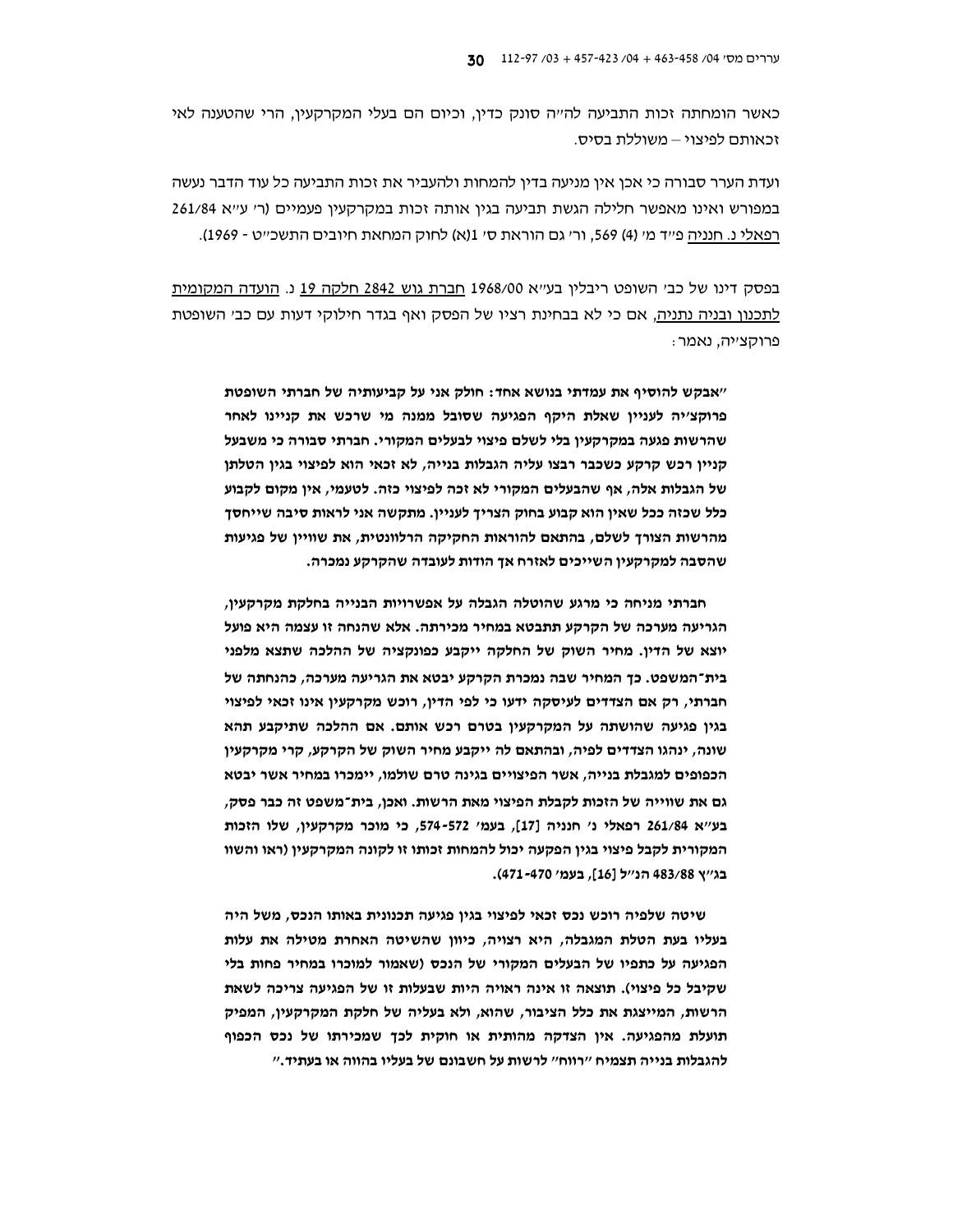במקרה שבפנינו הומחתה הזכות ועל כן אין המדובר ברכישה לאחר המועד הקובע בה הרוכש מבקש להגיש תביעה סתם כך. לפיכך אין אנו מסלקים על הסף את תביעת סונק. אשר לתובעים האחרים המצוינים בסיכומי המשיבות, לא מצאנו התייחסות ותשובה לטענות לגביהם בסיכומי העוררים. מטעמי זהירות אנו קובעים כי טענת המשיבות תתקבל ותביעות אלה תדחנה, אלא אם כן נקבל התייחסות מנומקת לטענות אלה בתוך 14 יום.

### רכישת זכויות בקרקע לאחר ההפקדה

הועדה המקומית טוענת כי העוררים אשר רכשו את הזכויות במקרקעין לאחר **הפקדתה** של התכנית מנועים מקבלת פיצויים על יסוד הוראותיה.

איננו מקבלים טענה עקרונית זו.

כד קובע סעיף 201 לחוק התכנון והבניה התשכ״ה – 1965 :

2017. אין פיצויים למעשים שאחרי הפקדת תכנית. לא ישולמו פיצויים לפי פרק זה בקשר לכל בניין שהוקם, לכל דרך שסללה ולכל דבר אחר שנעשה בתחום תכנית לאחר שההודעה בדבר הפקדתה פורסמה ברשומות לפי סעיף 89."

לטענת הועדה המקומית ההיגיון העומד בבסיס הוראה זו הוא מניעת התעשרות על חשבון הקופה הציבורית. שלב הפקדתה של התכנית הוא שלב קריטי בהליכי אישורה, שהרי לאחר הפקדתה רואים בה כמי שזכתה בברכת מוסדות התכנון המוסמכים, ועל כו סיכוי רב לאישורה. שינוי מצב לאחר הפקדתה של התכנית ע״י בעלי הקרקעות הוא נטילת סיכון של הבעלים עצמם, ואין לחייב את הקופה הציבורית לשאת בתשלום בגין כד.

העוררים משיבים לטענות הועדה המקומית וטוענים כי לשונו של הסעיף היא חד משמעית וממנה עולה באופן ברור כי לא ישולמו פיצויים בקשר לכל פעולה **פיזית- אקטיבית** שנעשתה במקרקעין לאחר הפקדתה של תכנית. המחוקק הדגים אף את כוונתו זו וציין פעולות כגון בניית בניינים וסלילת כבישים – וחזקה על המחוקק כי לא השחית מילותיו לריק. העוררים מפנים לדברי המלומדת לוינסון זמיר העומדת על כך ומסבירה כי מטרת הסעיף למנוע מתן פיצוי לבעל קרקע אשר ינסה ״לקבוע עובדות בשטח״, לאחר שהופקדה תכנית:

"... יש מקרים שבהם פיצוי מלא עשוי להיות לא כדאי בשל התמריץ השלילי שיינתן לפרטים. לדוגמה, לאחר שפורסם בציבור על הפקדת תכנית המשנה את שימושי הקרקע באזור, מחליט פלוני לבנות באופן הנוגד את התכנית הנמצאת בשלבי הכנה, כדי ליצור "עובדות בשטח" ואולי בכך לסכל את שינוי הייעוד. במקרה כזה, פיצוי מלא על ההשקעה שבוצעה יעודד התנהגות בלתי רצויה מצד בעלי קרקעות... חוק התכנון הישראלי מטפל במקרים אלה בדרך הבאה... נקבע במפורש שלא יינתן פיצוי בגין פגיעתה של תכנית על בניה או מעשים אחרים שנעשו בקרקע לאחר שפורסמה הודעה על הפקדת התכנית. ראו סעיפים 201 לחוק התכנון והבניה, התשכ"ה – 1965".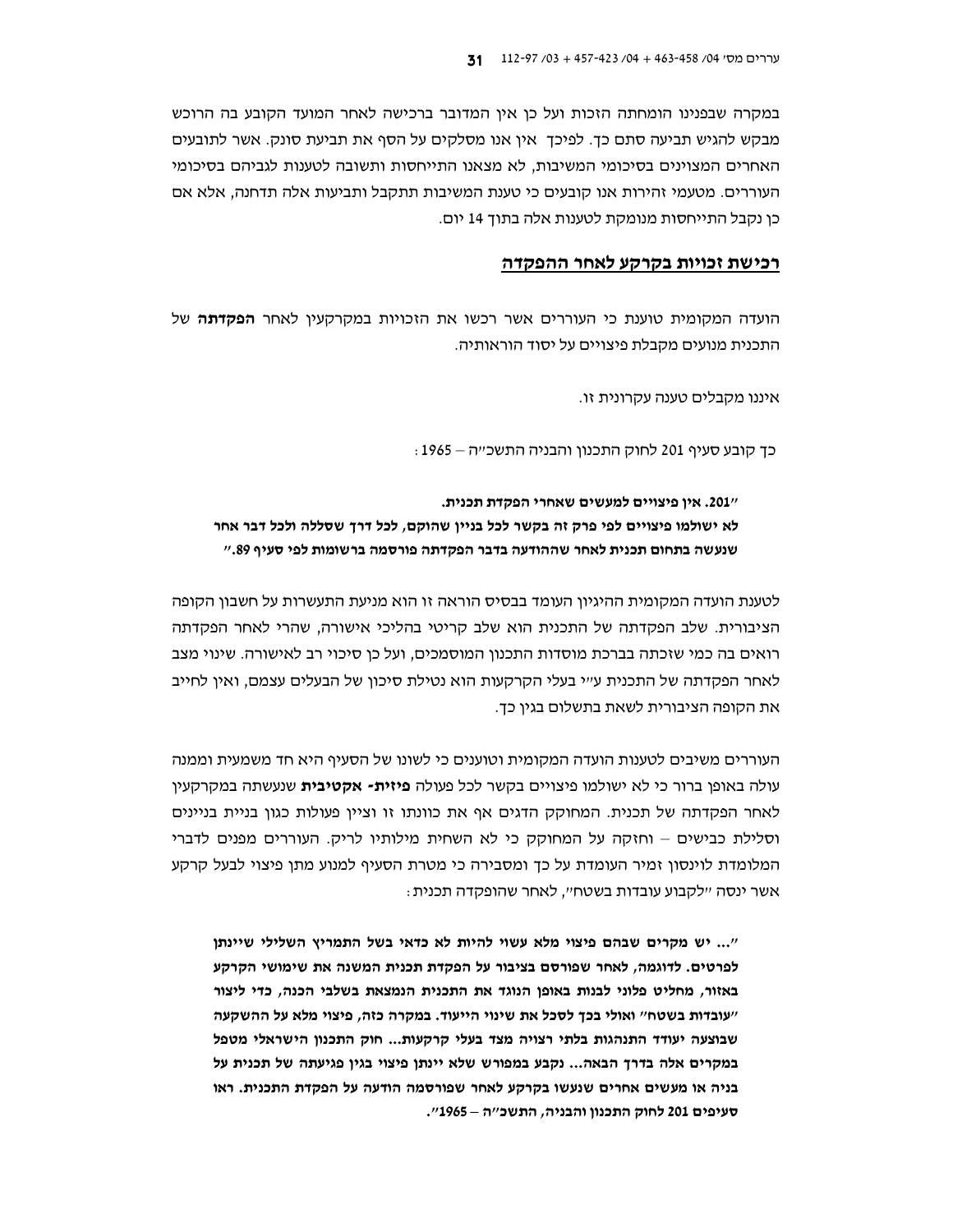מהדברים עולה כי תכליתו של סעיף זה היא למנוע פיצויי בעקבות בניה או מעשים אחרים שנעשו בקרקע. משמעות הדבר, כי מעשים אחרים אשר לא נעשו בקרקע ולא נועדו "לקבוע עובדות בשטח״ אינם נכנסים לגדר הסעיף ואינם מזכים את הרשות בפטור מפיצוי בגינם.

מקובל על ועדת הערר כי ניסוחו של סעיף 197 לחוק התכנון והבניה אינו מותיר ספק ביחס לפרשנות הראויה של סעיף 201 לחוק התכנון והבניה. סעיף 197 לחוק התכנון והבניה קובע מפורשות כי הזכאי לפיצוי מכוחו הוא מי שהיה בעל המקרקעין ביום תחילתה של התכנית, וזאת ללא כל אבחנה באשר למועד רכישת הזכויות.

לדעת ועדת הערר, לשון סי 201 העוסקת במעשים שנעשו יי*בתחום התכניתיי* ואף מדגימה אופיים של המעשים כמעשים פיסיים במקרקעין, אינה סובלת, כפשוטה, את פרשנות הועדה המקומית. על פניו מדובר במעשים פיסיים של בניה במקרקעין ואין זה סביר לכלול באלה רכישת זכויות או ביצוע עסקה.

### תכנון ארצי ומחוזי קודם, מגבלות קנה מידה וזיהוי הפגיעה

ועדת הערר מסכימה כי התכנון הארצי קרי תמייא 3, תמייא 31 ותמייא 23 והתכנון המחוזי -תמיימ 3 על תיקוניה - קובעים הוראות החוזרות על עצמן בדבר עתידו של השטח בכללותו, בחלקיו הרלוונטיים ובדבר התשתיות השונות שיעברו בו, ואולם הדבר נעשה באופן כללי וההוראות כשלעצמן רחוקות מאד מלהיות קונקרטיות ומגובשות באשר למיקום המדוייק ולפרטי התכנון והוראות הבניה בפועל. התכניות מותירות את הדבר לתכנון מפורט ואף קובעות גמישות ומרחב פעולה גדול.

מקובל על ועדת הערר כי מבחינה זו אין ספק שהתכנית מביאה עימה שינוי תכנוני ומגבשת את שהיה מעורפל, באופן קונקרטי וממשי. בשונות זו בין התכניות יש לדעתנו כדי להקנות זכות תביעה,גם בקטע המרכזי של התוואי שבתכנית בו מדובר על העלאת רמת הדרך ולא על יצירת דרך חדשה שזכרה לא בא בתכניות קודמות, ככל שאכן יש פגיעה במקרקעין.

כאמור, איננו סבורים שיש בקיומן של התכניות הארציות הקודמות משום שלילה מוחלטת של הזכות לתבוע פיצויים לפי סי 197 לחוק עת מאושרת תכנית קונקרטית ומפורטת מאוחרת.

טענה למגבלת קנה מידה לזיהוי חלקה יכולה בהחלט לעלות כאשר הליך התכנון ירד מהדרג הארצי אל תכנית מתאר מקומית ומפורטת, שאז נטען כי מיקומו של הכביש בתכנית הארצית היה בלתי ברור בשל מגבלות קנה מידה, ורק התכנית המפורטת הגדירה את מיקומו במדויק, ואפשרה זיהוי לצורך תביעה.

יחד עם זאת אין להתעלם מהעובדה כי בנסיבות שבפנינו מדובר בחלקות מקרקעין גדולות יחסית ועל כן טענת אי יכולת הזיהוי לפי תכניות בקנ״מ גדול היא טענה שעוצמתה חלשה יותר, להבדיל מתביעה של חלקת מקרקעין קטנה. דברים מתאימים נאמרו ע״י כב׳ השופט גרוניס :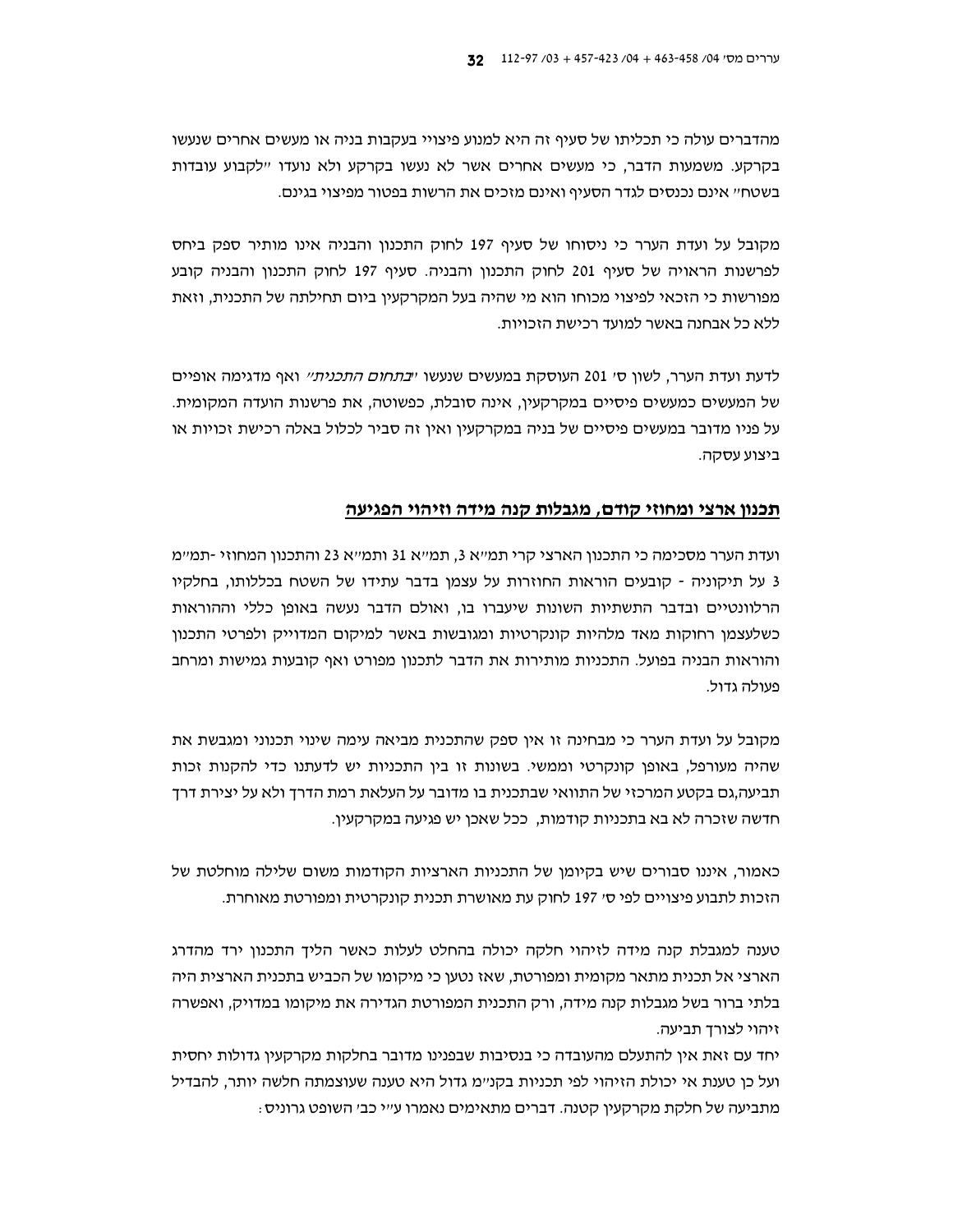"7. על רקע התשתית הנורמטיבית שהבאנו זה עתה, עלינו לבחון האם קיים יסוד לטענתה של המערערת כי אם אומנם נפגעה החלקה, הרי התוכנית הפוגעת הינה התמ"א. דומה כי אין חולקין על כך שהתמ"א איננה נמנית על אותן תוכניות מתאר ארציות הכוללות הוראות המצויות דרך כלל בתוכניות מתאר מקומיות או בתוכניות מפורטות. כל המעיין בתקנון התמ"א ובתשריט ימצא כי מדובר בתוכנית מקיפה אשר מטרותיה הן, כאמור בה, להתוות את רשת הדרכים הארצית, לקבוע מדרג ותפקוד של דרכים ברמה ארצית, לקבוע הנחיות לעריכת תוכניות לדרכים ומטרות נוספות באותה רמה כללית (ראו בג"ץ 2920/94 אדם טבע ודין נ' המועצה הארצית לתכנון ולבנייה, פ"ד נ(3) 441, 459). הנחתנו היא כי הגם שמדובר בתוכנית כוללנית-ארצית, אין לשלול את האפשרות שעסקינן בתוכנית פוגעת לעניין סעיף 197 לחוק. על מנת ליתן תשובה לשאלה האם התמ"א אכן הביאה לפגיעה בחלקה, עלינו לבחון את הנתונים הספציפיים לגבי הקרקע הרלוונטית לאור התוכנית ובמיוחד לאור התשריט. התשריט של התמ"א הינו בקנה מידה של 1:100,000. משמע, כל 1 מ״מ בתשריט משקף בעולם המציאות 100 מטרים. על כן, יש ליתן משקל נכבד לקרקע המסוימת, שהרי אין דינה של חלקה גדולה מאוד כדין חלקה זעירה. כך למשל, בעניין אחד נקבע לגבי התמ"א, כי ניתן היה לזהות בלא קושי שתוואי דרך חוצה חלקה מסוימת, שכן מדובר היה בשטח בן כ-600 דונם, ואף אם היה ספק לבעל הזכויות יכול היה לפנות לרשות המוסמכת על מנת לברר את העובדות לאשורן (ע"א 462/86 נשר מפעלי מלט ישראליים בע"מ נ' הוועדה המחוזית לתכנון ולבנייה - חיפה, פ"ד מב(2) 353). במקרה קודם, שנדון עוד בעת תחולתה של פקודת בניין ערים, 1936, מדובר היה בתוכנית, אשר התשריט שצורף לה היה בקנה מידה של 1:10,000. החלקה שבמחלוקת הייתה קטנה עד למאוד (בג"ץ 62/61 זקס ועליאש נ' הוועדה המקומית לבניה ולתכנון עיר, ירושלים, פ״ד טו 1517). בית המשפט קבע, כי לא ניתן היה ללמוד מן התשריט שהקרקע הרלוונטית נמצאת באיזור אסור לבנייה או שהיא נועדה להפקעה. עוד נאמר בפסק הדין "כי אילו שטח הבניה האסורה היה עולה גלויות וברורות מתוך המפה, והספק היה רק אם רכושו של המבקש כלול באותו שטח או לא, כי אז – אפשר – היתה מוטלת עליו החובה לוודא את הדבר על-ידי פניה לרשויות המוסמכות" (שם, עמ' 1520, בין האותיות א-ב)."

#### (ע״א 664/02 הועדה המקומית לתו״ב רמת גן נ. <u>פרופ׳ נמדר</u>)

יחד עם זאת, מעבר לשאלת הזיהוי הנובע מהסימון שבתמ״א בקנ״מ שלה, קיימת שאלה של מידת סופיות וודאות התוואי המסומן וזאת לאור הוראות הגמישות של התמ״א ושמירת רצועה לתכנון. ברור כי בשלב התכנון הארצי והמחוזי הנ״ל וכל עוד לא היה תכנון קונקרטי הרי שגם אם היה ניתן לזהות טוב יותר את הקשר בין התוואי המסומן למקרקעין, הרי שאין דומה השפעתה של תכנית עקרונית, כללית וגמישה, להשפעתה של תכנית קונקרטית סופית וברורה.

אכן צפוי היה כי הכביש כמו גם התשתיות ימוקמו באזור זה, ויש לכך ודאי השפעה על ערך המקרקעין, כמו גם סיכויי המימוש שלהם ו/או שינוי ייעודם, ואולם השינוי שמביאה לעולם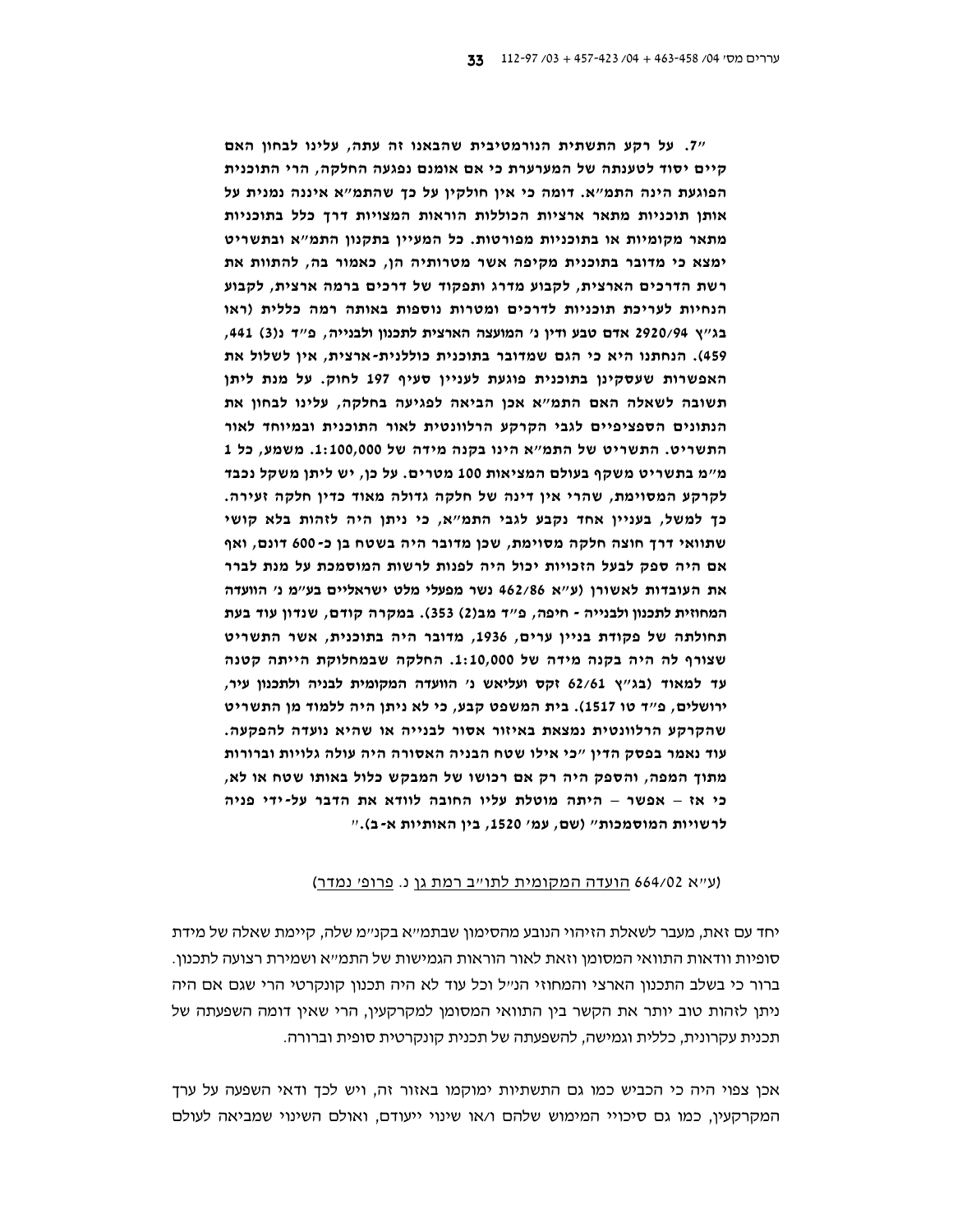התכנית שבפנינו בכך שהיא קונקרטית, מפורטות וודאית, אף הוא יש בו השפעה על ערכם של המקרקעיו בסביבה זו. ביו אם לירידה וביו אם לעלייה בערכם בהתאם למיקום ולנסיבות המיוחדות לכל מגרש ומגרש.

קבע בימייש המחוזי, מלפני כבי השופטת הילה גרסטל, בהפניה לדברי ועדת ערר מרכז, בעניין סודרי (ר׳ בימי׳ש מחוזי ת׳׳א 231/00 215/00 בענייו סודרי וע׳׳א 2076/00 נמדר מלפני כב׳ השופטת גרסטל הילה). כי :

"המערער מפנה, ובצדק, להחלטת ועדת הערר בעניין אשר שולמן (ערר 128/99 הועדה המקומית לתכנון ובניה פתח תקוה נ' שולמן ואח), אשר קבעה שאין לשלול תביעה מכוחה של תכנית מפורטת קונקרטית וברורה, אשר מפזרת את הערפל וקובעת במדויק מיקומו של הכביש, קביעות שיש בהן חידוש בהשוואה למעמד התכנוני הקודם של המקרקעין, ובלשון הועדה:

"אמנם, יתכן לטעון כי תוכניות קודמות אף הן גרמו לפגיעה במקרקעין ושווים עוד קודם לתכנית הפוגעת הנדונה. אך על מנת שפגיעות אלה יצדיקו דחיית תביעת פיצויים מכוחה של תוכנית מאוחרת, על הטוען טענה זו להוכיח באותו ובמופתים כי התוכנית המאוחרת והחדשה לא חידשה דבר וחצי דבר ופגיעתה כבר היתה מסוימת, מוגדרת וברורה לעין כל בתוכניות קודמות. עד כדי כד שיש בתוכנית הקודמת לאייו את משמעותה של התוכנית החדשה כתוכנית הפוגעתיי

נוכח הקביעה לעיל, קיומו של ספק בדבר האפשרות להחיל את תמ"א 3 על המקרקעין, יכול שיביא לכך שהתוכנית החדשה תחשב לתוכנית הפוגעת."

מעבר מתכנית ארצית או מחוזית בקנ״מ הנ״ל על מרווחי הגמישות שבהן, לתכנית מפורטת מהווה מעבר ממשי ברמת ״**הודאות**״ ו״**המסוימות״** של תכנית הכביש. מעבר זה אינו בהכרח מעבר שיש לו השלכה פוגענית ולעיתים יכול שהתכנון הקונקרטי משביח בכך שהוא מרחיק את התוואי הסופי מן המקרקעין או למשל קובע תוואי תת קרקעי, מיגון אקוסטי מיוחד וכיו׳יב.

וכך קבענו בערר 50/02 היימן ואחי נ. ועדה מקומית לתו״ב רעננה :

#### "א. הטענה בדבר "כלליות" התכניות והעדר עילת תביעה טרם תכנון מפורט

התכנית שבפנינו היא אמנם תכנית מתאר ארצית אך סי 197 לחוק התו״ב אינו עושה כל אבחנה בין תמייא, תמיימ או תכנית מתאר מקומית/מפורטת וקובע חובה לפצות בגין פגיעתה של כל תכנית, יהיה מקומה בהיררכיה של התכניות אשר יהיה.

לא דרוג התכנית בהיררכיה הוא הקובע אלא הוראותיה ופועלה של התכנית והשפעתה על המצב התכנוני, המציאות הצפויה באותם מקרקעין וסביבתם והשלכתם של אלה על ערכם של מקרקעין בתחום התכנית או גובלים עמה, בזמן אישורה של התכנית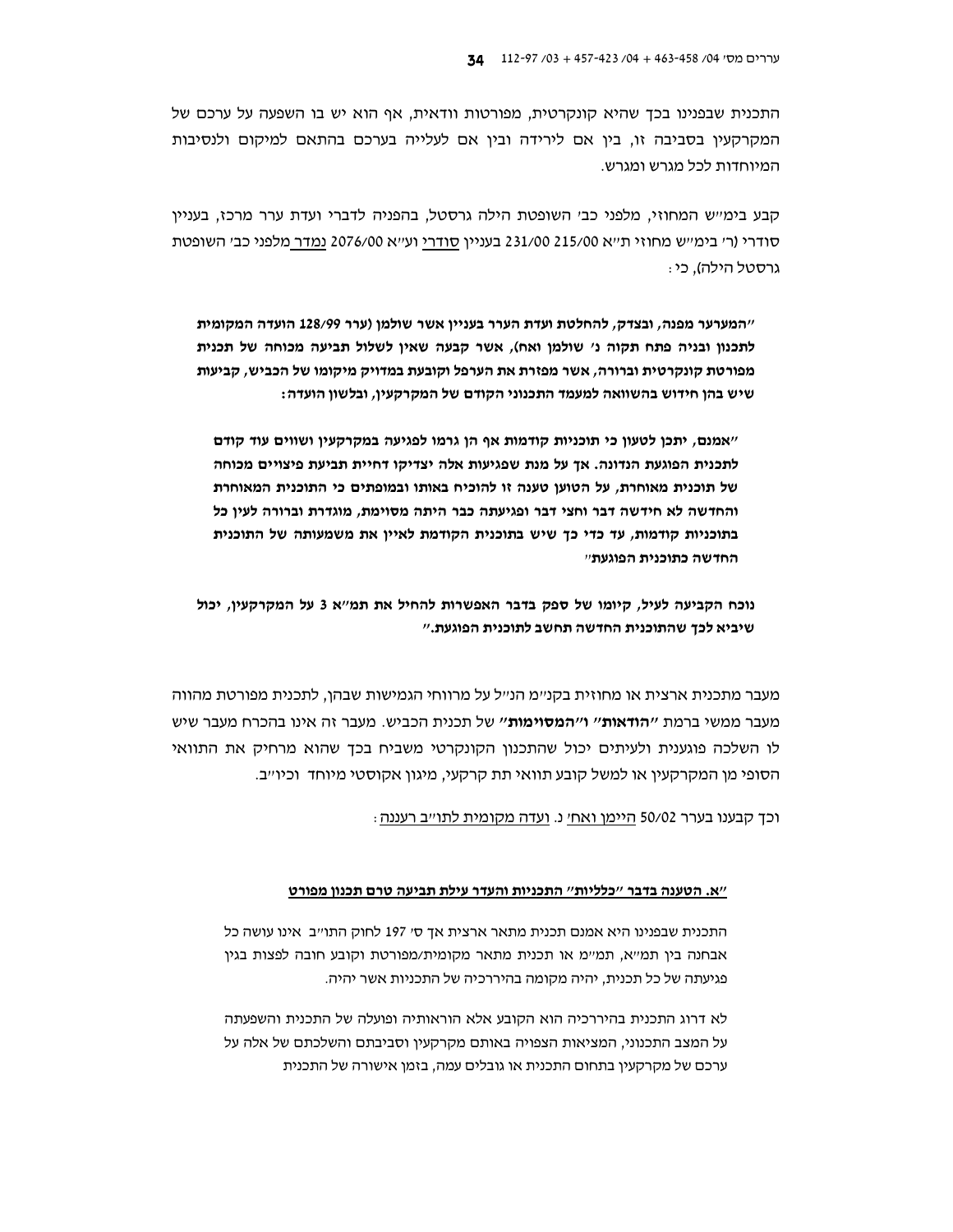מובן כי ככל שהוראות התכנית ברורות יותר, מפורטות יותר ומדוייקות וככל שגדלה הודאות או הסבירות כי אלה יצאו לפועל, כך סביר כי הפגיעה ממנה תהיה מוחשית יותר, ברורה, מדוייקת ניתנת להערכה ובד"כ גם גדולה יותר. כך אין להשוות תכניות ארציות או מחוזיות בקנ"מ 1:100,000 הכוללות הוראות גמישות של מאות מטרים לכאן, או לכאן אשר קשה מאוד לזהות כל חלקת מקרקעין ביחס אליהן, לתכניות מפורטות לביצוע מהן כבר ניתן לגזור היתרי בניה ולהגדיר באופן מדוייק ומוחשי את תוצאתן בשטח.

ברור גם כי כל עוד לא אושרה תכנית מפורטת, קשה לדעת מה תהיה השפעת התוואי על הנכסים. לא ידוע מה יהיה טיב התוואי, מפלס המסילות, מנהרות, מיגון אקוסטי, קווי חשמל, השפעה על הכביש והסדרי תנועה ועוד היבטים רבים שיכולים להבחן רק בזמן התכנון המפורט. יחד עם זאת העדר פירוט כזה היום, אינו שולל השפעה אפשרית של התכנית על ערכם של מקרקעי העוררים.

אמנם התייחסה הפסיקה לתכניות כתמייא 3, ככאלה שקשה לזהות בהן את הקשר למקרקעין המסוימים, אך לדעתנו הדין אינו שולל לחלוטין על הסף את זכות התביעה מכוחו של תכניות מסוג זה. ברור כי הנטל להראות ירידת ערד מתכנית כתמייא 3 קשה ומסובך הרבה יותר. מכל מקום כאשר מאושר התכנון המפורט, לעיתים כעבור שנים רבות מאוד, לא נשללת גם זכות התביעה מכוחו של זה, בגין קיומה של תכנית כללית מאוד קודמת.

פגיעתה של התכנית הקודמת הכללית, אם היתה כזו, נטמעת ממילא בערכם של המקרקעין ערב אישור התכנון המפורט (BEFORE), ועל כן השוואתו לערכם אחרי המועד הקובע בתכנון המפורט (AFTER), מביאה לתוצאה שהיא פגיעתה של התכנית המפורטת בלבד, אשר אינה אמורה לכלול בתוכה נזקים מן התכנית הכללית (ר׳ למשל החלטתנו בערר ערר 225/01 בעניין מושב נחלים).

הנזק מתכנון דו שלבי או רב שלבי הכולל מעבר מתכנון כללי לקונקרטי, יכול גם הוא להיות דו שלבי או רק שלבי. יכול גם להיות כי הנזק מתכנון כללי יקטן בעת התכנון הקונקרטי אשר מסיר ערפל מעיני הקונה הפוטנציאלי שיגלה כי לא "כצעקתה"....."

אין חולק כי בתי המשפט עמדו לא אחת על העקרון כי ניתן לתבוע פיצויים מכוח סעיף 197 על בסיס הוראותיה של תכנית ארצית (ראה לעניין זה ע״א 664/02 הוועדה המקומית נ׳ פרופ׳ נמדר, בגייץ 5886/98 אברהם שטיינר ני הוועדה המקומית לתכנון תק-על 2)2002, 917, עמי 919 ביישא (ת"א) נת"ע נתבי תחבורה ני <u>אסמים</u> תק-מח 2003 (2) 1561, ע"א (חיפה) 4726/98 <u>חב׳ גב-ים</u> <u>לקרקעות</u> ני <u>ועדה מקומית</u>). ואולם, על מנת להגיש תביעה כאמור צריך התובע לזהות את הפגיעה ולזהות את ההשפעה על מקרקעיו.

לאחר אישור תמ״א 3 הייתה למתעניין במקרקעין ידיעה כללית כי בסביבה זו, בטווח של מאות מטרים לכאן או לכאן, יעבור כביש ראשי וחשוב היכול להשפיע על ערך המקרקעין.

השוואת מחיר השוק במצב *יילפנייי* ו׳**׳אחרי׳**׳ נעשה למועד כניסת התכנית הפוגעת לתוקף ועל כן ממילא וככל שהייתה לתכניות קודמות השפעה פוגעת, הרי היא מגולמת במחיר שלפני התכנית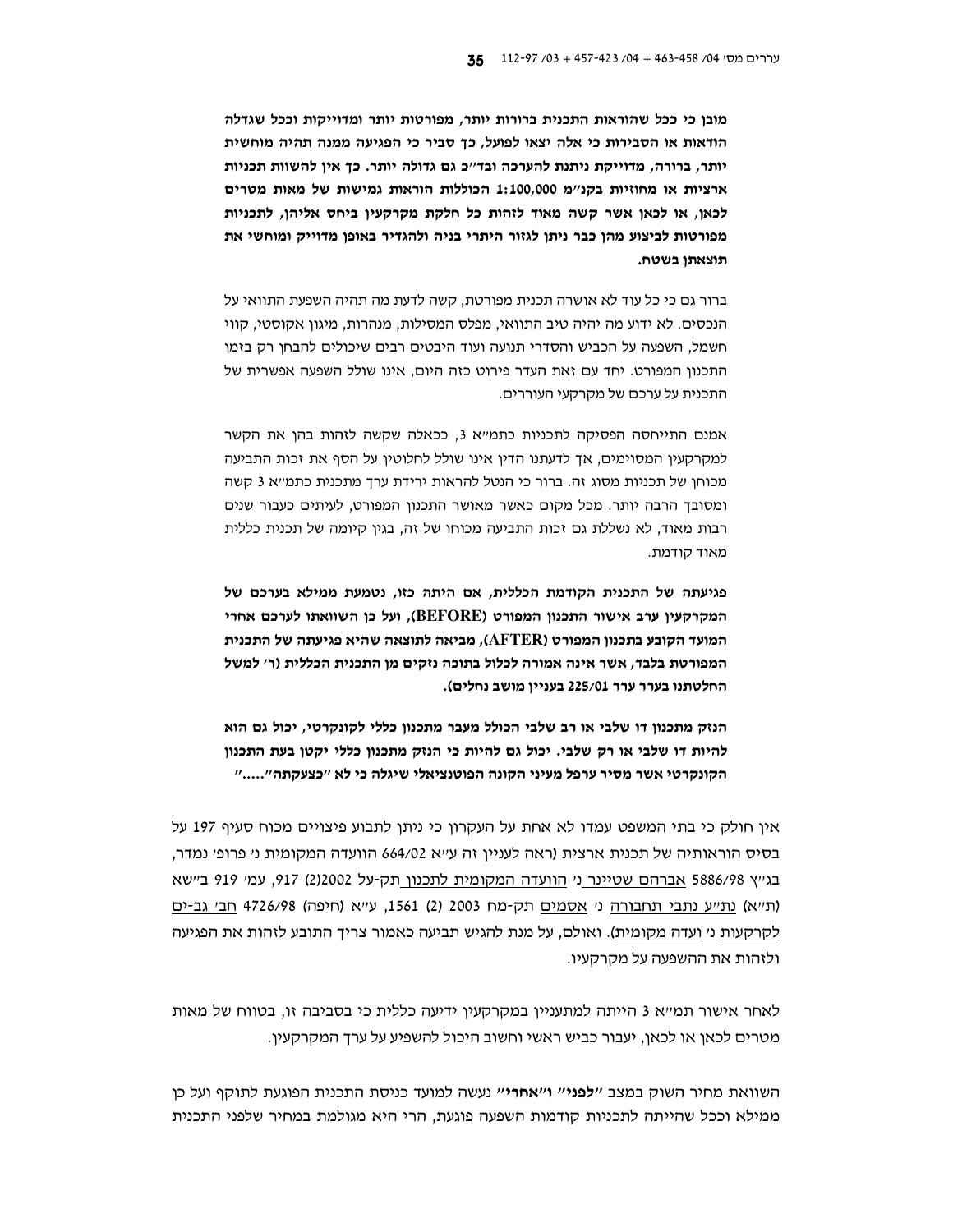הפוגעת, שכן הידיעה על תכניות אלה הספיקה להיטמע, לחלחל ולהפוך נחלת ידיעתו של הציבור ובוודאי של בעלי מקצוע המייעצים לרוכשים פוטנציאליים ומתעניינים במקרקעין.

סופו של דבר מדובר במלאכה עדינה ומורכבת של שמאות במסגרתה יש להביא בחשבון את התכנון הארצי והמחוזי והשפעתו על הערכים במצב הקודם. יפים, על דרד האנלוגיה לעניין זה, דברי כב׳ השופט אליקים רובינשטיין בנושא היטל השבחה :

"מבלי לקבוע מסמרות, דומה כי ההגיון וההגינות צועדים יד ביד ומחייבים כי המתחם שבמסגרתו תיבחן ההשבחה יהא ריאלי, קרי מחד גיסא לא יובא בחשבון ערך "היסטורי" בלבד, שאין לו ממשות כלכלית, ומאידך גיסא לא תהא הסתמכות ככל משפטה וחוקתה כמי שאין בלתה על תכנית שעודנה במישור כולל, ארצי, שלא פורט, ועל ציפיות לפיה. אותם הגינות והגיון מורים בענייננו, כי בתחום שיש בו גוני אפור תהא ההתיחסות השמאית מורכבת ומשקפת אותו "אפור": כל עוד לא נשתנה סטטוטורית הבסיס הראשוני ה"סולידי" הקיים, הריהו נקודת ההתחלה לשומת ערך הנכס; לא כל שכן כך כשהמדובר בתכנית שאיננה עתיקה אלא תכנית בת שנים לא רבות. אכן, בדרך אירעו בציר הזמן מאורעות נוספים שיש להם רלבנטיות לנושא, אך טרם היו לשינוי שריר, בריר וקיים. תכנית מתאר ארצית יכולה להיות בין אלה, ועמה אף ציפיות מסוימות העלולות להיגזר מנסיבותיו של הנכס, מיקומו וכיוצא בזה. להללו היה מקום לייחס משקל ומשמעות, אך לא להפכם לאין בלתם. אכן, לא היה, בכל הכבוד, מקום שלא להביא בחשבון - כגישתו של בית משפט השלום - את השווי המקורי, ועם זאת לא היה מקום לראות את תכנית המתאר הארצית כאין וכאפס, כפי שאולי סברה המשיבה, אלא לשקללה לתוך **המאזו.**" (הדגשה שלנו ו.ע.מ)

(רע״א 6188/04 אלינוער רבין נ. ועדה מקומית לתכנון ובניה ״שרונים״)

אין אנו מקבלים את טענת המשיבות כי תוואי הדרד המסילה ותשתיות החשמל עליהם מלינים העוררים בתמיימ / 3 / 6 / א, מומש בפועל, מזה שנים רבות, שכן הכביש הנו סלול מזה עשרים שנה, וקווי החשמל עוברים במקום עוד משנות ה – 50. המשיבות מוסיפות כי אמנם עם השנים התפתחו התשתיות והתרחבו כך סיווג הכבישים, המסילות וקווי החשמל אולי השתנה. אולם מיקום התוואי בחלקות, היה ידוע וודאי שכן תוואי זה קיים בפועל.

לדעת ועדת הערר הדרך הקיימת - דרך 3 בתכנית רצ / 1 / 1 ו- רצ / 1 / 16 אינה דרך 431 ועת אושרה תמייא 3 לא היה בכוונת התמייא לקבוע כי דרך 431 היא דרך קיימת. תוואי 431 לפי התכנון הארצי הוא סכמטי, מסומן לעיתים על בתים קיימים, יכול היה לזוז מאות מטרים בתוך הרצועה לתכנון ויכול היה להיקבע בנפרד לגמרי משד׳ נים ומינסטר.

זאת ועוד תמיימ 3 / 6 / אי קובעת תוואי שונה לדרך, המתעקל דרומה במיקום שונה מהמסומן, חלקו אינו חופף כלל לשדי מינסטר ונים והוא אף מוגדר כדרך פרברית מהירה ולא דרך אזורית.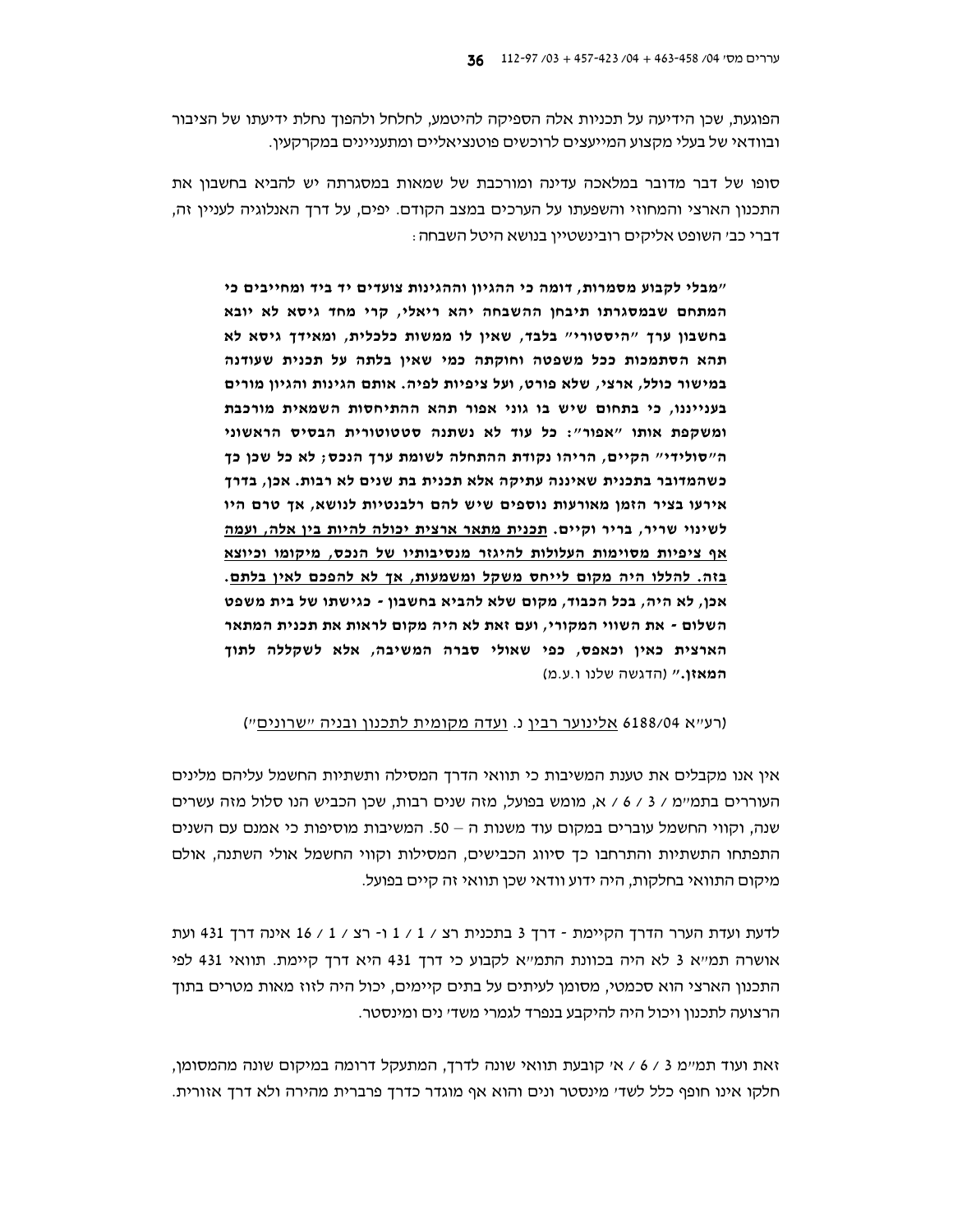חלקים אחרים מהתוואי הם בבחינת הוספת תוואי חדש (ר׳ החלקים בתוואי כמתואר בס׳ 19.3.1 ו-9.3.3 לתכנית).

איננו סבורים כטענת הועדה המקומית כי הכביש והרכבת הוגדרו ראשית בתכנית ברמת מתאר מקומית (רצ / 1 / 1) ומפורטת ( רצ / 1 / 16) והם יינשתלויי בתכניות המחוזיות והארציות עייי עורכי תמייא / 3 בשנת 1976 ותמיימ / 3 בשנת 1982. לאחר שתכנונו המפורט היה כבר סטטוטורי. דהיינו - המתכנן הארצי והמחוזי קלט לתכניותיו את הדרכים והתשתיות שנקבעו בתכנון המפורט. לו היינו מקבלים טענה זו מה צורך יש לנו בתכנית שבפנינו: פשיטא שהתכנית שבפנינו מביאה חידושים לעולם, אמנם לא יש מאין, אך בהחלט אינה כזו שנבלעת כל כולה בתכנון קודם עד כדי שלילת זכות התביעה.

עובר לאישור התכנית, לא ניתן היה לזהות בפועל או בתכניות את מיקום הדרכים, עמודי החשמל ופסי הרכבת עובר לאישור התכנית פוגעת. הכביש שהיה קיים ערב התכנית הפוגעת לא היה כביש 431 – כביש רוחב ארצי באורך 20 קיימ, עם שנים עשר מחלפים לאורכו, כי אם שדרות מינסטר. לא ניתן לטעמנו לקבוע, כי שדרות מינסטר | הן כביש 431, שהנו כביש ברמה אחרת לחלוטין. בנוסף, לא היה ערב התכנית מסדרון חשמל המשלב קווי מתח עליון ומתח על – 160 ק״ו עד 400 ק״ו כפי שקבעה התכנית הפוגעת, וכך גם לא היו מסילות פסי רכבת. כלומר, לא ניתן היה לזהות בפועל אלמנטים מעין אלה.

דברי בית המשפט בעמיינ 124/03 סלמן ואחי ני הועדה המקומית לתכנון ובניה פתח תקווה ואחי (טרם פורסם), המאשר את החלטתנו בעניין זה, אותם הביאה הועדה המקומית להלן, אינם יפים באשר לתכנון הארצי אד יפים בהחלט באשר לתכניות הקונקרטיות הנ״ל של שד׳ נים ומינסטר שהן גם מסומנות כמצב קיים בתכנית תמיימ 3 / 6 / אי:

"אשר לעניין שינוי קווי הבניין, בנושא זה התכנית מח / 113 לא שינתה מאום מקווי הבניין שנקבעו בתכנית פתח תקווה 1002/3. תכנית מח / 113 אשר אושרה ביום 24.11.00 קבעה כי קווי הבניין של המסילה יהיו על פי הנחיות תמ״א / 23 ולכן תכנית זו אינה יכולה לעמוד בסתירה לתמ"א שהינה תכנית מתאר ארצית. לפיכך ההוראות במח / 113 חוזרות על הוראות תמ״א 23 ולכן תכנית זו אינה יכולה לעמוד בסתירה לתמ״א שהינה תכנית מתאר ארצית. לפיכך ההוראות במח / 113 חוזרות על הוראות תמ"א / 23 הקובעות כי קו בניין שנקבע טרם אישור התכנית לא ישתנו כתוצאה מאישורה. על כן תכנית פתח תקווה 3 / 1002 / ב שאושרה בתוקף ביום 20.5.71 קבעה קו בניין מציר מסילת הברזל של 50 מ"ר ולכן ניתן לומר כי קווי הבניין שהתגבשו בתכנית זו הינם 50 מ"ר. כל הטענות מתייחסות לקנה המידה של תמ"א / 23 אינו רלוונטיות מאחר ומדובר במסילה קיימת בקנה מידה מפורט. התוצאה היא כי התכנית לא השפיעה כלל על קווי הבניין ועל יכולת המערערים לעשות שימוש במקרקעין. אשר על כן בנקודה זו צדקה ועדת הערר ואין להתערב בהחלטתה."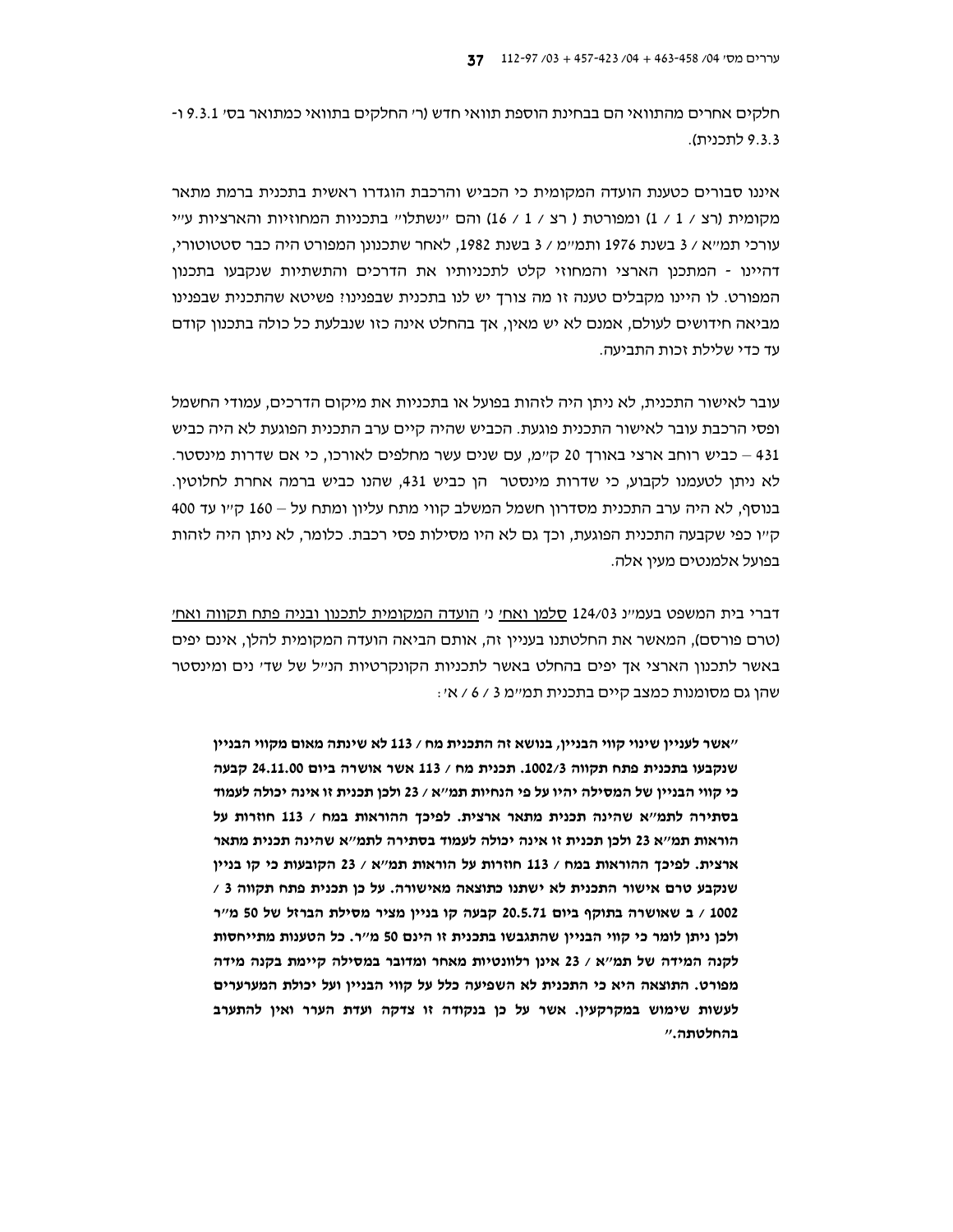אכן ככל שמדובר בתכנון קיים המצויין ככזה, ובאותם קטעים חופפים של דרך 3 ו- 42 כפי שהיו קיימים, הרי שהתביעה אינה יכולה לדרוש כל פיצוי בגין אלה. לא כך הדבר למשל באשר לחלקה 29 בגוש 3633 שבפנינו, לגביה הדרך היא כל כולה דרך חדשה, צבועה באדום.

431 כאמור לדעת ועדת הערר התוואי הקיים והסלול עפ״י רצ / 1 / 1 ו - רצ / 1 / 16 אינו דרך כביש לעניין הוראותיה של תמ״א / 3, לגביה כביש 431 היא דרך מוצעת. פועל יוצא מכך הוא כי קיימת רצועה לתכנון עפ״י תמ״א / 3 / 7, הקובעת רצועת תכנון - אסורה לתכנון לבנייה ולפיתוח עד לאישור תוואי מפורט ומדויק - ברוחב של 300 מי. כמובן שיש להתחשב במציאותה של רצועה לתכנון בתכנית המתאר הארצית לדרכים ולייחס לה את מלוא הכוונה והחשיבות.

מן הראוי להדגיש כי קנה המידה אינו ההבדל היחיד בין התכנית שבפנינו לתכנון הארצי הקודם. ראינו כי **רמת** הכביש שונתה, וכי **התוואי עצמו אף הוא אינו חופף** לתוואי המקורי והתכנית עצמה קובעת בצבע אדום דרך חדשה אשר לא הייתה כזו קודם לכן בבחינת תכנון קונקרטי.

הפסיקה דורשת מידת מסוימות המאפשרת לנפגע לדעת באופן סביר כי יש לתכנית קשר עם מקרקעיו ויכולת סבירה לזהות את הפגיעה. כך למשל גם כאשר נקבעות נקודות ציון מדויקות (קואורדינטות), מהן עולה באופן ברור ומדויק מאד, כי המקרקעין נמצאים בתחום התוואי המיועד. בית המשפט העליון התייחס לציון קואורדינטות כאלמנט המאפשר כביכול זיהוי מדויק של מיקום האלמנטים שבתכנית, באלה הדברים :

״בעניין אחר, בו נדונה השאלה האם בדין דחה שר הפנים בקשה להארכת מועד להגשתה של תביעה לפי סעיף 197 לחוק, תואר השטח לגביו חלה התוכנית בציון קואורדינטות ובלא אזכור של מספרי גוש וחלקה (ראו סעיף 92 <u>לחוק). בית המשפט קבע כי פרסום שכזה לא היה בו כדי להעמיד באורח סביר</u> <u>את העותרת על דבר קיומה של התוכנית (בג"ץ 314/00 ח. דורון חברה לעבודות</u> בניה בע"מ נ' שר הפנים, (לא פורסם)). עתה נחזור לעובדות המקרה הנוכחי." (הדגשה שלנו ו.ע.מ).

(ע״א 664/<u>02 הועדה המקומית לתו״ב רמת גן</u> נ. <u>פרופ׳ נמדר</u>).

וכך נאמר בבג׳׳צ 314/00 הנ׳׳ל :

העיון בראיות ובטיעוני הפרקליטים הביאני לכלל מסקנה, כי עד לחודש  $.4''$ ינואר 1997 העותרת אכן לא ידעה, ובנסיבות העניין אף קשה לייחס לה ידיעה, אודות כניסתה לתוקף של התכנית 3944 ואודות הפגיעה שתכנית זו הסבה לחלקתה. דבר אישורה של התכנית אמנם פורסם, אך משהוברר כי בהודעה שפורסמה תוארו השטחים שעליהם חלה התכנית בציון קואורדינאטות בלבד, ראויה הייתה העותרת להישמע בטענה, כי בפרסום זה לא היה כדי להעמידה, באורח סביר, על קיומה של התכנית. הא ראיה שגם מינהל התכנון של העירייה, בתשובתו (מיום 16/3/1994) לבקשת העותרת לקבלת מידע על מצבה של החלקה, לא הבחין בתחולתה של התכנית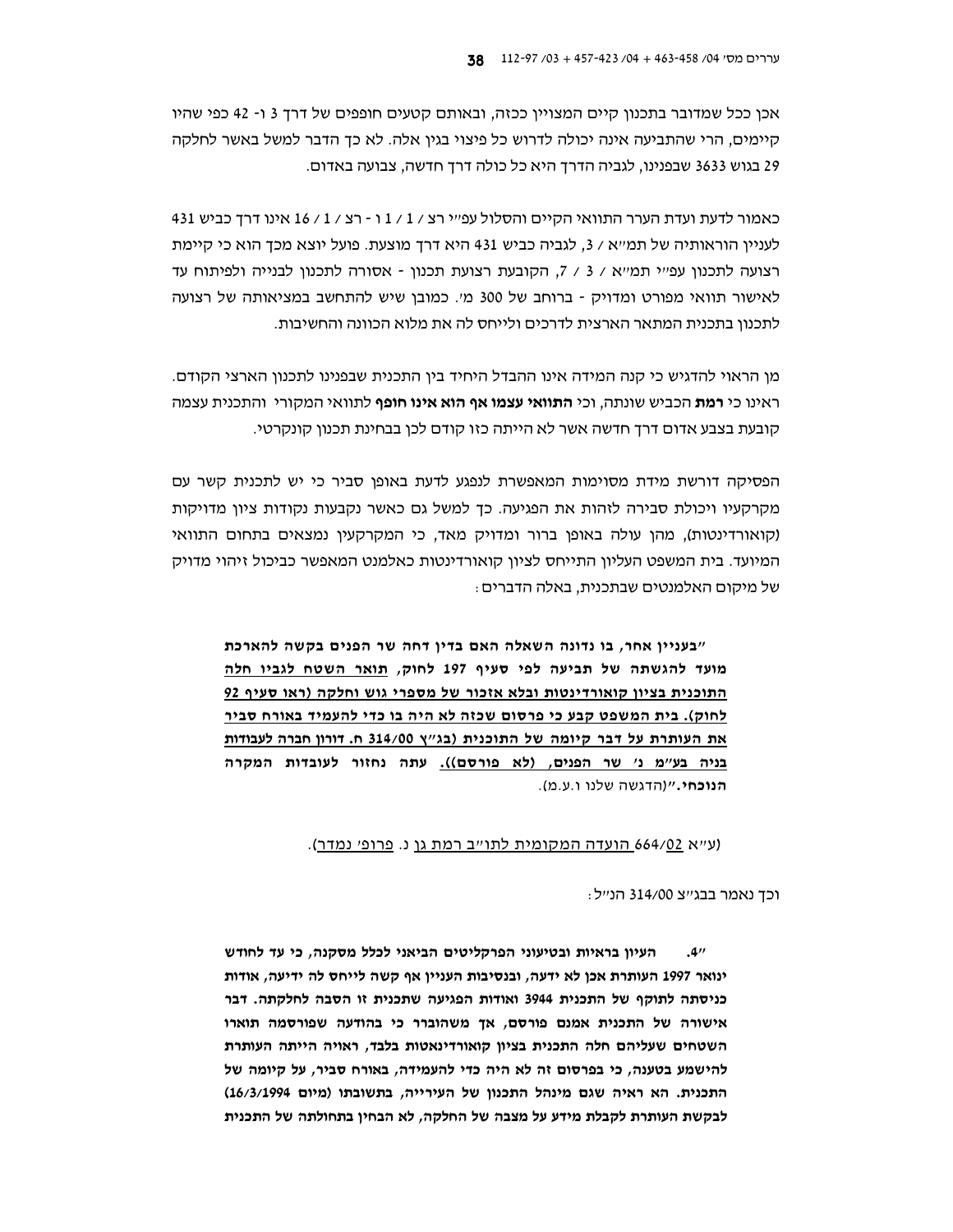על החלקה, ועקב כך מסר לעותרת מידע שגוי ומטעה, כאילו על חלקתה לא חלה תכנית כלשהי. בתצהיר שנמסר בתשובה לעתירה הניח מנהל אגף הרישוי והפיקוח של העירייה, כי הטעות נבעה "מקושי בזיהוי המקום לפי הפרמטרים שנמסרו (על-ידי העותרת - א' מ') לעומת הקואורדינאטות המופיעות בתכנית"; ואין צריך לומר, שקשיי מינהל התכנון לזהות את חלקת העותרת, כחלק מן השטח שעליו חלה התכנית, מעידים בעליל כי בהודעה שפורסמה לא היה כדי להעמיד את העותרת, באופן סביר, על קיומה של התכנית. ולא למותר להזכיר, כי גם בהודעה על הפקעת השטחים, שעליהם חלה התכנית, תוארו השטחים בציון קואורדינאטות בלבד. נמצא שגם בהודעה זו לא היה כדי להעמיד את העותרת, באופן סביר, על התמורות שחלו במצב חלקתה.״

כפי שנקבע אין בציון קואורדינטות כדי להעמיד את בעל הזכות במקרקעין באורח סביר על דבר קיומן של התכניות ומיקומו המדויק של אלמנט זה או אחר שהן קובעות. כלומר נדרש קנה מידה המאפשר זיהוי וגם הצגה גראפית או הצגה המאפשרת לאדם הרגיל לזהות קיומה של פגיעה בחלקתו באמצעים רגילים, העומדים לרשותו, מבלי להיזקק לבחינה מקצועית מעמיקה.

# <u>מידת הפגיעה הישירה והעקיפה הגלומה בתכנית</u>

## <u>שינוי ייעוד, פגיעה בשימושים ותכליות או פגיעה בזכויות בניה</u>

על מנת לבחון שאלת קיומן של פגיעות ישירות, לענייננו פגיעות בזכויות השימוש והבניה במקרקעין ובתכונות המקרקעין ככאלה, יש לבחון מצבם הנורמטיבי של המקרקעין המצויים בתוך תחום התכנית ולראות אם חל בו שינוי עקב התכנית, באשר לזכויות לבניה ו/או שימוש במקרקעיו אשר פגע במי מאלה.

אין חולק כי בחלקי המקרקעין הכלולים בתכנית בשטחים המיועדים **לרצועת הדרך ולשטח משותף** לדרך ומעבר קווי חשמל ראשיים, הרי שטחים אלה מיועדים להפקעה. אשר לשטחים אלה (שטחים המסומנים בתשריט באדום או באדום ועליו משבצות שחורות, ולמעט דרך קיימת או מאושרת המסומנת בצבע בז׳ כגון דרך 42, שד׳ נים ושד׳ מינסטר). אין חולק כי חלה פגיעה ישירה וברורה הכוללת שינוי נורמטיבי משמעותי באשר לחלקים אלה במקרקעין.

אשר לשטחים האחרים שבתחום התכנית, **שטח המעבר לקווי חשמל ושטחים נוספים עד לגבול התכנית,** טוענות המשיבות כי התכנית החדשה אינה משנה את ייעוד הקרקע בתחום זה אשר הושאר, כפי שהיה, ייעוד חקלאי, אין באישור התכנית החדשה משום שינוי להוראותיה של כל תכנית - מאושרת או מופקדת - מכוחה הוקנו זכויות בניה למקרקעין, ואין בהוראות התכנית החדשה, כל הוראה תכנונית המונעת שימוש חקלאי במקרקעין, בהתאם לייעודם, משכך ברי, כי אין לראות בהוראות התכנית החדשה משום הוראות הפוגעות במקרקעין.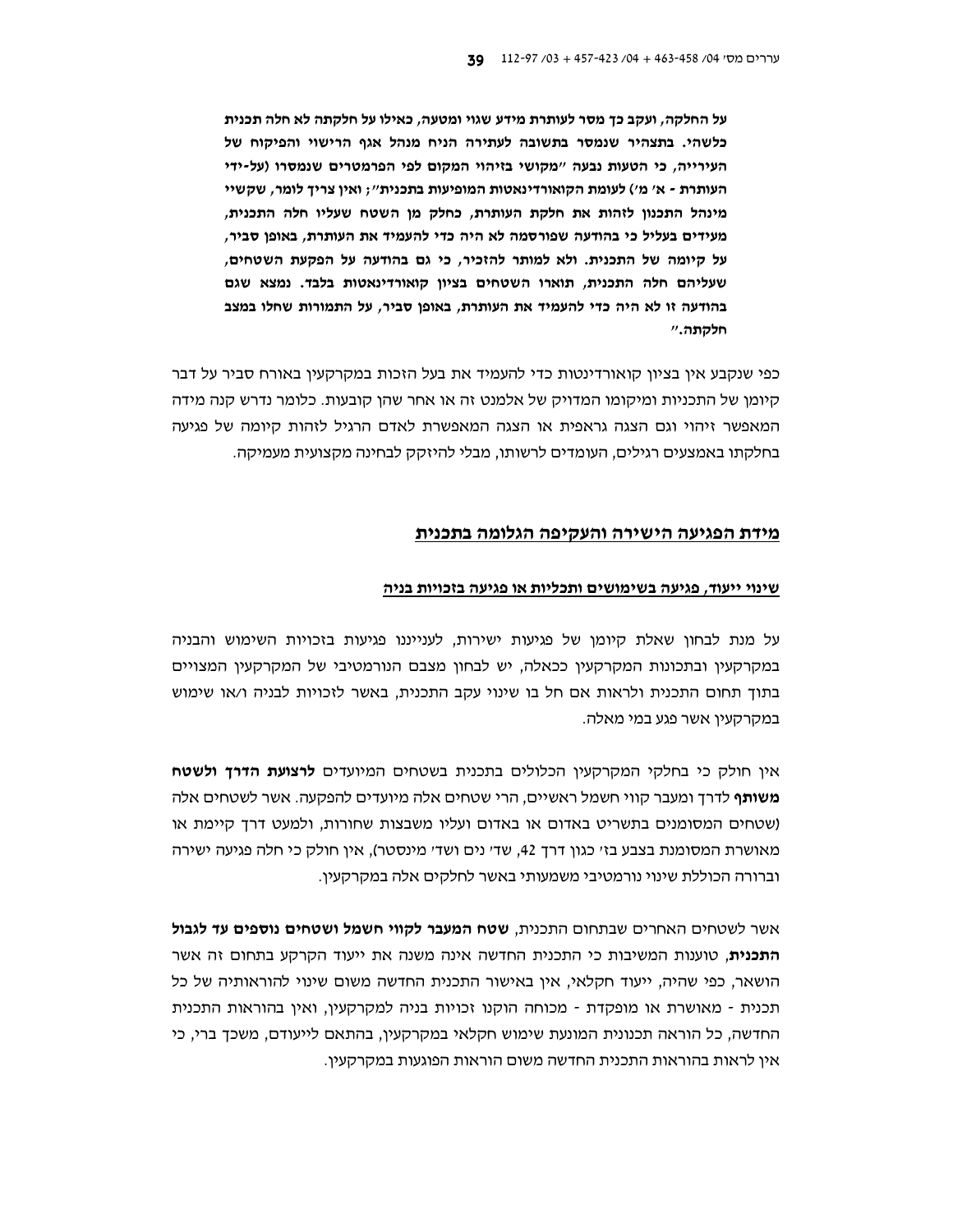לטעמן של המשיבות אישור התכנית החדשה, מסיר, הלכה למעשה, הגבלות שונות אשר הוטלו על המקרקעין האמורים מכוח תכניות קודמות.בגדר תכניות אלו, נקבעה וסומנה רצועה לתכנון ברוחב 300 מטר, במסגרתה נאסר כל תכנון שהוא, זאת לאור ייעוד שטח הרצועה למעבר תשתיות ארציות, במסגרת תכניות עתידיות.

עתה, עם אישור התכנית החדשה, במסגרתה נקבע רוחב רצועת התשתיות הארציות, באזור הרלוונטי לענייננו, על 100-150 מטר בלבד - הוסרו הלכה למעשה המגבלות התכנוניות שהוטלו על יתרת המקרקעין כאמור, וזו נותרה הלכה למעשה, חופשייה מהגבלות תכנוניות ממשיות ופנויה לצורכי תכנון עתידי (כדוגמת תמיימ / 3 / 21, אשר אושרה ביום 12.11.2003, כאמור, ובמסגרתה שונה ייעוד המקרקעין מחקלאי לנופש מטרופולני).

טענות אלה של המשיבות לעניין שחרור מקרקעין ממגבלות הרצועה לתכנון, אינן רלוונטיות מקום בו לא היה מתוכנן כלל תוואי דרך לפי תמ״א 3 ולא הייתה קיימת רצועה לתכנון ומקום בו התכנית שבפנינו היא אביה מולידה של הדרך המתוכננת.

גם הטענה כי לא חל שנוי באפשרות השימוש החקלאי אינה מדויקת. השטחים האמורים אמנם יכולים לשמש לשימוש חקלאי אך הם נתונים תחת סיכון של הקמת קווי חשמל, עמודים, העברת קווים תת קרקעיים ומגבלות שונות של התייעצות ואישור באשר לכל בניה של מבנה אפילו הוא מבנה חקלאי, ובאשר לכל תכנון עתידי. תתכן גם פגיעה בשימוש החקלאי כתוצאה מגודלה של יתרת הקרקע או פגיעה בנגישותה. הוראות אלה שחלקן הזכרנו בסקירת המצב התכנוני מהוות, לטעמנו, פגיעה ישירה, אם כי עוצמתה ומידתה אינם דומים ופחותים בהרבה מן הפגיעה הישירה בשטח שברצועת הדרד עצמה או בשטחים המשותפים.

אין על כך חולק, ייעוד המקרקעין היה ועודנו ייעוד חקלאי, ולטעמנו גם נותר בו הפוטנציאל להיכנס ביום מן הימים לרפרצלציה בדומה לפוטנציאל כזה או אולי מעט פחות ממנו, אם היה וככל שהיה, ערב התכנית. הדבר נכון אלא אם כן יתרת החלקה שאינה מיועדת להפקעה שטחה זניח או חלות לגביה נסיבות מיוחדות אחרות. על כן ככלל אנו סבורים כי על השמאי המכריע לבחון את הפגיעה במקרקעין אלה כמידת הפגיעה הישירה באפשרויות המימוש לפי התכניות התקפות ערב אישור התכנית, ואילו הפגיעה בפוטנציאל, אם וככל שהיה כזה, הואיל וממילא לטעמנו הוא היה דחוי ולא קרוב, צריכה להיות פחותה בהרבה אם בכלל קיימת.

כאמור ייעודם של חלקים מן המקרקעין אכן שונה לאחר המועד הקובע. כיום, לאחר אישורה של תמיימ / 3 / 21 התכנית מייעדת את חלקות 3 ו – 6 לנופש מטרופוליני, ובו זכויות ושימושים שונים, כמפורט בתמ״מ, ואילו חלק מחלקה 29 יועדה לאזור פיתוח עירוני ובכך נפתחה הדלת למימוש בדרך של בניה, במסגרת הליכי איחוד וחלוקה בגוש 3633.

#### <u>קווי בניין</u>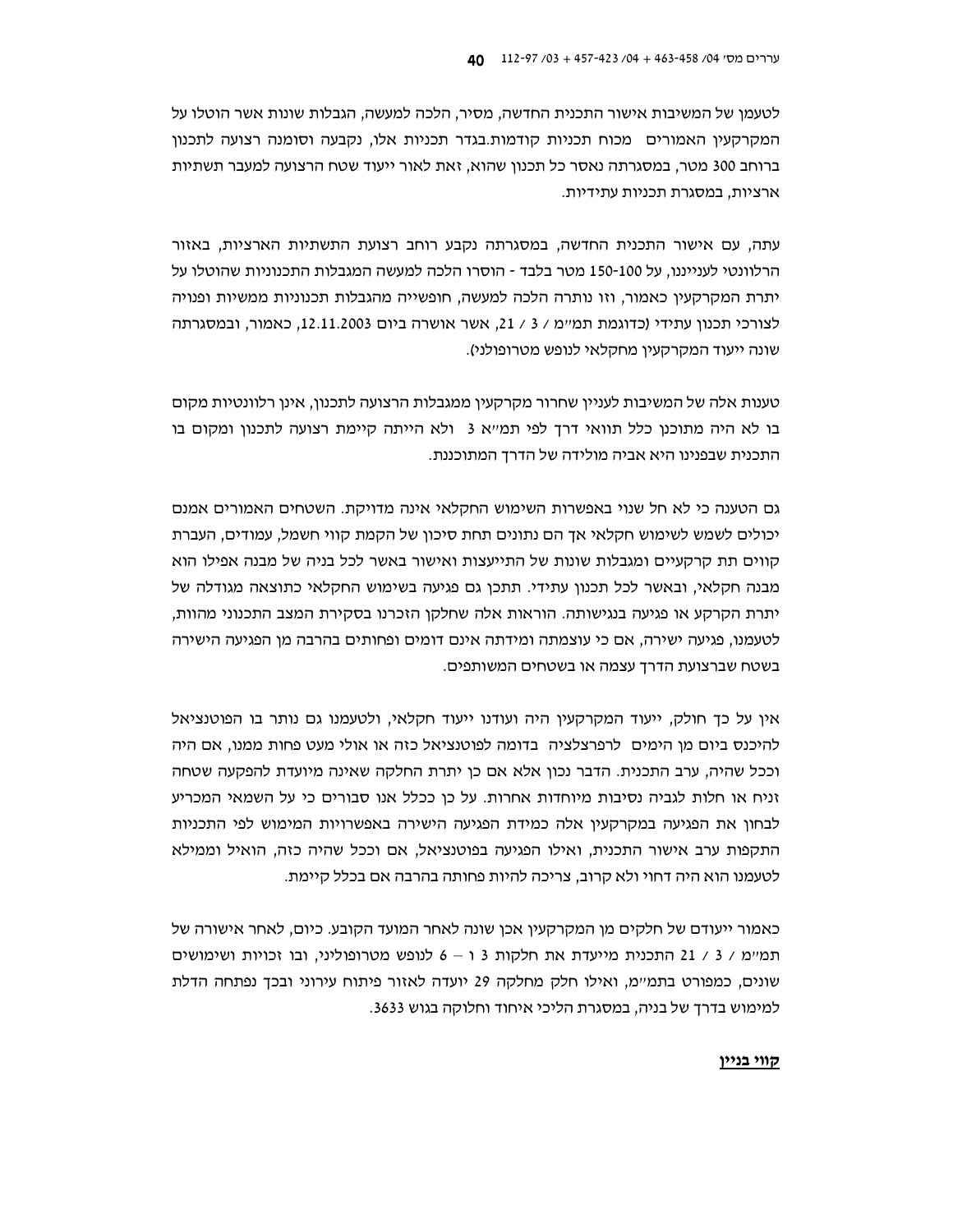לטענת הועדה המקומית קווי הבניין כפי שפורטו בתכנית הם חזרה על קווי בניין אשר נקבעו ברצף התכניות אשר אושרו על המקרקעיו במהלד השנים קודם לאישורה של תכנית זו.

לטענת הועדה המקומית - רצ / 1 / 1 קבעה כבר בשנת 1970 כי בשטח המסומן למסילת ברזל. בניה במרחק של פחות מ $-$ 50 מי מציר מחייבת הסכמת הרכבת, הוראה דומה הייתה אף בפקודת מסילות הברזל משנת 1972, עפ״י תכנית זו תוואי הדרך עובר בוודאות בתחום החלקות. רצ / 1 / 16 סימנה באופן מפורט את כביש 431 ובכך נקבעו קווי הבניין לכביש זה, וזאת בקנה מידה מפורט. תמיימ / 3 מייעדת את החלקה לחקלאות ודרך – כביש 431. תמייא / 23 קובעת קו בניין של 80 מי מציר המסילה. תמייא / 23 / 8 סימנה את תוואי המסילה כפי שנקבע גם בתכנית נשוא הדיון, וקבעה קווי בניין של 120 מי.

כאמור לטעמנו הדרך המסומנת בתכנית רצ/ 1 / 1 ובתכנית רצ / 1 / 16 אינה כביש 431 ואין זהות בתוואי. יחד עם זאת ברור כי קווי בניין שהיו בתוקף ערב התכנית, מכל מקור סטטוטורי בר תוקף, לרבות לכביש 42 ושדי מינסטר ונים, ככל שהטילו מגבלות על המקרקעין נשוא הערר, צריכים להילקח בחשבון במצב קודם לצורד הערכת הפגיעה והיקפה.

#### שטחים שמחוץ לתחום התכנית או גובלים עמו

המקרקעין בהם אנו עוסקים בערר זה מצויים ברובם בתוך תחומי התכנית וחלקם מחוץ לתחומה. בתביעות אחרות לפיצויים בגין התכנית קיימות גם חלקות המצויות ברובן מחוץ לתחומיה או שהן מחוץ לתחום התכנית בכלל.

אין חולק כי התכנית אינה מטילה ואינה יכולה להטיל כל מגבלה על זכויות לשימוש או בניה מחוץ לתחומיה ומטבע הדברים באשר לשטחים אלה, ככל שהם לפחות גובלים עם תחום התכנית, נשאלת השאלה האם נגרם נזק עקיף.

נזק עקיף יכול להיות מסוג של גרימת מטרדים או השפעות סביבתיות כגון רעש, פגיעה נופית, זיהום אויר וכיו׳יב ויכול להיות רחוק יותר כגון השפעה על נושא של צפיפות, תנועה, איכות חיים וכגוו אלה.

המקרקעין שבפנינו הם בבחינת קרקע חקלאית אשר לטעמנו אינה ״סובלת״ מאותם נזקים עקיפים מסוגם של הנזקים הנ״ל, בהיותה קרקע חקלאית. אין דין פגיעה כתוצאה מתכנית לדרך הסמוכה או גובלת עם בית מגורים או בניין, כדין קרקע חקלאית, והדברים ברורים ואינם צריכים ניתוח מעמיק.

טענה אשר יכולה להיטען, באשר לקרקע חקלאית ששטחה קטן עקב היעוד לרצועת דרך ושטח משותף המיועדים להפקעה היא כי יתרת השטח החקלאי אינו מאפשר עיבוד אפקטיבי או כדאי. טענה מעין זו צריכה להיבחן ע״י השמאי המכריע לגופו של עניין בהתחשב בכל הפרמטרים שהחשובים בהם הם - גודל יתרת השטח שנותר לעיבוד חקלאי, מיקומו והגישה אליו,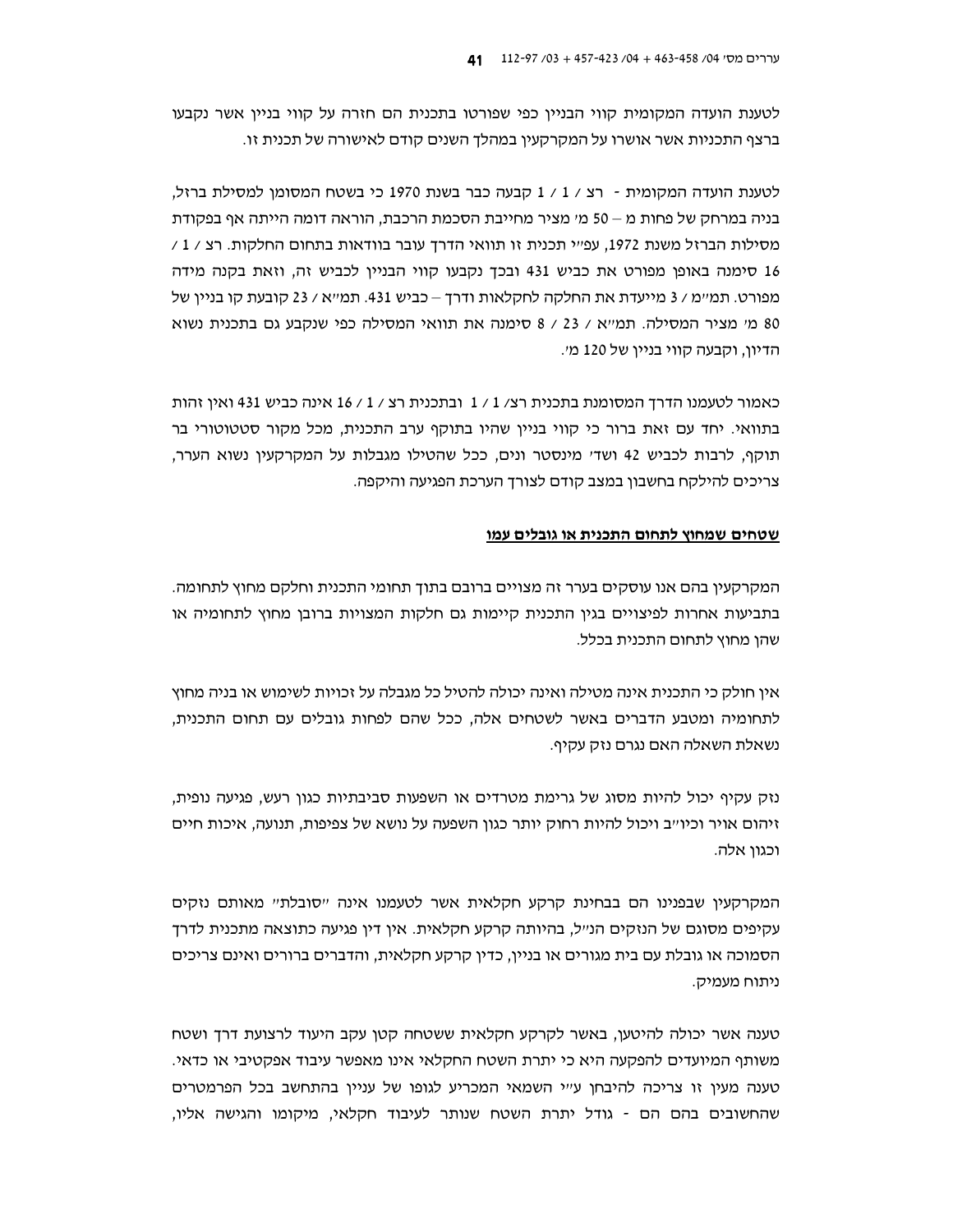הטופוגרפיה וכיו״ב, וכל אלה בהשוואה למצב הקודם ככל שעיבוד חקלאי היה אכן אפקטיבי וכדאי בהתייחס לנתוני המקרקעיו.

טענה נוספת והמרכזית בדיון בעררים שבפנינו היא לפגיעה בסיכויי אפשרות ההפשרה של המקרקעין והשתתפותם בתכנון עדכני כלכלי של הסביבה. לטעמנו כאמור לעיל אין שינוי מהותי באפשרות כי ביום מן הימים תשתתף אותה חלקת מקרקעין בתכנית איחוד וחלוקה לבניה, שהרי במסגרת רפרצלציה קרבתה לכביש אינה משנה, ועל כן אם קיימת פגיעה כלשהי בפוטנציאל הרי היא נמוכה מאד.

### ציפייה סבירה או פוטנציאל לשינוי ייעוד

ראינו אם כן כי באשר לשטחים אלה ואחרים מתקיימת ללא ספק פגיעה ואילו באשר לשטחים אחרים אין לדעתה של ועדת הערר משום פגיעה מהותית עקב אישור התכנית. אשר למקרקעין שנפגעו וכחלק מהערכתה ואומדנה של הפגיעה שהיא ירידת ערכם עקב התכנית ובקשר סיבתי להוראותיה והשפעתה, יש להעריך את ערכם במצב ערב אישור התכנית.

ערך זה אינו עניין טכני גרידא של מיצוע עסקאות בסמוך למועד הקובע. שומה זהירה של הערך ערב אישור התכנית צריכה למשל, לנכות את השפעותיה של התכנית עצמה שהייתה בתקופה של הכנה והפקדה והייתה ידועה לציבור, וגורמים אחרים. בין הגורמים שיש לבחון במקרה שבפנינו הוא קיומו של פוטנציאל של המקרקעין לשינוי ייעוד למימוש כלכלי ממשי.

נעבור עתה לעסוק בשאלת קיומה של ציפייה סבירה, משמעותה של זו לפי הפסיקה ובחינת קיומה בנסיבות העניין, שאלה אשר מיקדה חלק ניכר מחילוקי הדעות הנוקבים בין הצדדים.

בטרם הניתוח המתבקש הנ״ל נפתח ונאמר, עסקינן בקרקע חקלאית במצויה במרכז הארץ ובסמיכות לעיר הגדלה ומתפתחת בקצב מואץ - ראשלייצ. מו המפורסמות שאינו צריכות ראיה ושאינן שנויות במחלוקת, כי קרקע חקלאית גרידא ערכה אינו עולה על אלפי דולרים בודדים לדונם קרקע. במקרה שבפנינו ערכם הבסיסי של המקרקעין, הנובע בראש וראשונה ממיקומם כאמור, גבוה בהרבה.

גם המשיבות לא יכלו לטמון ראשן בחול ולהתעלם מעובדות בסיסיות אלה והעריכו את המקרקעין בערכי שווי של עשרות אלפי דולרים לדונם (בחוו״ד השמאית גב׳ פנינה אבן חן הוערכו ב \$50,000 לדונם, השמאים אסתר כהן ויובל דנוס העריכו מצב קודם ב- 55,000 \$ לדונם ואילו השמאי מר רוני גווילי לא קבע בשומתו ערכי שווי אך לא הייתה מחלוקת בין הצדדים כי מעייצ מציעה לשלם בהסכמה כ- 60,000 דולר לדונם או סדר גודל דומה, כפיצויי הפקעה).

ואולם שמאי התובעים, מר אהוד המאירי, מעריך בשומתו את ערכי המקרקעין בסביבה זו, במצב קודם, בין 110,000 \$ ל- 150,000\$ לדונם בהתאם לגושים השונים ומיקומם. יאמר כבר עתה,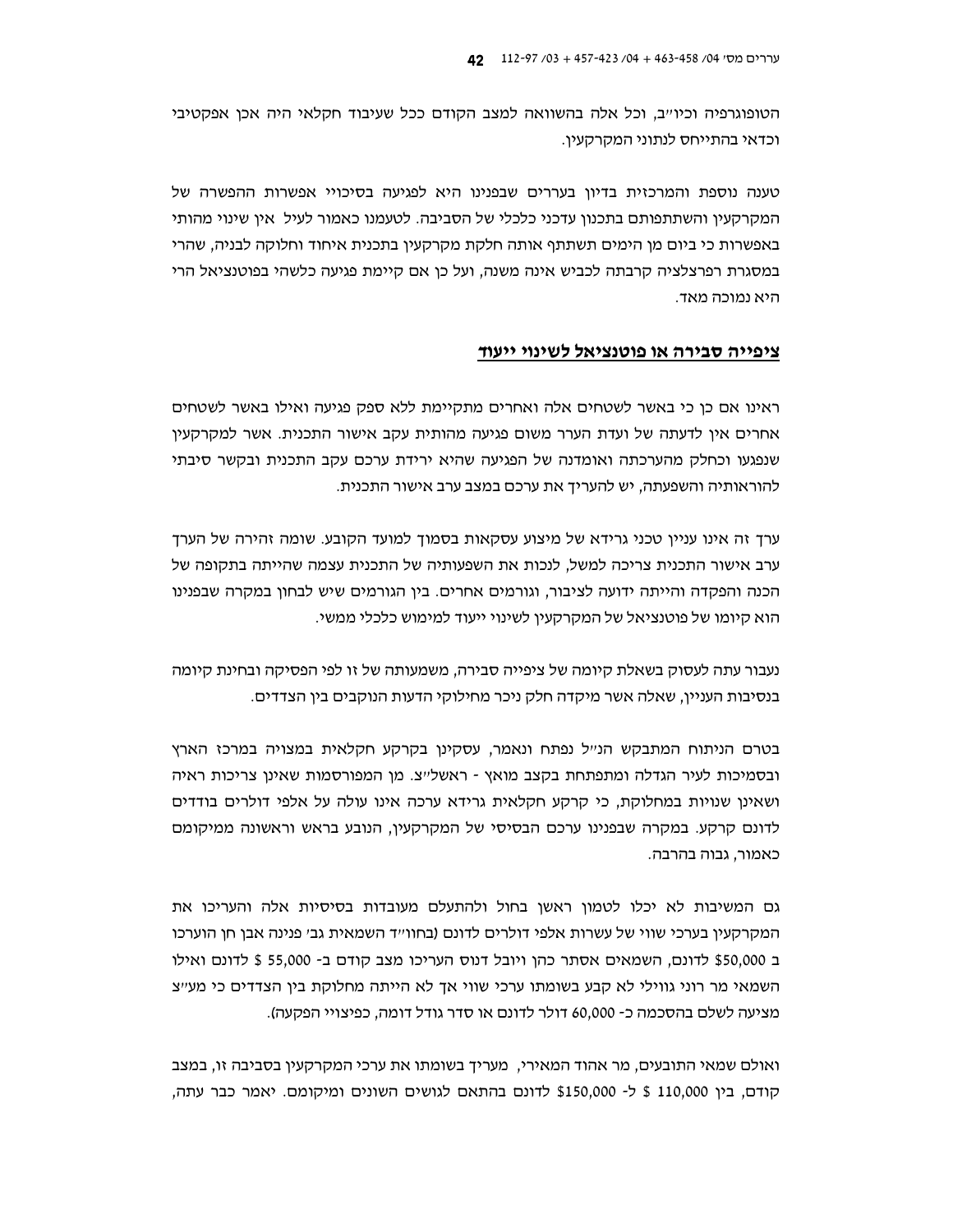ומבלי שנזקק לחישובים מדוקדקים, או נגזול את מלאכתו של השמאי המכריע, הרושם הוא, מתוך עשרות רבות של עסקאות שהוצגו בפנינו, כי הערכת התובעים גבוהה גם מערכי השוק הממוצעים ונסמכת על עסקאות שהן חריגות ביחס לממוצע העסקאות סביב המועד הקובע.

פער עצום זה בין השומות מוסבר, לא רק באחיזה בעסקאות שונות לצרכי השוואה או מנתוני שוק, אלא בעיקר בפער ההשקפות התהומי באשר לקיומו של פוטנציאל לשינוי ייעוד וקיומה של ציפייה סבירה לתכנון כלכלי ממשי של המקרקעין.

בעוד המשיבות טוענות כולן כי מוסדות התכנון היו עקביים בשמירת אזור החיץ שבין הערים ראשון לציון, נס ציונה ובאר יעקב כאזור חקלאי - נוף כפרי/פתוח, כאשר בנוסף לשימושים ולייעודם הנ״ל נקבעה רצועת מעבר תשתיות ציבוריות, וטוענות כי מסקירת המצב התכנוני, עולה בבירור רב, כי המקרקעין היו נעדרים כל פוטנציאל תכנוני שהוא לשינוי ייעודם לבניה, עובר לאישור התכנית החדשה, טוענים העוררים כי היה גם היה למקרקעין פוטנציאל ממשי לשינוי ייעוד וחלה לגביהן ציפייה סבירה כי אכן שינוי בייעודם אמור להתרחש בטווח נראה לעין.

הפוטנציאל הנטען ע"י העוררים נובע בעיקר ממסמכים, תכניות מאושרות ותכניות בהכנה : כמפורט בחוו״ד השמאי מר המאירי בס׳ 6.1 לשומתו ובהם

- תמיימ 3 / 21 עצמה המצביעה על מגמות תכנון לייעודי קרקע השונים מקרקע חקלאית (פיתוח עירוני ונופש מטרופוליני).
- תכניות שונות שאושרו בסביבה ובהן: רצ / 1 / 22 / 18 ("חלום ראשון"), רצ / 1 / 47, רצ / במ / 4 / 12 / 3, רצ / 1 / 92, רצ / 1 / 24 / אי,רצ / 1 / 81.
	- סיכום דיון של הועדה החקלאית וראש העיר ראשל״צ מיום 24.4.96.
- עיקר יהבם משליכים התובעים על זיכרון דברים שנערך בין עיריית ראשלייצ, חחייי, , מעייצ, הועדה החקלאית בראשלייצ ובעלי קרקעות (אשר יוצגו ע׳יי הדר׳ י. ויינרוט, עו׳יד) בו נרשמו בין היתר הדברים שלהלן :

" הואיל ולעירייה, למע"צ ולחברת החשמל עניין בקידומו ופיתוחו של תוואי דרך בין עירונית מס׳ 431, מסדרון החשמל הגובל בו, וכן השטחים הגובלים בהם.

והואיל וחברת חשמל ומע"צ פנו לעירייה בהצעה להגיע להבנה בין הצדדים לזכרון דברים זה כדי לאפשר אישור מהיר לכביש 431 ולמסדרון החשמל, מסכימים הצדדים לפעול במשותף.......

1. העיריה תשתף פעולה בהקדם האפשרי עם בעלי הקרקעות באמצעות מי שימנו לשם כך, להכנת תכנית לאיחוד וחלוקה, ללא הסכמת הבעלים, ושינוי יעוד של המקרקעין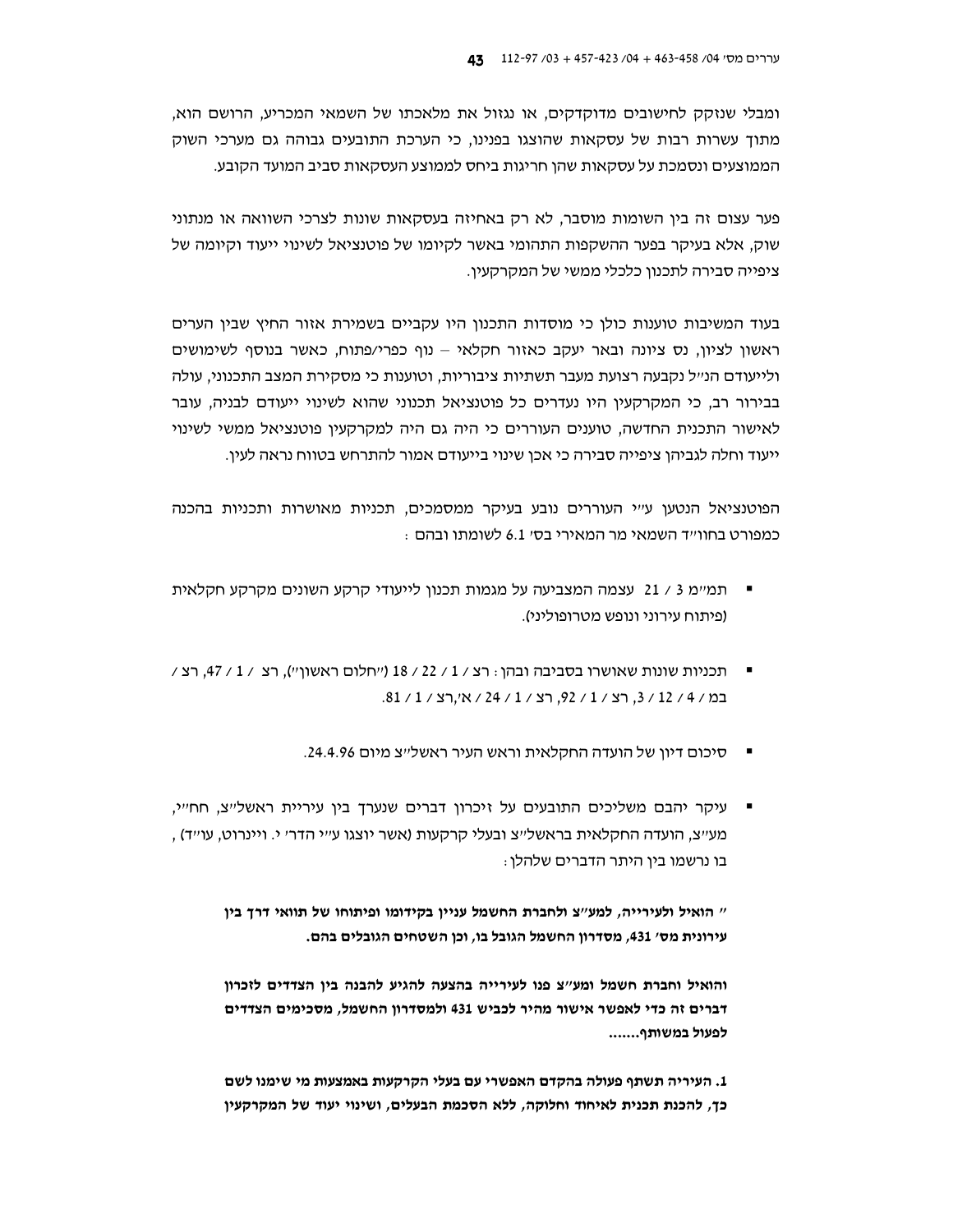מחקלאות לבניה למגורים ולתעסוקה על פי צרכי העיר, וזאת ביחס לשטחים מדרום לגבול האזור הבנוי של ראשון לציון, עד לגבול השיפוט הדרומי של העיר עם עיריית נס ציונה......

 $\ddotsc$ 

3. להסיר ספק, הקרקעות שיהיו כלולות בתחום רצועת כביש 431 ומסדרון החשמל יכללו בהליכי האיחוד והחלוקה מחדש כשבעלי הזכויות בהן יקבלו פיצוי בדרך של זכויות בשטח שיועד לבניה למגורים ולתעסוקה, למעט השטחים שהופקעו בעבר ושולמו בגינם פיצויים.

4. על בסיס ההסכמות הללו תסיר הועדה החקלאית את התנגדותה העקרונית לכביש 431 ומסדרון החשמל, למעט התנגדויות טכניות שונות, וימליצו בפני בעלי הקרקעות להסיר את התנגדותם, גם כן.

 $\overline{a}$ 

6. להסיר ספק, בעלי הקרקעות אינם מוותרים על זכות מזכויותיהם או על טענה מטענותיהם לתשלום פיצויים, במידה ולא יקבלו פיצוי בדרך של זכויות בשטוח שייועד לבנייה למגורים..... עם זאת, מוסכם כי בעלי הקרקעות שישונה בהן היעוד לבניה למגורים ולתעסוקה לא יקבלו כל פיצוי אחר...."

בטרם נתייחס לנתונים הנ״ל, בהם מבקשים העוררים לאחוז, כיוצרי ציפיות סבירות ולגיטימיות, אחד לאחד, יש לגבש העקרונות העולים מן הפסיקה בסוגיה זו של ציפיות, שאינן מעוגנות בתכנית בת תוקף החלה על המקרקעין עצמם.

פסק הדין המנחה לענייננו הוא פסק הדין בעניין ע״א 483/86 <u>בירנברך</u> ני <u>הוועדה המקומית לתכנון</u> ולבניה, תל אביב - יפו, פ״ד מב(3), 228 (להלן - ״פס״ד בירנברך״).

במסגרת פס״ד בירנבך דן בית המשפט באפשרות לראות בתכנית מופקדת - שלא הושלמו הליכי אישורה כדין - כמקנה פוטנציאל עתידי למקרקעין, אשר יש להתחשב בו במסגרת בחינת הפגיעה במקרקעין מכוח סעיף 197 לחוק התכנון והבניה.

בהתאם לעמדת בית המשפט העליון , בעת שאנו בוחנים מידת קיומו של פוטנציאל תכנוני לנכס מקרקעין, יש להתחשב גם בתכניות צפויות אשר מיועדות לחול על המקרקעין - זאת, אף שהליכי אישורן של תכניות אלו טרם הושלמו ובלבד, שהסיכוי להשלמת ההליכים התכנוניים הנדרשים לשם אישורן של התכניות הצפויות האמורות הוא וודאי, או לכל הפחות, בגדר צפייה סבירה בנסיבות העניין.

בעניין שנדון בפני ועדת הערר (ערר 381/00 הוך נ. ועדה מקומית שורקות ואחי) בו עסקנו בשאלת הפוטנציאל התכנוני של המקרקעין, אשר היה לב ליבו של הערר ומכוחו הגיעה התביעה לסכום שהגיעה, עלה גם כו הצורד להכריע אם אכו היה למקרקעיו פוטנציאל תכנוני עובר לאישור התכנית הפוגעת, מהו אותו פוטנציאל וכיצד הוא משליך על ערכם של המקרקעין ועל הפגיעה הנטענת בהם.

ועדת הערר הפנתה לעניין בירנברד הנ״ל בו קבע ביהמ״ש מבחן של ״צפייה סבירה״ בקבעו :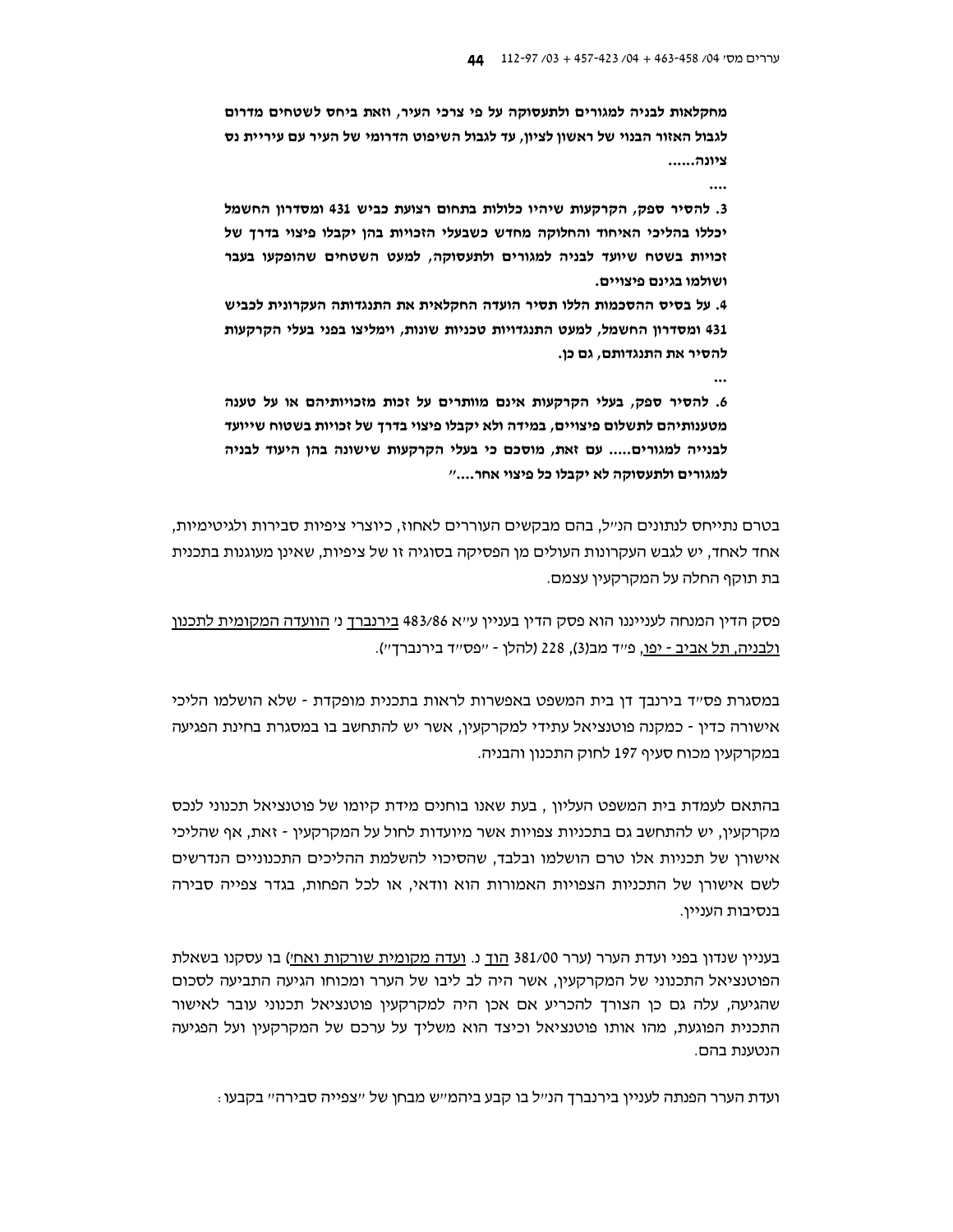"הפוטנציאל התכנוני של נכס מקרקעין, אשר "נפגע" על-ידי תכנית, איננו מגולם אך ורק בתוכנית המיתאר, אשר חלה עליו עובר לכניסתה לתוקף של התכנית הפוגעת. אינפורמציה תכנונית רלוואנטית מצויה גם בתכניות צפויות, המיועדות לחול על המקרקעין. המדובר בסיכוי להרחבת אפשרויות הניצול של המקרקעין, למשל, על דרך של שינוי ייעוד או הגדלת אחוזי בנייה, ובלבד שהסיכוי האמור איננו קלוש ורחוק אלא ודאי, או שהוא לפחות בגדר צפייה סבירה בנסיבות העניין".

ברור אם כן כי על התובע להוכיח סיכוי להרחבת אפשרויות הניצול. במקרה שבפנינו אין חולק כי הסיכוי להרחבת אפשרויות הניצול לא היה ודאי ולטעמנו יש לומר כי היה רחוק מודאי. השאלה אם לפי הנתונים הנ״ל היה הסיכוי קלוש או שמא היה בגדר ציפייה סבירה בנסיבות העניין.

בפסק דינו של בית המשפט המחוזי בירושלים בעייש 7163/99 הועדה המקומית לתכנון ולבניה ירושלים ני חברת עמית את מאיר בעיימ, נאמר עייי כבי השופט רביד:

״קופת הציבור לא תוכל לעמוד בהוצאה כזו. יתרה מזו, גישה זו מפרה את נקודת האיזון בין הגנה על הפרט שמקרקעין נפגעו לבין צורכי הציבור..

ביסוד סעיף 197 לחוק עומדים שני שיקולים: האחד, שעל הציבור לשאת בנזק שנגרם לבעל מקרקעין כתוצאה מתכנית המתאר המביאה תועלת ורווחה לכלל הציבור והשני, הצורך לאזן בין אינטרס בציבור במימוש התכנית לבין האינטרסים של בעל מקרקעין שנפגע...

לאור האמור לעיל, יש לתת פירוש מצמצם לתכניות צפויות כשהכוונה לתכניות שבצנרת שקיים סיכוי ודאי או סביר שיאושרו בעתיד הנראה לעין ואשר לדעת השמאי הן אמורות להשפיע על שווי המקרקעין...

מאחר ובהשוואת שווי זכויות הבנייה ערב תחילתה של התכנית ולאחריה לא חל שינוי ואין סיכוי סביר שיחול שינוי בעתיד הנראה לעין, אין מקום לדבר על פגיעה״.

פסק דין זה אמנם בוטל ע״י ביהמ״ש העליון, בהסכמת הצדדים ואולם, מקובלת עלינו באופן כללי עמדה זו.

מטרת הפיצוי לפי סעיף 197 היא להעמיד את בעל הזכויות בקרקע באותו מצב בו היה לפני אישור התכנית הפוגעת. לעניין זה על בעל הקרקע להוכיח בראיות את שווי השוק של זכויותיו לפני המועד הקובע. הוכחה זו היא בעיקרה עניין עובדתי, ונלמדת בראש ובראשונה מעסקאות שבוצעו בסביבה הקרובה במקרקעין בעלי תכונות דומות (ראה דברי כב׳ השופט חשין בע׳׳א 4809/01 ) אך לטעמנו אין זה הגורם היחיד שיש לבחון.

בעניין הוד הפנינו גם לדברי ועדת הערר מחוז ת״א לפיהו ״העיקרון שבבסיס החובה לשלם פיצויים לפי סעיף 197 לחוק הוא להעמיד את התובע באותו מצב שהיה בו מבחינה עובדתית לפני אישור התכנית הפוגעת, ולא להוות תעודת ביטוח מפני אי התגשמות חלומות ההתעשרות של בעל הקרקע. לא כל קרקע חקלאית מיועדת להפשרה לבנייה בטווח של שנים ספורות ועל בעלי קרקעות לקחת בחשבון את האפשרות כי הקרקע החקלאית שבידיהם תישאר בייעודה החקלאי משד שנים ארוכות״. (ערר הר / 5175/00 להב ואח׳ נ. ועדה מקומית הרצליה ואח׳ בפני ועדת ערר מחוז תייא).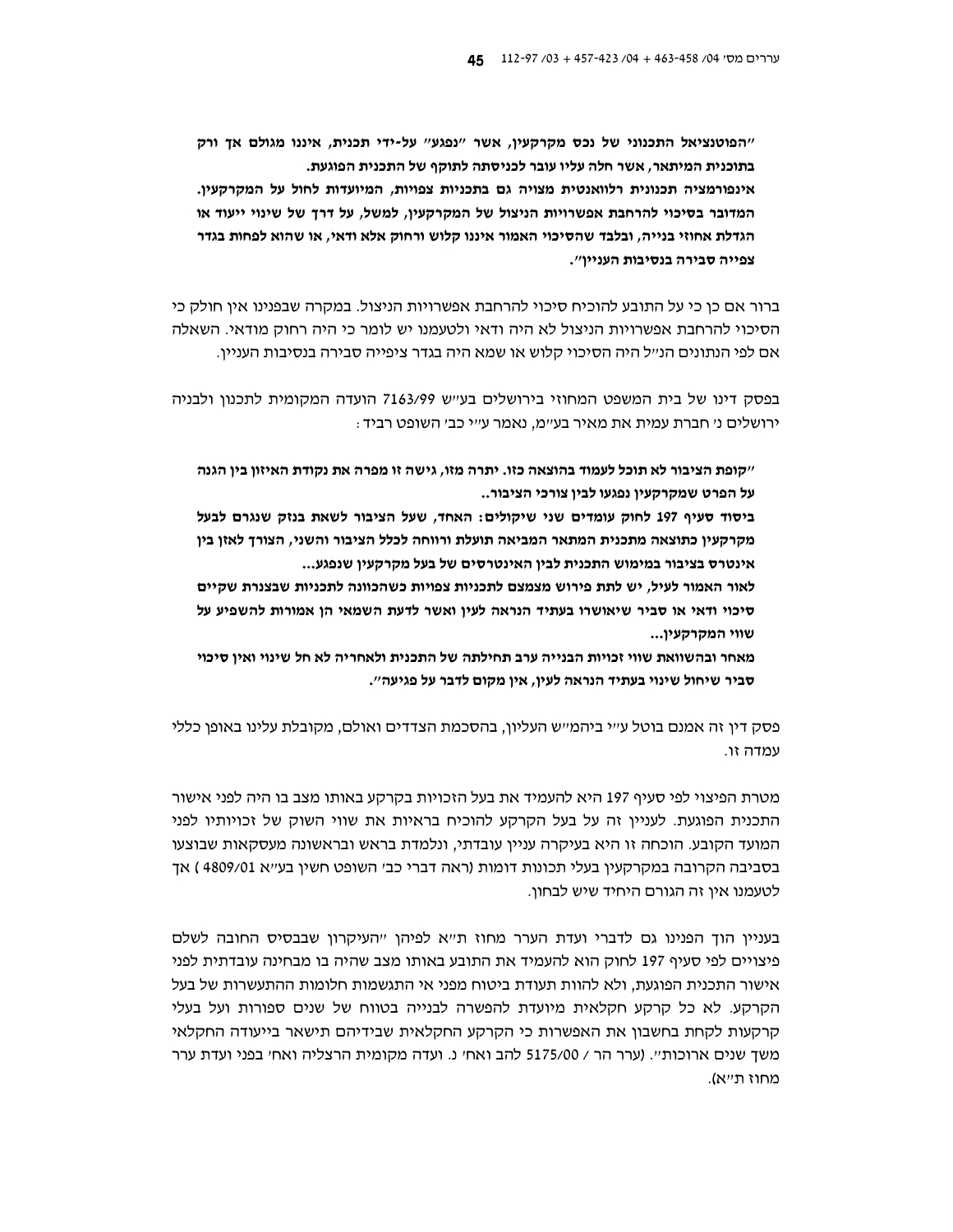בסופו של יום החליטה ועדת הערר כי הקרקע החקלאית של אותו הוד צריכה להיבחן ע״י השמאי המכריע כקרקע חקלאית ללא פוטנציאל שכן לא סברנו כי מכתב. מנהל מקרקעי ישראל, בדבר הרשאה לתכנון, יש בו כדי להוכיח ציפייה סבירה לשינוי ייעוד המקרקעין.

עניין הוך נדון בעתירה מנהלית בפני בית המשפט המחוזי, אשר דחה את העתירה על החלטת ועדת הערר. בפסק הדין בעתירה הנ״ל - עת״מ 1552/02 <u>הוך נ. ועדת ערר</u> אשר נדון בפני כב׳ השופטת קובו אסתר, קובע ביהמייש:

#### החלטת ועדת הערר:  $3<sup>1</sup>$

ועדת הערר קבעה, כי יש לאזן בין זכות הקניין של הפרט לאינטרס הציבורי באישור תוכניות וזאת בהסתמך על פסק דינו של בית משפט המחוזי בירושלים בעיש 7163/99 הועדה המקומית לתכנון ובניה ירושלים נ' חברת עמית את מאיר בע"מ. הועדה ירדה לראיות שהיו לפניה וסברה, כי הסכמת מינהל מקרקעי ישראל לתכנון שינוי הייעוד מקרקע חקלאית לשטחי מסחר ושירותי דרך. בנסיבות הענין, לא הפכה את התכנון לראוי ובר מימוש. לא היתה הסכמה של הגופים המופקדים על התכנון במקרה זה. עוד ציינה ועדת הערר, כי יש לקחת בחשבון את העובדה כי מדובר בקרקע חקלאית מוכרזת, אשר על פי תמ״מ 3 יועדה לאזור נחל וסביבותיו, כי המקרקעין הוכרזו כאתר עתיקות ורשומה הערת בלשכת רישום המקרקעין, כך שספק רב אם היא מתאימה לבניית שטחי המסחר ושירותי הדרך. קיימת מגבלה נוספת, והיא המרחק מהצומת על פי ההנחיות שהוצאו לאחר תיקוו 2 לתמייא 18.

מסכמת הועדה את החלטתה:

"סיכומו של דבר לא השתכנענו, והעוררים לא הוכיחו בראיות של ממש קיומה של 'צפייה סבירה' לשינוי יעוד וככל שהוכחה צפייה כל שהיא, סבורים אנו שלא נפגעה (ור׳ עמ׳ 4 להחלטה)״. יי

#### ובהמשך פסק הדין של כב׳ השופטת קובו נאמר:

״גם מטעמים לגופו של ענין לא ראיתי להתערב בהחלטת ועדת הערר ולקבל את העתירה. טענות העוררים לפני הוועדה הנכבדה לפגיעה במקרקעין עקב צפייה סבירה לשינוי ייעוד שנכזבה עקב התוכנית הפוקעת, נסמכה על מכתב ממינהל מקרקעי ישראל משנת 1995.

לשלב הזה נכון לראות את מינהל מקרקעי ישראל כצד שווה לעותרים. לא יותר ולא פחות. הסכמתם של השניים או רצונם של השניים, אינם הופכים את הרעיון הערטילאי שהגו העותרים לתוכנית ברת מימוש או צפויה להתקיים, או לתוכנית שהחלה לקרום עור וגידים על ידי מוסדות תכנון, כך שניתן להכתירה בגדר "צפייה סבירה" לשינוי הייעוד. יש להדגיש, כי אין להתעלם מהעובדות לפיהן כל התוכניות מייעדות את השטח הנדון כשטח חקלאי. קיימת מגבלה קשה של בנייה בשל קווי בנין. הרעיון להקמת שטח מסחר ושירותי דרך עלה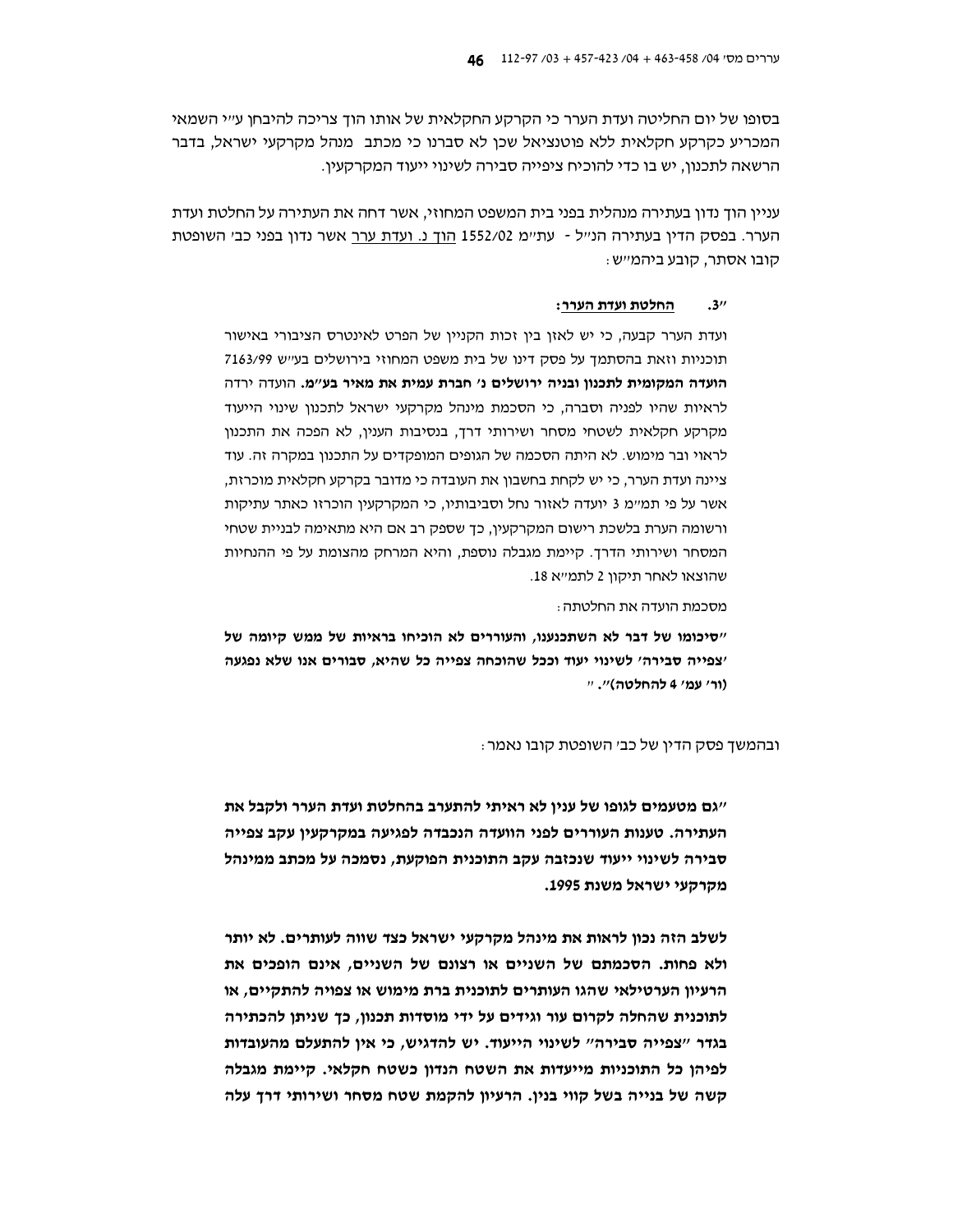בשעה ש״התוכנית הפוגעת״ כבר הייתה בהליכי גיבוש. בינתיים, גם הוכנה תכנית מתאר מחוזית חדשה המהווה שינוי לתכנית המתאר המחוזית תמ"מ/3. אשר הופקדה בוועדה המחוזית ונמצאת לפני מתן תוקף. על פי תכנית תיקון זו, המקרקעין נשוא הדיון מיועדים ל"איזור נחל וסביבותיו" שעניינו "שטח שנועד למערכות הטבעיות הקשורות לנחל, לניקוז וזרימה של מים, לנופש בחיק הטבע, ולפעילויות הקשורות בנחל לרווחת הציבור, לעיבוד חקלאית ולהקמת המבנים והמתקנים הדרושים לכל התכליות הנ״ל״.

כמו כן הוכרזו המקרקעין כאתר עתיקות בהתאם לחוק העתיקות, תשל"ח-1968, ורשומה על כך הערה בלשכת רישום המקרקעין. <u>בנסיבות האלה, סברה</u> ועדת הערר כי תכנית לשינוי ייעוד המקרקעין כמו שחושקים בה העותרים, אין <u>לה סיכוי להתגבש ולהתממש, ולא מצאתי פגם ענייני בהחלטה זו.</u>

הסכמת מינהל מקרקעי ישראל איננה הופכת את התכנון לראוי יותר או בר מימוש יותר ללא הסכמת הגופים המופקדים על התכנון. עם כל הכבוד, לא ניתן לראות בהסכמת הנהלת המחוז של מינהל מקרקעי ישראל השפעה מכרעת ואף לא עיקרית על מוסדות התכנון.

מכתבו של מר אדרי, שעל פי הנספח שהוצג לפני לא היה מיועד כלל לעותר, אינו מצביע על שינויים במגמות תכנון ואינו מהווה תחליף למדיניות רשויות התכנון, אשר בידן בלבד הסמכות לשינוי יעוד המקרקעין.

<u>בנסיבות האמורות, נראה כי וועדת הערר שקלה היטב את כל הרא</u>יות שהיו בפניה, בחנה את העובדות, ואיזנה איזון ראוי בין הרצוי למצוי ולמגמות התכנון. <u>החלטתה כי אין ״צפיה סבירה״ שייעוד המקרקעין ישונה, בדין נעשתה.</u> הסיכוי כי תכנית העותרים תתקבל היה קלוש ורחוק עד כדי בלתי אפשרי. לעניין זה, יש להפנות לע״ש 7163/99 הוועדה המקומית לתכנון ולבניה ירושלים נ׳ חב׳ עמית את מאיר בע״מ, פד-אור מחוזי, וכן ע״א 483/86 יעקב בירנבך נ׳ הוועדה המקומית לתכנון ובניה ת"א, פ"ד מב'(3) 228, בעמ' 233. " (הדגשות שלנו ו.ע.מ)

יש לומר כי מינוי שמאי מכריע בתיק הוך הנ״ל, ללא הנחיה של ועדת הערר לעניין הציפייה, יכול והיה מוביל לתוצאה אחרת, שכן בחינה של שווי השוק הייתה מביאה את השמאי למסקנה כי בעלי הקרקע היו יכולים לקבל ערך גבוה בהרבה מקרקע חקלאית סתם, רק בשל היותם מצוידים במסמכים מאת ממ״י או הרשאה לתכנון, אשר למרות שאינם יוצרים ציפייה סבירה ייתכן ויגרמו לציפיות שווא בקרב רוכשים פוטנציאליים.

בעייא 1182/92 הוועדה המקומית לתכנון ולבניה ירושלים ני ברעלי ואחי פייד מט (1) 463, בעמי 476, בית המשפט העליון (כב׳ השופט י.זמיר) שב ומאמץ את מבחן בירנבך הנ׳יל, תוך שהוא מדגיש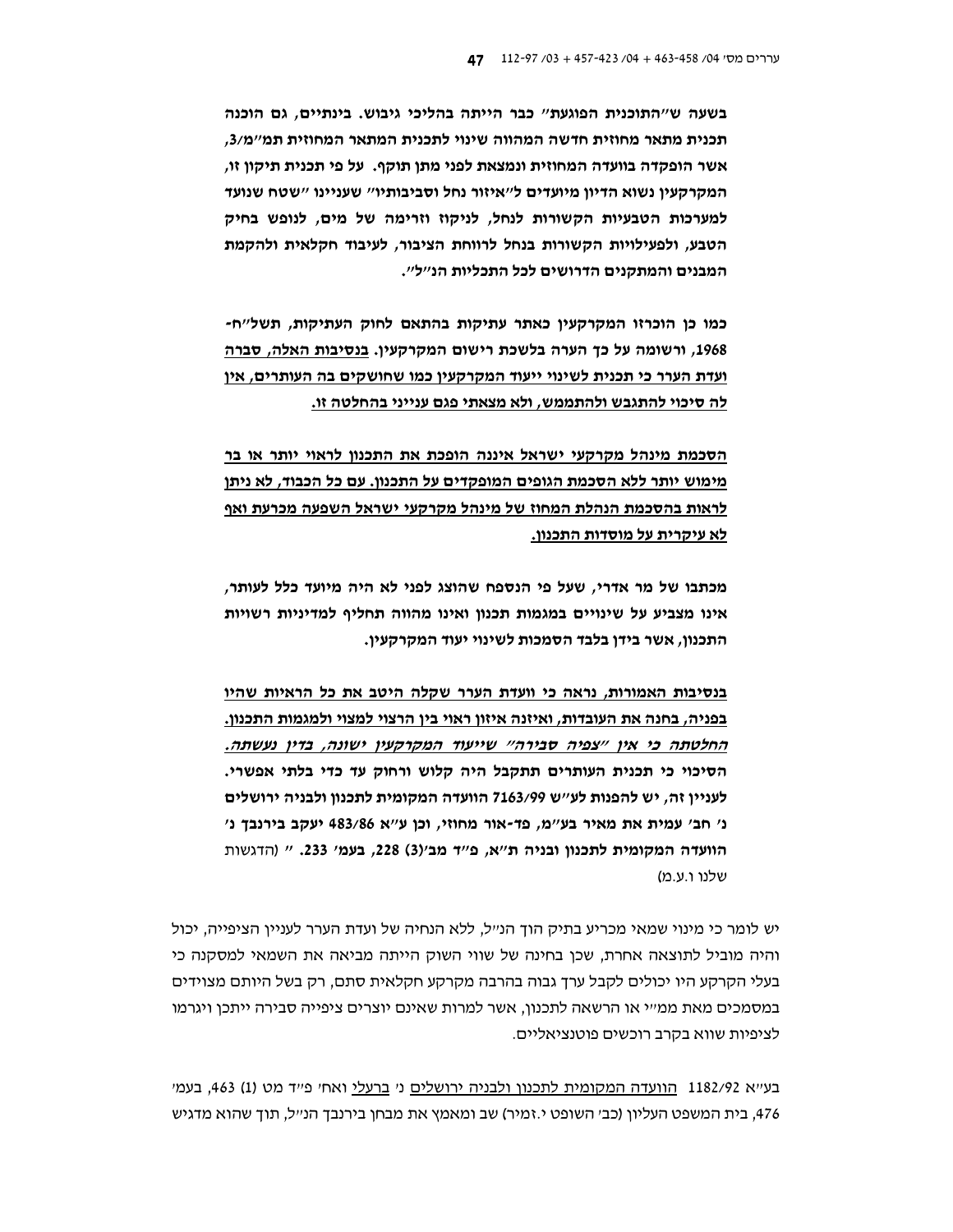את נטל ההוכחה הפרטני המוטל על התובע, וכן מדגיש, כי על התובע להוכיח את הסיכוי כאמור במידה גבוהה של ממשות.

אמנם בעניין אחר ראה בית המשפט עניין זה של פוטנציאל, מידת הציפייה וסבירותה בנסיבות העניין כעניין שמאי המהווה חלק מהערכת שווי המקרקעין, כך דברי כב׳ השופט מ. חשין בע׳׳א 4809/91 **הועדה המקומית י-ם** נ. **קהתי** מח(2) 190 בעיימי 212:

"בשולי הדברים ביקשתי להעיר . כי מסכים אני לעיקרוו 'התכנית הצפויה'. אלא שלדעתי איו ענייננו בשאלה משפטית אלא בשאלה עובדתית של שמאות. אומדו שוויים של מקרקעין נעשה בידי מומחים לדבר, על פי תנאי השוק בזמן ובמקום מסוימים. וכך, אם 'תכנית צפויה' משפיעה - הלכה למעשה על שווים של מקרקעין מסוימים , פשיטא שהשפעה זו תמצא ביטוי בשומתם, ואילו אם 'תכנית צפויה' אינה משפיעה - הלכה למעשה - על שווים של מקרקעין מסוימים , לא תובא אותה תכנית במניין השומה. בין כך ובין אחרת השאלה היא שאלה שבעובדה. ההנחיה המשפטית לשמאים תהא כי במקום בו משפיעה 'תכנית צפויה' על שוויים של מקרקעין, לא יימנעו מלהביא השפעה זו בקביעתה של השומה".

עם זאת, עינינו הרואות כי גם לעמדתו של כב׳ השופט חשין נתון הנושא לאפשרות הנחייה לשמאי מה עליו לקחת בחשבון. מכל מקום גם אם מדובר בעניין שמאי גרידא, והואיל ובפנינו טענו שמאי הצדדים את טענותיהם, יכולה ועדת הערר להכריע ולבחור ביו עמדות השמאים וכד להנחות את השמאי המכריע.

העולה מן הפסיקה, הלא רבה יש לומר, באשר לצורך והחובה לשכנע כי הייתה קיימת ציפייה סבירה בנסיבות העניין, והאפשרות לבחון את סבירותה, מלמדת לטעמנו, באופן חד משמעי, על כך כי לצורך בחינת שווי במצב קודם במסגרת תביעה לפי ס׳ 197 לחוק, ערכי השוק אינם חזות **הכול**. גישה אחרת מביאה לכך כי, המונח *יציפייה סבירה בנסיבות העניין* יי כשלעצמו והדיון בו בפסיקה, אין להם כל ערך ומשמעות, שהרי לצורך בחינת ערכי השוק מה לי ציפיות או תכניות או בחינתו של כל נתון אחר, לכאורה די בעסקאות ובסכומים בהם נערכו.

העובדה כי בתקופת זמן מסוימת נהוג לשלם X דולרים למייר בסביבה, בשל ציפיות שונות היכולות לנבוע גם משמועות חסרות שחר. שימוש מניפולטיבי במידע שבידי סוחרי נדליין וכיוייב. אינה מחייבת לטעמנו את מוסדות התכנון בפיצוי, כל עוד מדובר בערכים הנובעים מציפיות שאין להן בסיס עובדתי ותכנוני ועל כן אינו בגדר ציפיות סבירות. סבירותו של הציפיות יכולה להבחן ע״י ועדת הערר הרשאית להנחות את השמאי המכריע לקחת בחשבון או להתעלם מציפיות אלה ואחרות ומהשלכתן על ערכי השוק.

גם כאשר הפנתה ועדת הערר בהחלטתה בעניין חגור, המצוטט ע״י העוררים, לדברי כב׳ השופט א.א. - לוי ברע״א 4487/01 ועדה מקומית רחובות נ. לוסטרניק ואח׳ לא נאמור דברים שונים. גם בעניין חגור ציינה ועדת הערר כי נכון שהיא יכולה להורות על התחשבות או התעלמות מאלמנט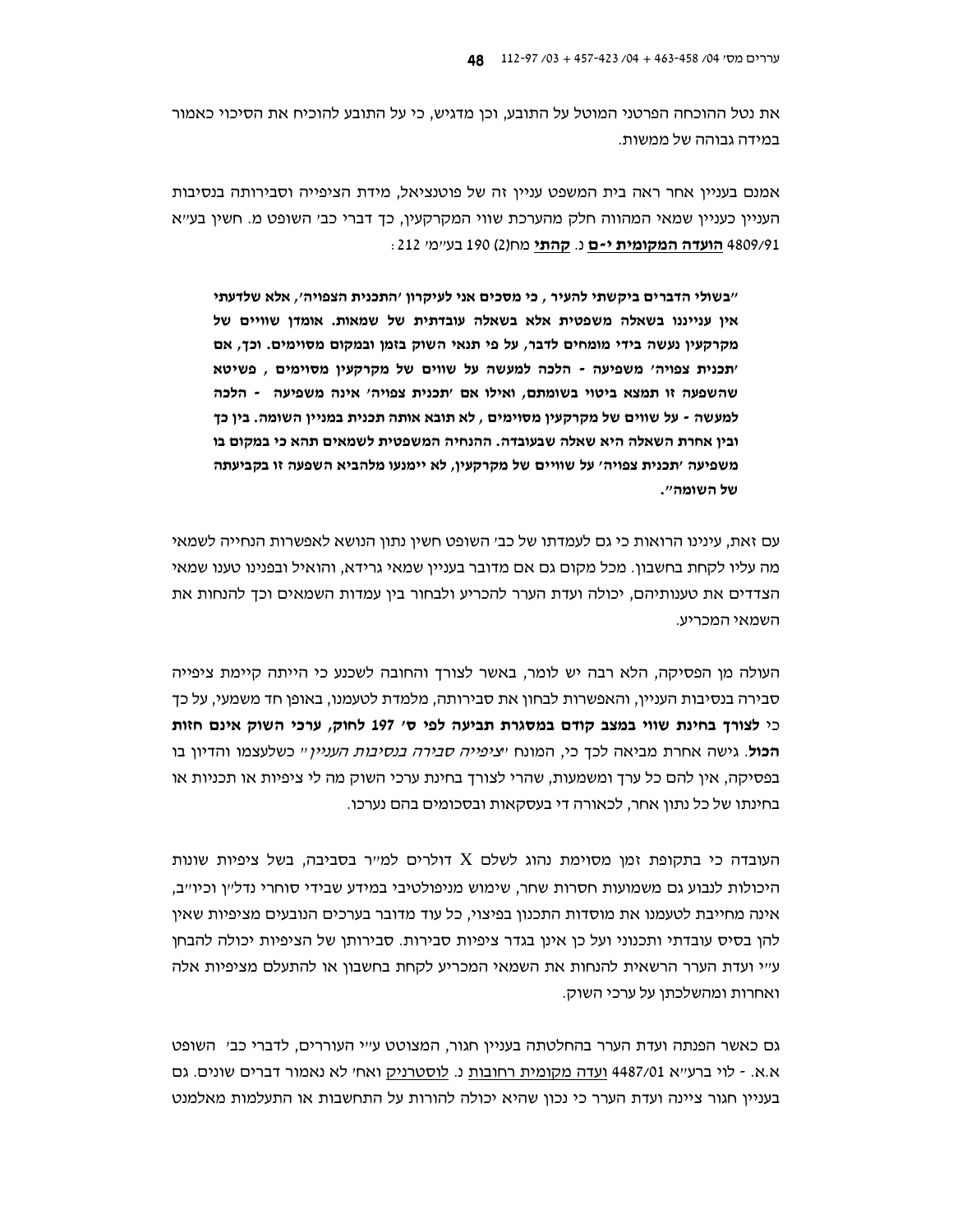מסוים, ואף יכולה לקבוע ממצאים שונים באשר למידת סבירותה של ציפייה לשנוי ייעוד אם היתה כזו, תוך הפניה לעתיימ 1552/02 הוך נ. ועדת ערר מחוז מרכז מלפני כבי השופטת אסתר קובו בעמי 10 לפסק הדין, אך ככלל הערכתם של כל אלה, אומדנם ושומתם של המקרקעין בסופו של דבר בערכים כספיים, היא מלאכה שמאית מעיקרה, הכוללת עניינים שבעובדה, בהערכה ובמומחיות של שמאי.

במקרה חגור ציינה ועדת הערר עוד, כי בנושא הערכת הפוטנציאל הוטלה המשימה כולה על שמאית מכריעה מקצועית ומנוסה והשאלה אם יש כל הצדקה להתערב בממצאיה ומסקנותיה. לדעת ועדת הערר לא הייתה עילה של ממש להתערב במסקנות השמאית בעניין פוטנציאל המקרקעיו.

בדומה הביעה דעתה ועדת הערר במחוז צפון, בעניין זיו ואח׳ נ׳ הוועדה המקומית לתו״ב עפולה ואחי (עררים 00/ 67-71):

"עניין אחר הוא השפעת מיקומם של נכסי העוררים כגורם המשפיע על מחירם. יש להבחין בין השפעתה של ציפייה סבירה בגין תכנית עתידית על מחיר אותם מקרקעין, לבין השפעתו של מיקום המקרקעין ששומתם נדרשת. אבחנה זו יכולה להיות קשה בישומה המעשי, כאשר מיקום המקרקעין יכול להוות גם בסיס לציפייה כזו או אחרת. משקל כזה, אם יש, למיקום המקרקעין, הוא עניין עובדתי שמאי. כגון משקל מיקומה של דירת מגורים לעומת עסק, במרכז העיר או במרחק ממנה, ועוד דוגמאות אפשריות רבות. לשם כך אכן נדרשת מיומנות שמאית שיהא בה צורך במקרה דנן. בעניינו ביססה חוו"ד השמאית מטעם העוררים את הטענה כי הפגיעה בפוטנציאל העתידי לשינוי ייעוד הקרקע לבניה, הן בטענות כלליות והן בטענות פרטניות הנוגעות למיקום המקרקעין בהקשר לתכנון קיים או צפוי במקום... בכל מקרה יתבקש השמאי המכריע, במידה ויקבע כי הציפייה לשינוי ייעוד הייתה סבירה לאור הנסיבות העובדתיות – תכנוניות במקום, ובפועל השפיעה על שווי החלקות, לנקוב במפורש בהיקף הפגיעה בשווי הנובע מציפייה זו".

#### מן הכלל אל הפרט - האם הוכחה ציפייה סבירה לשינוי ייעוד במקרה שבפנינו?

ייעודם החקלאי של המקרקעין, אינו שנוי במחלוקת, כמו גם העובדה שערכם הבסיסי, כמקרקעין המצויים במרכז הארץ וסמוך לראשל״צ. אינו חקלאי גרידא אלא לכל הפחות לגרסת המשיבות -55,000 \$ לדונם. ציפיות אלה באשר לקרקע חקלאית במרכז הארץ המצויה בסביבתה של עיר כראשל״צ. אשר מקנות ערכים גבוהים מקרקע חקלאית גרידא אינו משוללות סבירות ויסוד ואינו מופרכות, ובהחלט סביר כי פגיעה במקרקעין אלה תזכה בפיצוי לפי ערך הגבוה מערך של קרקע חקלאית רגילה.

ועדת הערר התייחסה לציפייה סבירה לבניה בשטח חקלאי המצוי בשולי עיר כשוללת, לפחות באופן חלקי, את התביעה לפגיעה במקרקעין סמוכים המיועדים למגורים, כתוצאה מאישורה של תכנית המפשירה קרקע זו (ערר 120/02 - החלטה זו אושרה ע״י בית המשפט המחוזי). אותו הגיון צריד לחול גם כאשר נגרמת פגיעה לקרקע מעין זו.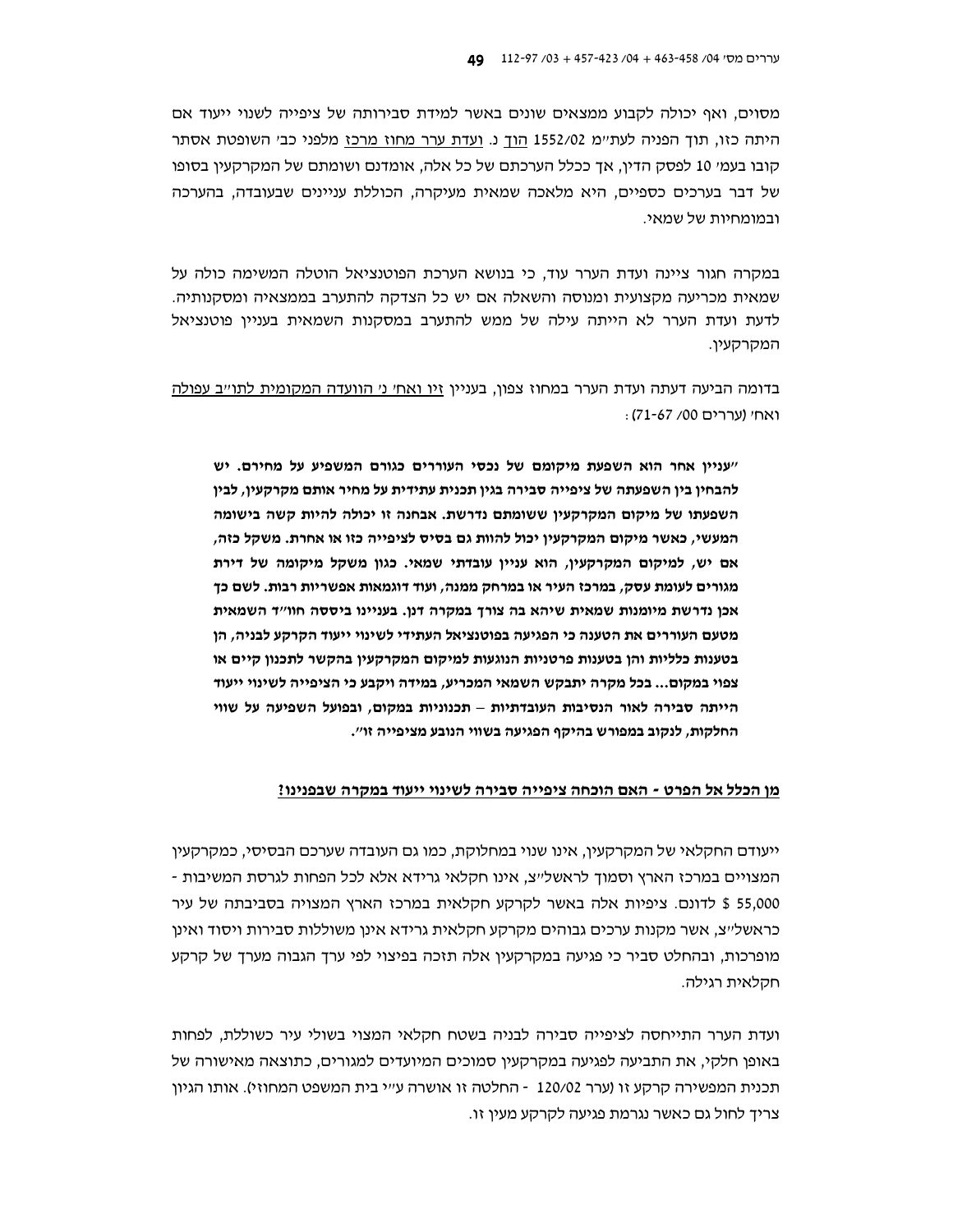אך האם הנתונים שהובאו ע״י העוררים מעידים פוטנציאל, שהוא מעבר למיקום של המקרקעין, דהיינו מעידים על ציפיות ממשיות לשינוי ייעוד בטווח נראה לעין, האם ציפיות אלה הן בגדר ציפיות סבירות בנסיבות העניין, המבססות ערכים גבוהים יותר מן הערכים שהוערכו ע״י שמאי המשיבות: והאם חלה פגיעה באותן ציפיות ככל שייקבע כי היו כאלה:

אין חולק כי העוררים, שעליהם נטל הראיה, לא הצביעו על כל תכנית קונקרטית ומסוימת מופקדת או בשלבי הכנה כלשהם, החלה או מתיימרת לחול על המקרקעין שבבעלותם.

העוררים הביאו את תמ״מ 3 / 21 שהייתה מופקדת במועד הקובע, כמצביעה על מגמות תכנון ומצביעה על פוטנציאל. לטעמנו אין בתכנית זו כדי להקנות ציפייה שיש בה משום העלאת ערכם של המקרקעין הנפגעים שכן הכביש מהווה חלק מתכנית זו ומוטמע בהוראותיה. על כן ככל שניתן ללמוד מתכנית זו על מגמות התכנון, דבר הנכון כשלעצמו, הרי שמגמות אלה כוללות וטומנות בחובן את התכנית הנטענת כפוגעת, וממילא אינן יכולות ללמד על מגמה שונה ממגמת התכנית הנטענת כפוגעת, באשר למקרקעין שבתחומה.

**התכניות האחרות**, המאושרות והמופקדות, בהן הופשרו קרקעות חקלאיות למגורים ושימושים אחרים, עליהן הצביעו העוררים הן תכניות שלטעמנו מצביעות על פוטנציאל שיכול להילקח בחשבון ע״י השמאי המכריע, אך בזהירות מרבית תוך אבחנה בין החלקות השונות שבפנינו, שכן השפעתן אינה מרחיקת לכת על ענייננו משתי סיבות, האחת כי תכניות אלה אינן חלות על המקרקעין נשוא הערר והשנייה כי תכניות אלה, רובן ככולן, חלות במתחם המקרקעין שמצפון לשדי מינסטר ונים ומצפון לתחום התכנית, אזור שמצבו הפוטנציאלי שונה מהותית ממקרקעין המצויים מדרום.

אשר **לסיכום דיון הועדה החקלאית, זיכרון הדברים ותכתובות הקשורות בכך -** לדעת ועדת הערר אין באלה כדי להוכיח או להיחשב בגדר ציפייה סבירה בנסיבות העניין, ועל השמאי המכריע לנטרל ולהתעלם מהשפעה שהייתה לאלה על ערכי שוק המקרקעין סביב המועד הקובע, כשם שיש להתעלם מהשפעתה של התכנית הנטענת כפוגעת עצמה על השוק בשלבי הכנתה והפקדתה.

מעיוו בזיכרוו הדברים וסיכום הדיוו עולה מיד כי יוזמה תכנונית זו כל כולה, קשורה קשר ישיר ובל ינותק בעצם הכנתה של תמיימ 3 / 6 / אי ולולא הכנתה של זו הרי שגם היזמה והשיתוף בין הגורמים הקשורים בתכנית זו (המשיבות שבפנינו) לא היו באים לעולם. לחברת חשמל או מע״צ אין עניין בתכנון מרחבה המקומי של ראשלייצ בסדר הדברים הרגיל, או כחלק ממטרתו והתנהלותו של כל גוף מגופים אלה. להבנתנו ולטעמנו היוזמה המגולמת במסמכים אלה, באה על מנת לאפשר אישור מהיר של התכנית לכביש 431 ושטח המעבר לקווי חשמל, ואף להקטין את נטל הפיצוי בגין פגיעת התכנית וההפקעות מכוחה, עייי הכנתה של תכנית איחוד וחלוקה המקנה זרוווח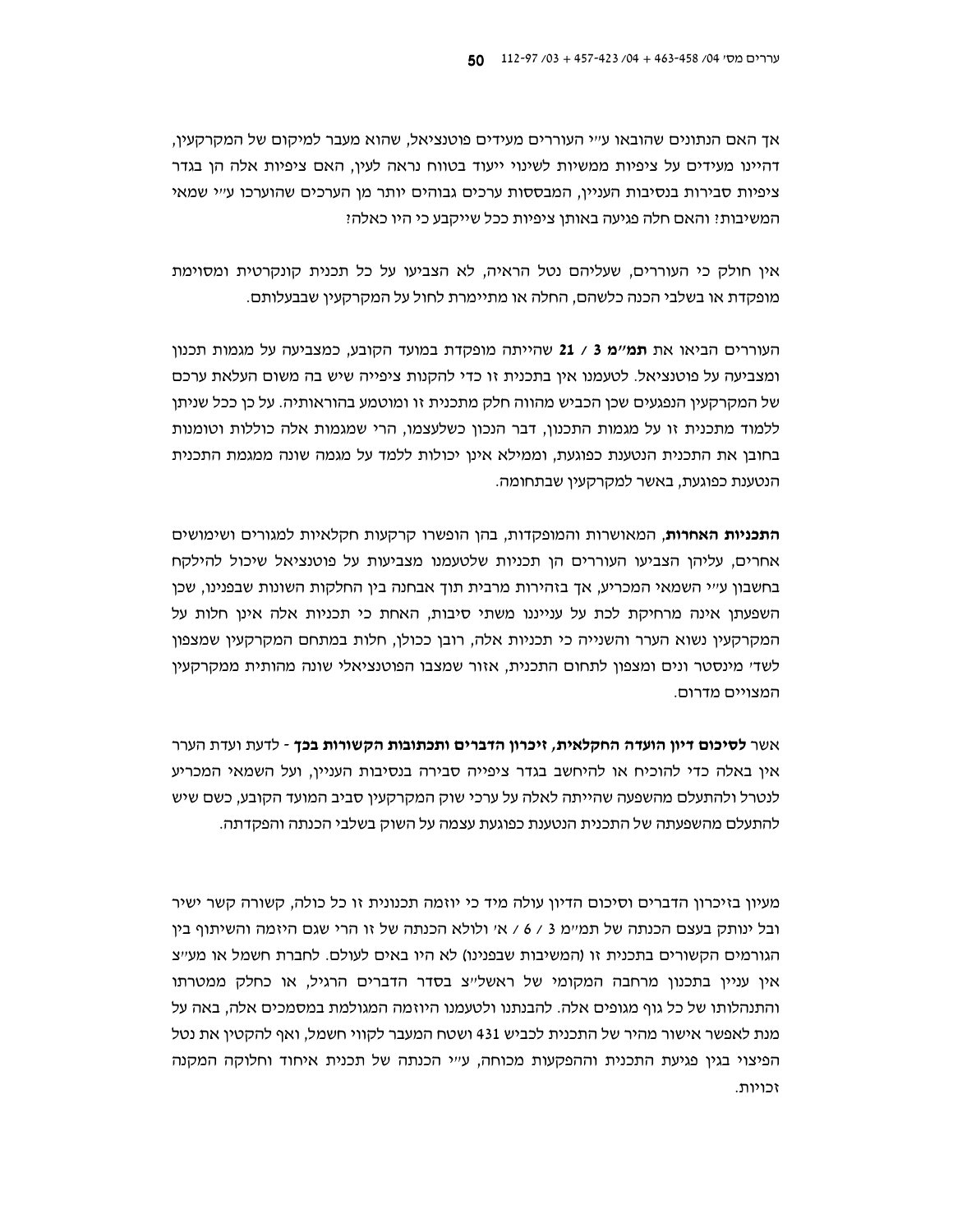לדעת ועדת הערר לא ניתן לבסס ציפייה שפגיעה בה מחייבת בפיצוי לפי סי 197, על מסמכים ויוזמה שנועדו לשנות ייעוד המקרקעיו עקב תכנית בהכנה כחלק מרעיוו להקטנת נטל הפיצוי הנובע מאותה תכנית.

שונה יכולה הייתה להיות עמדתנו, אם מדובר היה בתכנון אמיתי בר קיימא העומד על שתי רגליו מכוחות עצמו ושאינו מונע מהתכנית הנטענת כפוגעת עצמה והחל עוד לפני הפקדתה הבאתה לידיעת הציבור. לדעת ועדת הערר, כשם שצריך להתעלם מהשפעות פוגעות של תכנית בהכנה ערב אישורה, לצורך הערכת פגיעתה לכשאושרה, כך יש לנטרל ולהתעלם מהשפעות משביחות של יזמות וניסיונות מקבילים שנועדו לנטרל או להקטין את פגיעתה. ציפיות בשוק הנובעות מיזמות מעין אלה אינן ציפיות סבירות בנסיבות העניין, לצורך הערכת שווי המקרקעין במועד הקובע לתביעת הפיצויים מאותה תכנית .

גישה אחרת תהווה העצמתו של הנזק בשל הניסיון שלא צלח לפתרו, בבחינת מעגל המזין את עצמו יש מאין. מדובר בנזק מלאכותי למראית עין. קבלת עמדת העוררים תהווה תמריץ שלילי אשר ימנע מהרשויות לעשות דבר וחצי דבר לקידומו של פתרון בדרד של איחוד וחלוקה. אשר לעיתים יכול להיות פתרון נכון וצודק של חלוקת הנטל מהפרשות לצרכי ציבור, על מעגל רחב יותר של בעלי זכויות המשתתפים ברפרצלציה. האם יש הצדקה לכך כי ניסיונות משותפים של הצדדים שבפנינו, תוך מו׳ימ שמטרתו העיקרית היא הקטנת נזקה של התכנית ומציאת דרך מועילה לכולם, ישמש אחייכ כמקור עצמאי לפיצוי גדול יותר, פוטנציאל להתהדר בו או קרדום לחפור בו! -לדעתנו התשובה לכך שלילית.

מו הראוי להוסיף לגופה של היזמה. כי לטעמנו סירובה של הועדה המחוזית ליזמה זו, כאמור בישיבתה מיום 24.12.97, בה נדחה הניסיון לכרוך את תכנון כביש 431 עם תכנית איחוד וחלוקה, מלמד כי אין המדובר ביזמה שהייתה ציפייה סבירה שתאושר, שכן אין לה בסיס תכנוני ממשי, וכפי שציינה הועדה המחוזית, שיקוליהם של הגופים שעסקו ביזמה זו אינם יכולים להחליף את שיקול הדעת והסמכות של הועדה המחוזית כמוסד תכנון. אין המדובר בתכנית קונקרטית המצויה בשלב כלשהו של הכנה, אלא רעיון בוסר, של הצדדים המצויים בפנינו, אשר נדחה ע״י מוסדות התכנון.

#### האם נפגע הפוטנציאל

בכל מקרה לדעת ועדת הערר אם וככל שהיה פוטנציאל לשינוי ייעוד, הרי הוא נותר קיים, לפחות באשר לשטחים שלא נועדו להפקעה, ואם נפגע הרי שאין המדובר בפגיעה מהותית. הפוטנציאל שקיים הוא בדרך של תכנית איחוד וחלוקה שאפשר ותתרחש בטווח ארוך או קצר יותר של זמן בהתאם למיקום של כל חלקה וחלקה.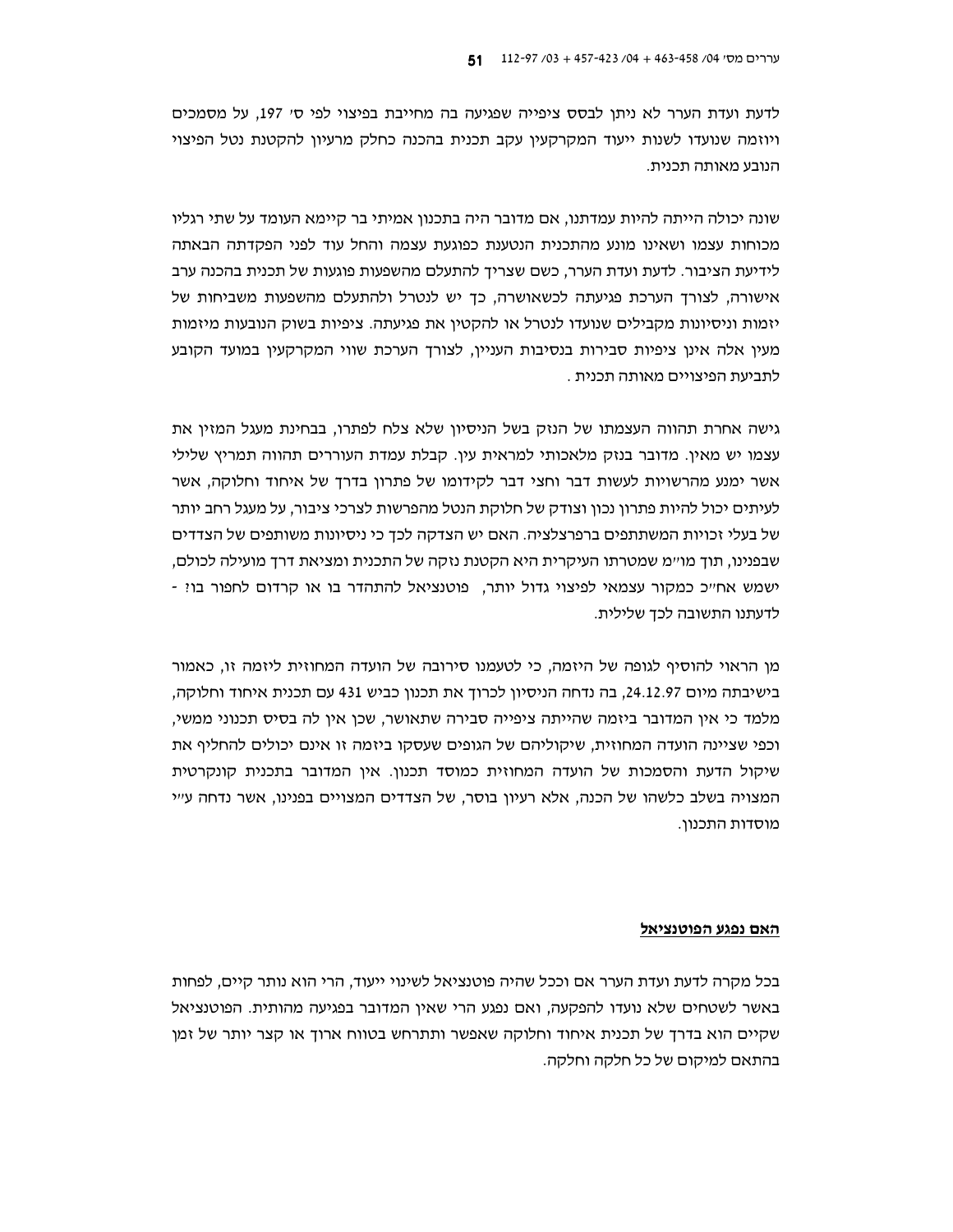לאחר אישורה של תכנית תמיימ / 3 / 6 / א נשוא התביעות שבפנינו, אושרה למתן תוקף תכנית תמיימ / 3 / 21, התכנית משנה את ייעוד חלקות 3 ו – 6 מייחקלאייי ל יינופש מטרופולינייי, המאפשרת הרחבת השימושים בחלקות, וכן קובעת זכויות בניה מסוימות, ואילו חלק מחלקה 29 מיועד לאזור פיתוח עירוני, ובכד מאפשר הכללת השטח בתכניות איחוד וחלוקה לייעוד המקרקעין לבניה.תכנית זו, כך טוענת הועדה המקומית, מצויה בשלבי תכנון ע״י אדר׳ ליטרסדורף, הוצגה בפני גורמים שונים בוועדה המקומית להערותיהם וכו׳ והיא בת סיכוי ממשי.

# הרמת הנטל לצורך מינוי שמאי מכריע

סעיף 198 לחוק קובע, כי כאשר מוגש ערר על החלטת ועדה מקומית לדחות תביעה לפי סעיף 197 לחוק רשאית ועדת הערר "**לקבל את הערר או לדחותו או למנות שמאי מכריע**".

מכאן, וכפי שטענו המשיבות בפני ועדת הערר, החוק איננו מחייב את ועדת הערר למנות שמאי מכריע אלא משאיר זאת לשיקול דעתה.

המשיבות טענו בפני ועדת הערר, כי על המגיש תביעה לפי סעיף 197 לחוק התכנון והבניה מוטל נטל ההוכחה להראות כי אישורה של התכנית נשוא תביעתו הביא לפגיעה בערכם של המקרקעין. נטל זה מוטל על כתפי התובע.

בפסייד דוד ויצחק נאמר:

"... בתביעה לפי ס' 197, הנטל מוטל מתחילתו ועד סופו על התובע וגם על כך אין חולק ששמאי מכריע יש למנות רק כאשר קיימת ראיות לכאורה...."

ובפס״ד חקק :

״שמאי מכריע כשמו כן הוא, ייעודו להכריע בין שתי עמדות, תוך שהוא מפעיל את כישוריו וידיעותיו המקצועיות לשם כך. אין מקום למנות שמאי מכריע כאשר אין כל ראיות לתמיכה באחת העמדות או שהיא אינה מבוססת. על פי הגיון זה פעלה ועדת הערר בענייננו כאשר קבעה כי אין מקום למנות שמאי מכריע וכי יש לדחות את תביעת המערערים, מאחר והמערערים לא ביססו ולא הוכיחו את עמדתם לפיה נגרמה להם פגיעה".

ובהמשך בפס״ד חקק:

יעיון בחוות הדעת מטעם המערערים מלמד כי צדקה הועדה בקביעתה כי חוותה דעת לא ביצעה את ההשוואה הנדרשת והתעלמה מנתונים חשובים המאפיינים את המצב התכנוני אשר קדם לתכנית."

ובהמשד: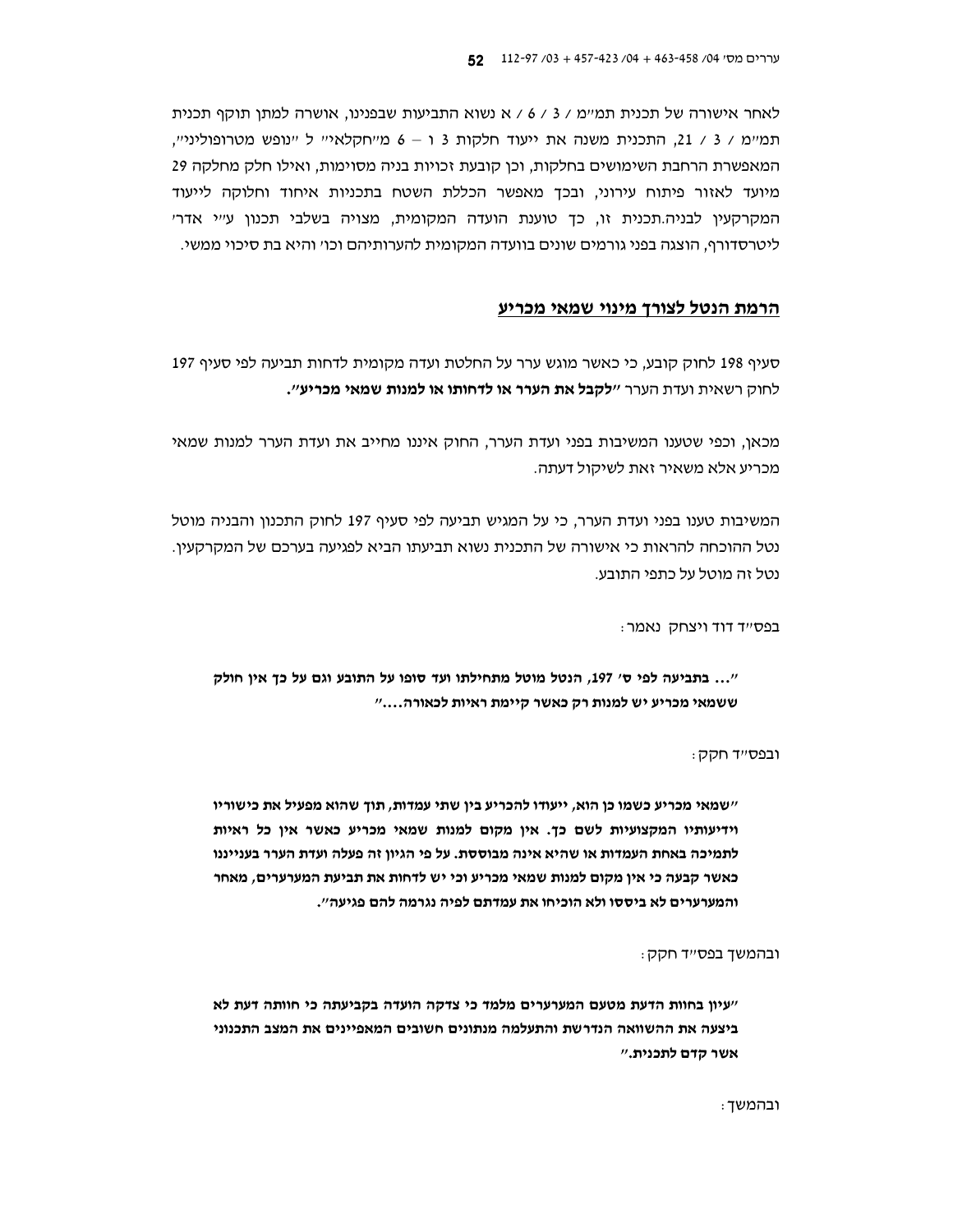"יש לומר אם כך, כי עקרונות השומה של השמאי אינם מבוססים ומתעלמים מהנתונים המדויקים הקיימים - עובדה אשר יש בה כדי להצדיק את עמדת ועדת הערר לפיה חוות הדעת מטעם המערערים אינה מבוססת".

המשיבות טענו כי השמאי מטעם העוררים התעלם מתכניות קודמות ונתונים אשר שוללים את תוקפה של שומתו.

כאן גם המקום להפנות לפסהייד בעניין עייא 1968/00 חברת גוש חלקה 10 בעיימ נ. הועדה המקומית לתכנון ולבניה נתניה בו קבעה כב׳ השופטת פרוקצי׳ה :

״תחשיביו של השמאי טיגרמן אינם לוקחים בחשבון למצער את הנתון של הגבלת הבנייה בחלקה עקב סמיכותה לכביש וממילא אינם משקפים נתון יסודי שבלעדיו לא ניתן להעריך את השווי את אמדן הפגיעה כראוי. כמו כן אין בחוות הדעת התייחסות למשמעות הסיכוי לבנות בחלקה חרף ההכרזה וחרף איסור הבניה על פי תמ"א 3 במשמעות האמורה לעיל. ממילא, לא הוכחו נתונים חיוניים לתביעת הפיצוי של המערערת. נטל ההוכחה לביסוס שיעור הפגיעה מוטל כאמור על התובע. שיעור זה לא הוכח, אף שניתנה למערערת הזדמנות מלאה להציג את כל ראיותיה, והשמאי מטעמה נקרא לעדות ולהשלמת עדות והציג את עמדתו במשפט בהרחבה. בנסיבות אלה נדונה תביעת המערערת לכישלון מחוסר הוכחה, משהתשתית הראייתית העיקרית לצורך שמאות אומדן הפגיעה לוקה בחסר מהותי".

ואף להפנות לדברי כב׳ הנשיא א. ברק באותו פסק דין :

"גישתו של השמאי מטעם המערערת, מתעלמת מהשלכותיה של תמ"א 3 על אפשרויות הבניה בחלקה, שומטת את הקרקע תחת חוות הדעת השמאית משכך, בהעדר חוות הדעת שמאית משכנעת. הכוללת את מלוא הנתונים החיוניים לתביעת הפיצויים. איו תשתית עובדתית המבססת את תביעת הפיצויים".

לדעת ועדת הערר, אמנם חסרים פרטים אלה ואחרים ברקע התכנוני המהווה בסיס לתביעה, אך איו בכד כדי לגרום לדחיית התביעה או הימנעות ממינוי שמאי מכריע.

ראשית יש לומר, נסיבותיו של פסק הדין בעי׳א 1968/00 שונות בהיות הדין שחל על התביעה שם דין שונה מזה החל עתה, דהיינו חוק התכנון והבניה, במתכונתו טרם תיקון 43 . מוסד השמאי המכריע כלל לא היה קיים בתביעות פיצויים לפי הדין שחל ערב התיקון ואשר לפיו התבררה התביעה שם במשך שנים ארוכות. גם המנגנון לפיו הועדה המקומית מגישה חוות דעת שמאי מטעמה ומשיבה בדיון בפני ועדת הערר לא היה קיים. אין זאת אומרת שניתן להותיר את הבחינה השמאית כולה לשמאי מכריע ולסמוך על כך כי הוא יעשה את העבודה, אך ספק רב אם קביעות אלה של בימ״ש היו ניתנות, ואם הצדדים כלל היו מגיעים למצב אליו הגיעו, לו היה מנגנון הבירור שם דומה למנגנון התקף היום.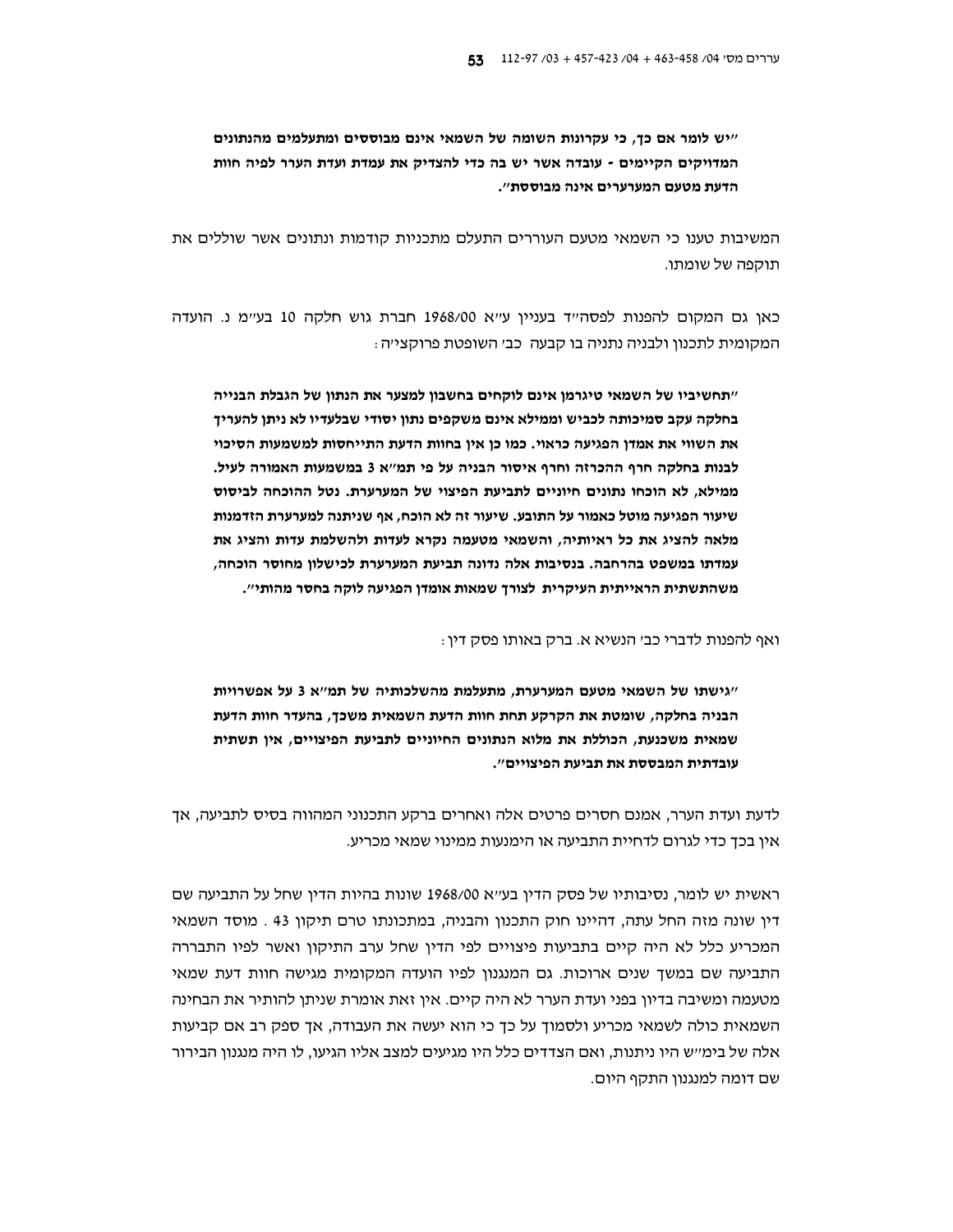המצב החוקי בדבר דרך בירורן של תביעות פיצויים כפי שהיה טרם תיקון 43 לחוק היה בתמצית כזה לפיו וועדה מקומית |לה הוגשה תביעת פיצויים הייתה מוסרת דין וחשבון על התביעה לוועדה המחוזית ואם לא הציעה לדחות את התביעה גם את אומדן הסכום המוצע לתשלום (סי 198 (א) כניסוחו אז). הוועדה המחוזית הייתה מוסמכת לאשר את החלטת הוועדה המקומית לשנותה או להחזיר את העניין לדיון מחדש בוועדה המקומית (סי 198 (ב) כניסוחו אז). תובע שתביעתו נדחתה באופן מלא או חלקי רשאי היה לפנות לבית המשפט (סי 199).

תיקון 43 לחוק, אשר הוא זה שמכוחו הוקמה גם וועדת הערר, שינה באופן מהותי את הוראות החוק כאמור וקבע דרך מפורטת לבירורן של תביעות פיצויים כולל מנגנון של שמאי מכריע, זכות ערר לוועדת ערר, זכות ערר על החלטת שמאי מכריע לוועדת ערר וזכות ערעור לבית המשפט המחוזי בשאלות משפטיות, ואף הותקנו תקנות התו״ב (סדרי דין בוועדת ערר בעררים לפי ס׳ 198 לחוק) התשנייח - 1997.

מגמתו הכללית של תיקון 43 בעניין תביעת פיצויים היא ליצור מנגנון של הליד מעין שיפוטי הכולל זכות שמיעה וטיעון, סדרי דין וכיוייב (ר׳ ע.ש. 5020/97 (חיפה) שליק לייב ואחי ני וועדה מקומית חדרה). הליך מעין שיפוטי כפי שקיים היום הכולל טריבונל מעין שיפוטי בדמות וועדת הערר, זכות ערר לביהמיש והכולל הליך בפני שמאי מכריע בהתאם לחוק הבוררות, מתקיים עוד במסגרת הדיון במוסדות התכנון ובטרם יוצאת התביעה אל מערכת בתי המשפט לביקורת שיפוטית.

תקנות סדרי הדין ושמיעת הראיות בועדת הערר הן גמישות ואין זה נכון, לטעמנו, לראותו במלוא חומרתן ודקדוקן כמו סדרי הדין והראיות בדיון בפני בית המשפט, כפי שחלו על התביעה שנדונה בעייא 1968/00.

במסגרת הדיון בפני ועדת הערר מציגה לראשונה הועדה המקומית כמו גם צדדים המצורפים לדיון מכוח חובת שיפוי, את חוות דעת השמאי מטעמן המוגש לועדת הערר לעיתים כערכאה ראשונה ממש, ורק אז יכול התובע להתמודד עמן. ועדת הערר עצמה מקבלת ראיות ולעיתים שומעת עדים כערכאה ראשונה לכל דבר. במסגרת זו מאפשרת ועדת הערר לצדדים כולם, הגשת ראיות, אשר לא בהכרח הוצגו בעת הדיון בוועדה המקומית. גם כאן הגישו הצדדים ראיות לועדת הערר.

במסגרת זו ניתן לאפשר תיקון ו/או השלמה של חוות דעת ואף השלמת ראיות וטענות וועדת הערר נוטה לאפשר זאת, ככל שהדבר נחוץ ונכון על מנת להגיע אל האמת העובדתית ואל הכרעה מושכלת, ראויה וצודקת ואינו פוגע בזכויות מהותיות של מי מן הצדדים. גם בעניין ע״א 1968/00 הנייל התייחס בית המשפט לאפשרות השלמת התשתית עייי השמאי במהלך ההליך בבימייש מחוזי, אפשרות שלא נוצלה. לטעמנו במקרה שבפנינו יש בכל החמר שבפני הועדה, כולל הראיות שהוגשו במהלך הדיון, בהחלט די כדי לספק את דרישת הנטל הלכאורית, לפחות באשר לחלקים במקרקעין שאין ספק לגבי הפגיעה בהם.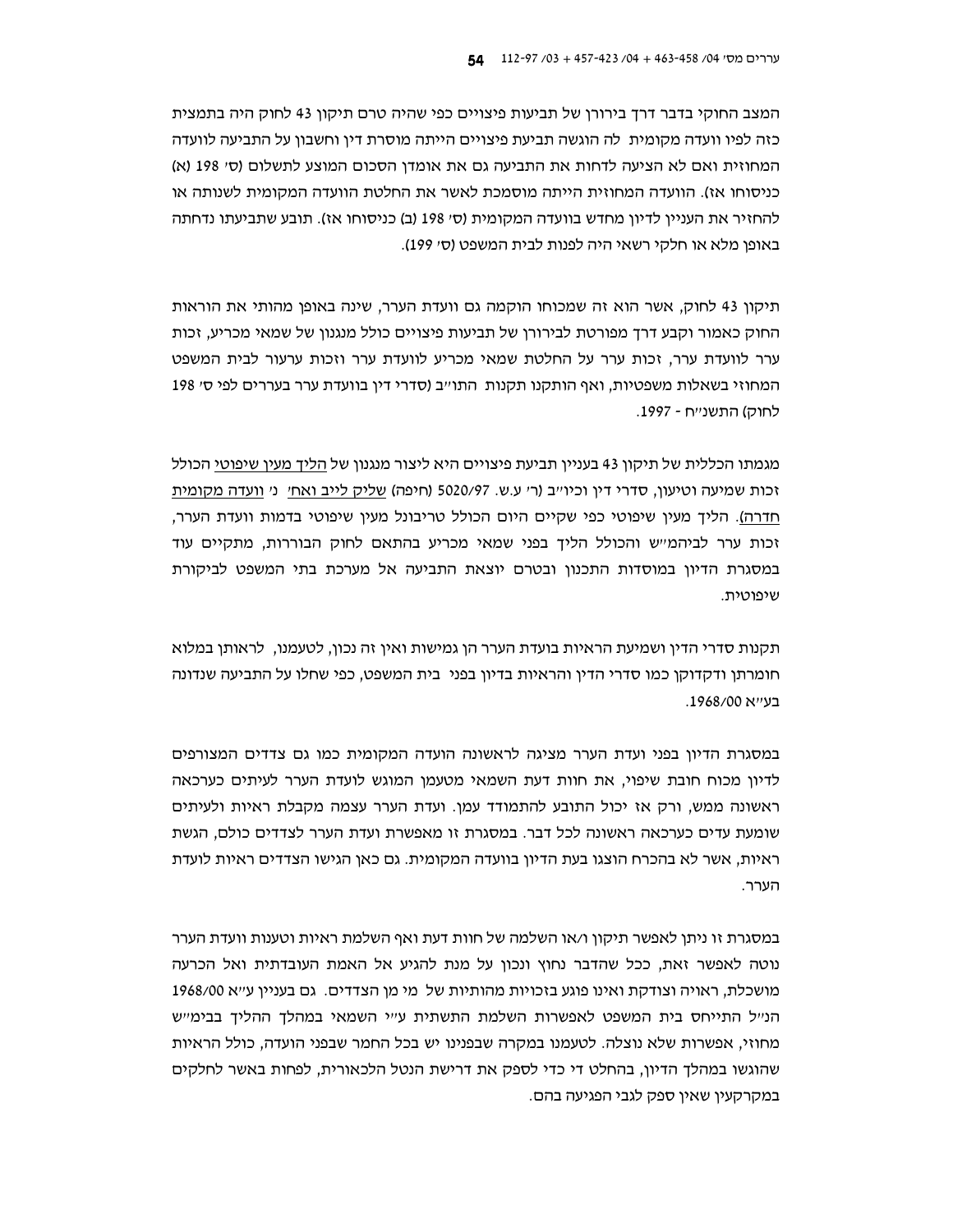על ועדת הערר לאפשר לתובע לתקן תביעתו הלוקה בחסר ולעיתים יש דווקא בהליכים והחקירות המתקיימים בפני ועדת הערר, ובמקרה שלנו הם היו ארוכים מאד ומפורטים מאד ובמהלכם הגישו הצדדים ראיות נוספות רבות, כדי להשלים את התמונה ולאפשר העברה לשמאי מכריע.

בשונה מעייא 1968/00 שם דובר על כביש המצוין בתמייא 3 אך הוא כביש קיים, הרי כאן אין חולק כי הכביש, בקטע המסומן בתמייא 3, לא היה קיים ועל כן ההתייחסות אליו אינה יכולה להימדד בפרמטרים מדויקים אלא בדרך של הערכה, הגם שחלקים ממנו כלל לא סומנו בתמ״א 3.

אין בפנינו מקרה בו מדובר בתביעת פיצויים בגין הפחתת זכויות בניה או קומת מגורים, בשכונה מוכרת בתייא בה ידועים גם המחירים, ובחילוקי דעות שמאיים עדינים העוסקים בפרמטרים מדויקים, בין ירידת ערך של X דולרים או 4×10% דולרים. בתביעה שבפנינו ותביעות דומות לה הפערים בין הערכות השמאים הם פערים תהומיים, בין הכל ללא כלום, ובד״כ (בלי להתייחס לערר המונח בפנינו) אנו נתקלים בהערכה של תובע המציגה נזק אדיר ממדים ומולה חוות דעת אחרת הקובעת כי אין ירידת ערך או שיש השבחה. כשם שהסוגיה בה עסקינן אינה פשוטה כלל ועיקר, גם במובו המשפטי, כד היישומותיי בתביעות מעין אלה דומות יותר לכתב טענות שמאי, והדבר בדרך כלל חל על שני הצדדים. מטבע הדברים חשיבותו ונחיצותו של השמאי המכריע כאן גדולה יותר.

בנסיבות אלה פסילתה של תביעה או דחייתה בשל ליקוי או חסר בהערכת השמאי, היא צעד דרסטי העלול לגרום עוול שאין לו תקנה, ועל כן יש לעשות זאת בזהירות מרבית ורק במקרים קיצוניים המחייבים זאת.

המקרה שבפנינו ייחודי ושונה מהמקרה שנדון בעניין חקק גם במובהקות הפגיעה הנטענת במקרקעין הנובעת מהעברת כביש בקרקע בתולה במובן זה שפיסית לא היה בה כביש קודם לכן. במקרה כזה לא ניתן בד״כ להביא עסקאות השוואה בכל המצבים. מכל מקום מדובר בסדרי גודל אחרים של תביעות השונות במהותן, ועל כן אף כי מוסמכת ועדת הערר לדחות תביעה ולא להעבירה לשמאי מכריע אין היא מעוניינת לעשות כן שכן יש בכך משום סעד דרסטי וקיצוני שאינו צודק בנסיבות שבפנינו.

# סיכום

אין זה מקרה פשוט כלל ועיקר. קביעת מידתה של ירידת הערך כאן, לפי הנחיות ועדת הערר והכרעתה בסוגיות השונות, היא במידה רבה עניין של הערכה מתוך ניסיונו של השמאי. אין ספק כי נגרמה למקרקעין פגיעה, לפחות ככל שמדובר בחלקים המיועדים להפקעה ופחותה ממנה בחלקים האחרים, ואת הערכת מידתה בדעתנו להפקיד בידי שמאי מקרקעין מקצועי וניטרלי.

התוצאה היא כי יש להעביר בירורה של התביעה לשמאי מכריע אשר יבחן את הפגיעה וירידת הערך בהתאם לעקרונות שבהחלטה זו. השמאי יהיה רשאי לפנות לועדת הערר על מנת לקבל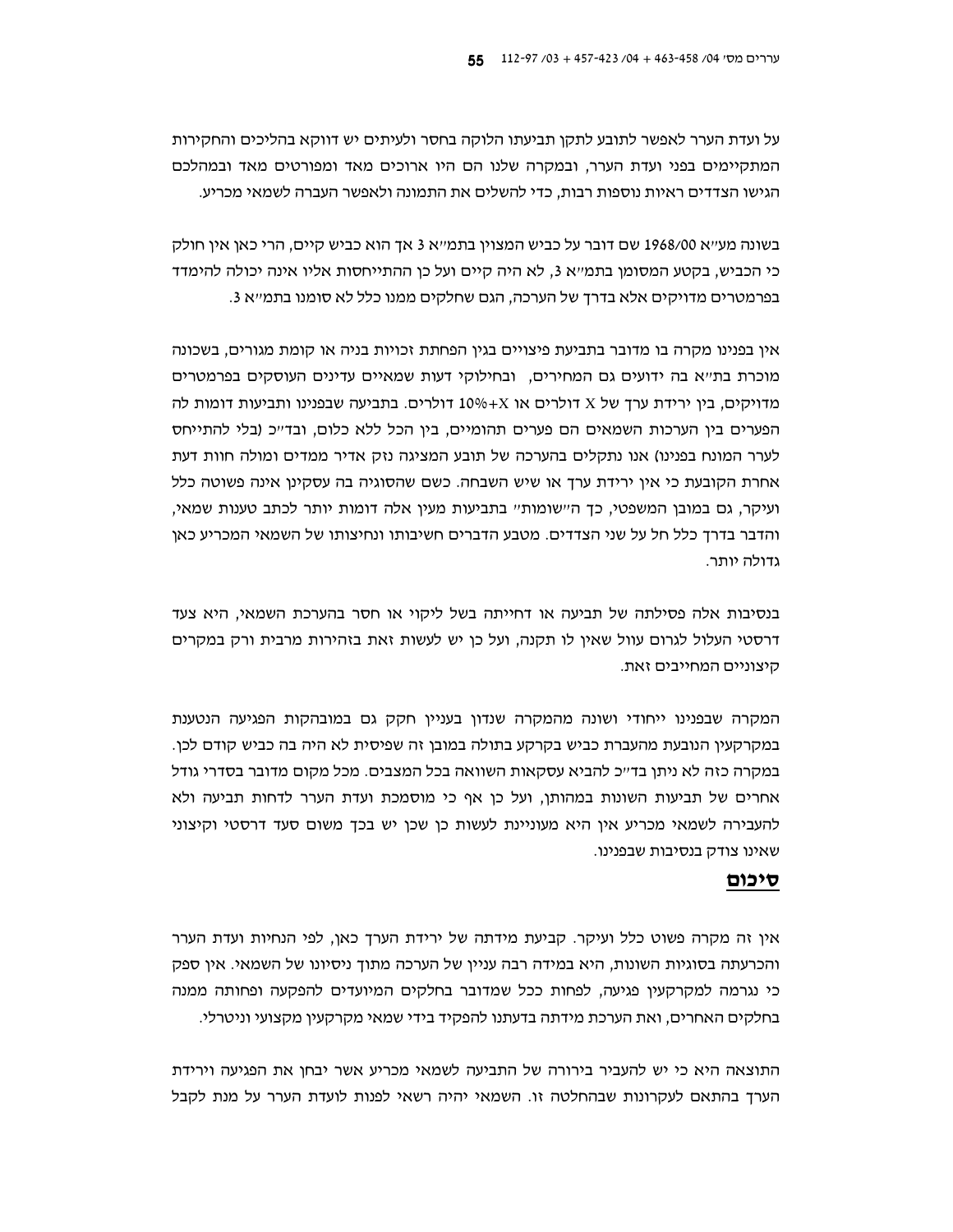הבהרות בכל שאלה משפטית או בכל עניין הטעון הבהרה, אם אינו ברור או שמכל סיבה נשמט מהחלטה זו, ואשר אינו בתחום מומחיותו כשמאי להכריע בו.

לאור כל האמור לעיל אנו מחליטים למנות שמאי מכריע בערר זה וממנים את מר ארז כהן מרחי קפלן 8 ת״א 64734 כשמאי מכריע.

השמאי המכריע יקבע את שיעור הפגיעה במקרקעי העוררים לפי עקרונות החלטה זו. אם ימצא השמאי המכריע כי יש לשלם לעוררים פיצוי לפי סעיף 197 יפרט בהחלטתו את כל מרכיבי הפיצוי.

השמאי המכריע יהיה כפוף להוראות הדין המהותי והחלטתו תהייה מפורטת ומנומקת. כמו כן יונחה השמאי המכריע על פי החלטה זו.

מזכירות ועדת הערר תשלח לשמאי המכריע את הפרוטוקולים מדיוני הועדה ואת החלטותיה, ואילו הצדדים יעבירו לידיו את כתבי טענותיהם וכל חומר אחר שברצונם להציג לפניו תוך 15 יום מתאריד החלטה זו.

השמאי המכריע יזמן את הצדדים לדיון תוך 30 יום מהמועד בו פנה אליו אחד הצדדים, וייתן את החלטתו תוך שישה חודשים ממועד הדיון הראשון שיתקיים בפניו.

אם בהתאם לתוצאה אליה יגיע השמאי המכריע תרצה מי מהמשיבות לטעון טענת פטור לפי סעיף 200 לחוק, תהיה רשאית להגיש בקשה מפורטת לועדת הערר, במסגרת תיק ערר זה, תוך 30 יום מהמועד בו הומצאה לה החלטת השמאי המכריע.

אם ירצה מי מהצדדים לערור על החלטת השמאי המכריע - יוגש ערר במסגרת תיק ערר חדש, במועדים הקבועים בחוק ובתקנות.

השמאי המכריע יודיע לצדדים גובה שכר טרחתו ו/או דרך חישובו בטרם יחל בעבודתו, ויקבל את הסכמתם. במקרה של חילוקי דעות בעניין זה ניתן יהיה לפנות ליו״ר ועדת הערר.